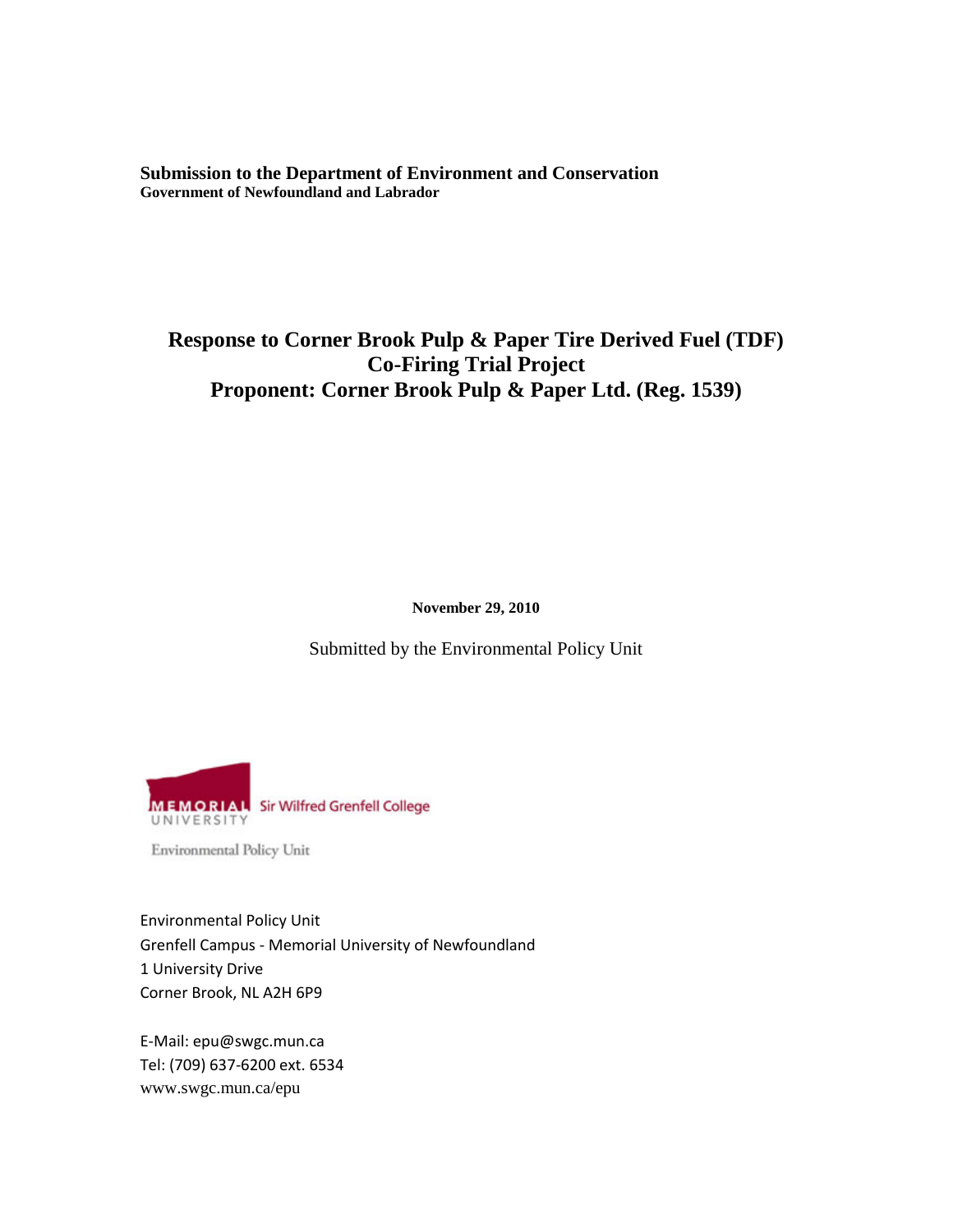# **Executive Summary**

While acknowledging potential economic benefits for Corner Brook Pulp and Paper (CBPP) in using tire-derived fuel (TDF), we remain unconvinced of the net public and environmental health benefits of its use and are concerned with the methodology of the proposed test. We hope that this overview of our concerns can help the Department of Environment and Conservation (DEC) make an informed decision regarding the testing of TDF at CBPP. Guiding our submission is the precautionary principle, which has been adopted by all relevant parties, including the Government of Canada, the Government of Newfoundland and Labrador and CBPP. As such and in light of the issues below, it is our position that additional research is required **before** moving to a test trial. This can be achieved either by conducting a full Environmental Impact Statement, including component studies and additional public hearings, or by rejecting the undertaking outright.

## **Issue #1 – Mill Technology Insufficient**

- Increased fine particulate matter  $(PM<sub>2.5</sub>)$  due in part to increases in zinc emissions will reduce the efficiency of existing air pollution technology (scrubbers).
- No upgrades to CBPP air pollution technology have been done since 1995.
- Research has identified most favourable combustion and emissions results often occur with the use of fluidized bed burners and electrostatic precipitators. CBPP possesses neither of these technologies.
- A contingency plan needs to be elaborated for boiler corrosion and plugging problems.
- A detailed ash disposal plan is required in light of anticipated elevated Zn concentrations.
- Boilers #3 and #6 be decommissioned until air pollution control technology is installed for them.

## **Issue #2 – Proposed Testing Methodology Unclear and Insufficient**

- TDF emissions are highly variable.
- Proposed testing and monitoring methodology will not accurately capture this variability.

Prior to approval,

Research be conducted to determine cumulative effects to TDF usage when exposed to continuous emissions in light of the nearby population centre, especially schools.

If approved for testing,

- Testing needs to be done by an independent third party with results reviewed by a panel of community members (citizens, academics).
- Testing needs to be done at all increments of TDF use  $-1$ , 2, 3, 4, and 5% to accurately quantify air pollution emissions.
- Provisions need to be elaborated to terminate the trial if rapid increases in emissions occur to protect public and environmental health.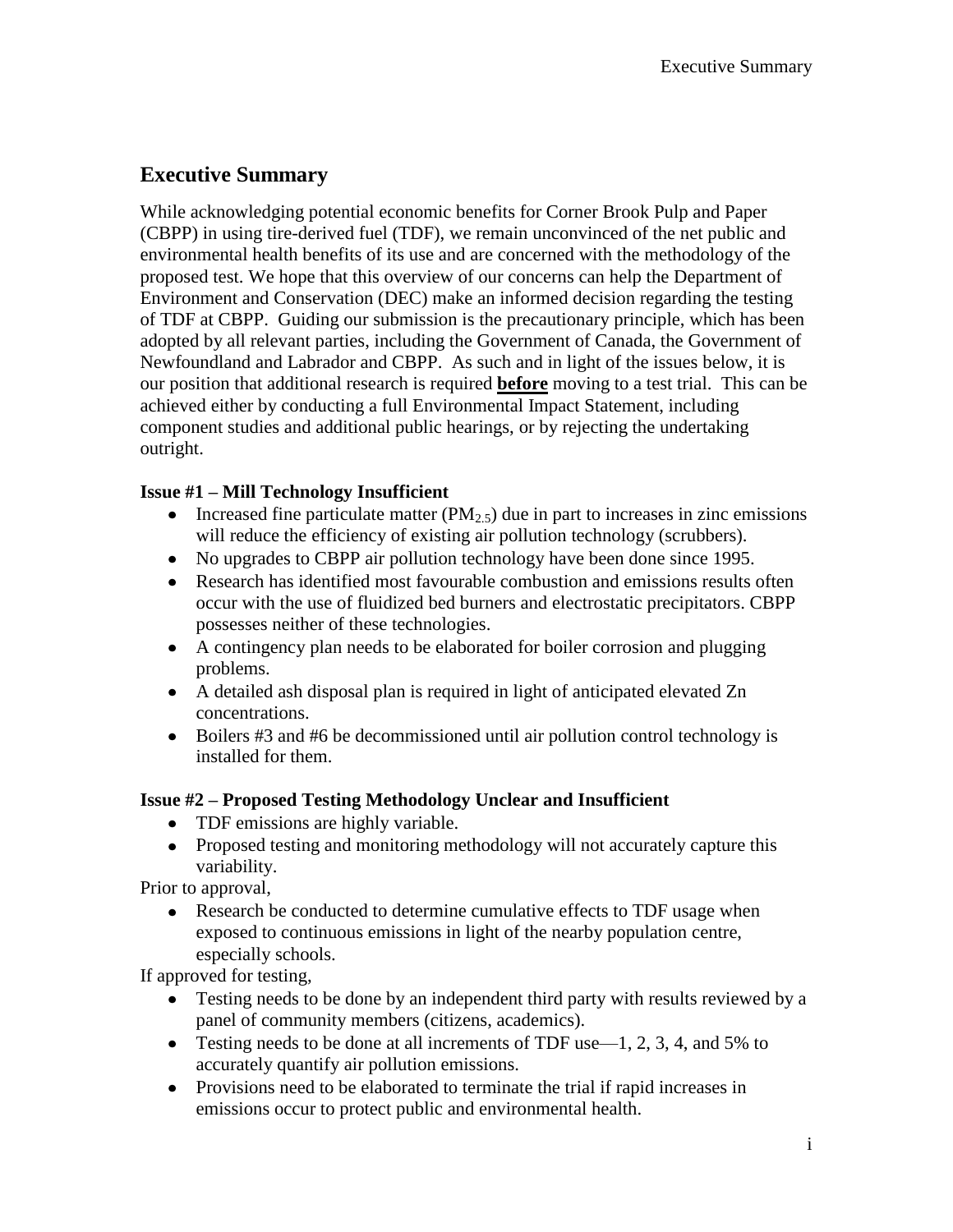- Continuous monitoring of emissions (in stack and in the community), residual ashes and sludge; and, reporting by an independent third party is required.
- Continuous monitoring to include metal emissions (e.g. zinc, cadmium, titanium, copper, nickel...), gases (e.g. CO, NOx,  $SO<sub>2</sub>$ ), PAH, dioxins, furans and VOC emissions and particulate matter (e.g. total,  $PM_{10}$ ,  $PM_{2.5}$ ).

## **Issue #3 – Known Health Effects of TDF Emissions**

- Known public health effects of TDF emissions are well verified, particularly for emissions of zinc, dioxins and furans, and sulfur dioxide.
- This underscores our concern regarding mill technology and the proposed testing procedures.
- Our concerns are elevated given the proximity of several schools in the immediate area.

## **Issue #4 – Tire Supply and Economic Analysis**

- No cost-benefit analysis has been provided nor has any concrete evidence been presented regarding the necessity of TDF use; rather, mill representatives have provided contradictory statements about the economic importance of TDF.
- Need to clarify and assess whether tires will be imported and the legality of doing so.
- Need to clarify and assess whether coal will be used as a supplemental fuel.
- Need to clarify and assess the processing of the scrap tires into shreds.

## **Issue #5 – Concerns with MMSB and DEC Support for Proposed Undertaking**

- TDF usage at the CBPP mill has long been pursued by Kruger Inc..
- Public and environmental health risks remain inconclusive as to TDF usage.
- Both the MMSB and Department of Environment and Conservation (DEC) have already made public statements in support of the use of TDF.
- The MMSB states the need for suitable emissions technology. CBPP does not have such technology.
- DEC admits, which undermines their support for the proposal, that even after boiler upgrades in 2007 were completed, air emission exceedances continued. Current compliance is unclear.
- The lack of publicly available documents from the MMSB and the DEC, including their research on the matter, undermines the public trust and calls into question their support for the project.

#### **Issue #6 – Legislative Framework**

- The environmental assessment framework in Newfoundland and Labrador mandates that further testing be undertaken if evidence provided in a registration is incomplete, or if the proposed activity is considered *significant*. Both of these principles have been met.
- The *Environmental Protection Act* of 2002 relies upon several principles, notably the precautionary principle, which states that in the absence of verifiable scientific evidence, possibly hazardous activities should not be undertaken.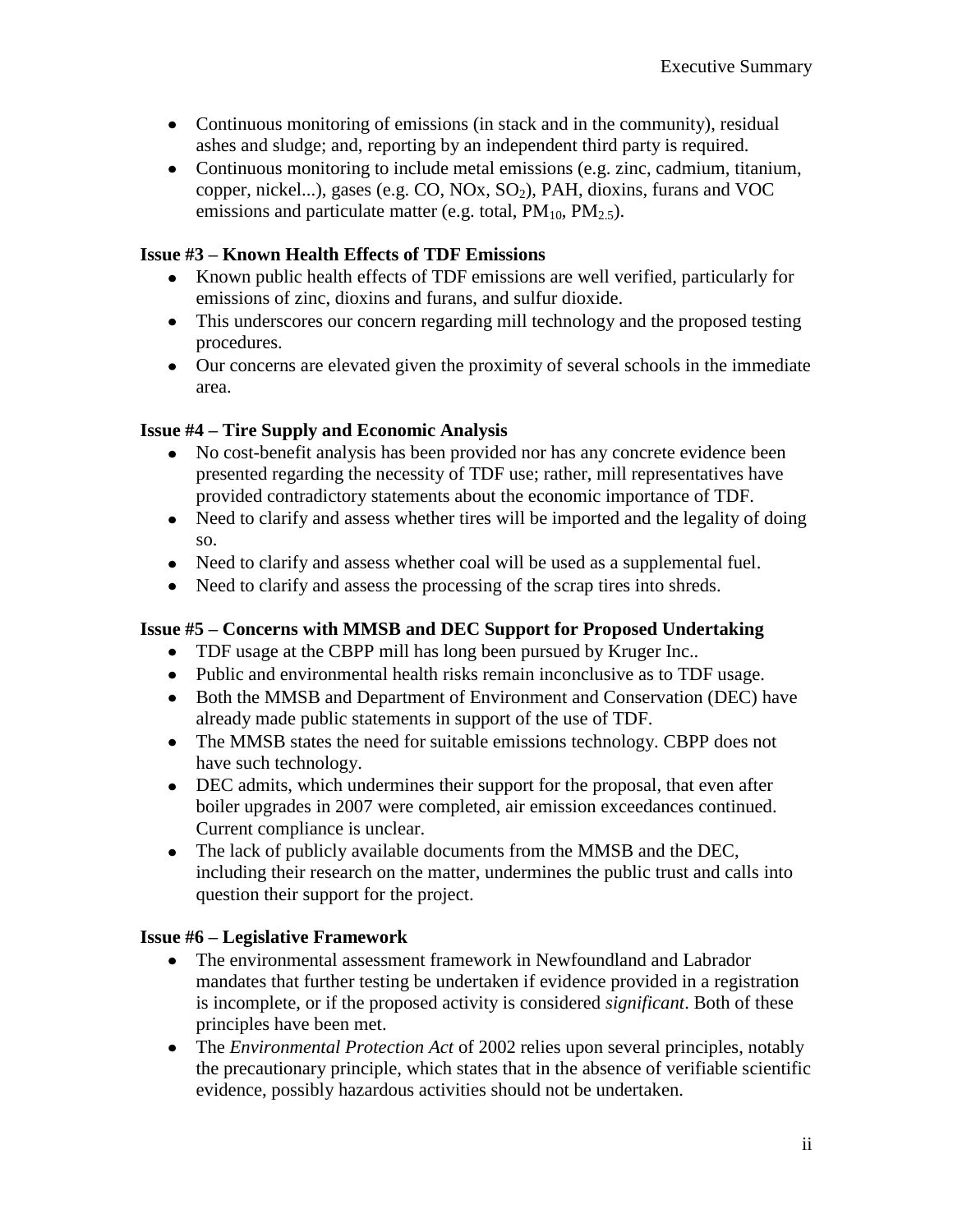In light of this and given the inconclusiveness of scientific evidence, it is our position that either a full EIS is required, including component studies and additional public hearings, or the undertaking should be denied outright.

Additionally,

- The province's ambient air quality standards need to be strengthened to account for continuous emissions monitoring by independent third parties for a wider range of toxic substances including toxic metals, dioxins, furans and zinc among others. These substances need to be measured during the test trial and continuously afterwards.
- TDF usage is inconsistent with stated Government of Newfoundland and Labrador goals:
	- The Waste Management Strategy clearly identifies scrap tires as a waste product and the need to stop the incineration of waste to improve public and environmental health.
	- Both the 2007 *Energy Plan* and 2010 *Climate Change Discussion*   $\bullet$ *Document* chart a clean green renewable energy future for Newfoundland and Labrador. The use of TDF does not satisfy these goals.

## **Issue #7 – Alternative Scrap Tire Uses**

- A host of viable alternative scrap tire uses have been proposed including for road and highway construction, landfill construction, other building materials, and reuse, along with the production of various consumer products.
- Use in landfills as part of a leachate collection system is promising with all scrap tires able to be used for the next 86 years as detailed in the one example.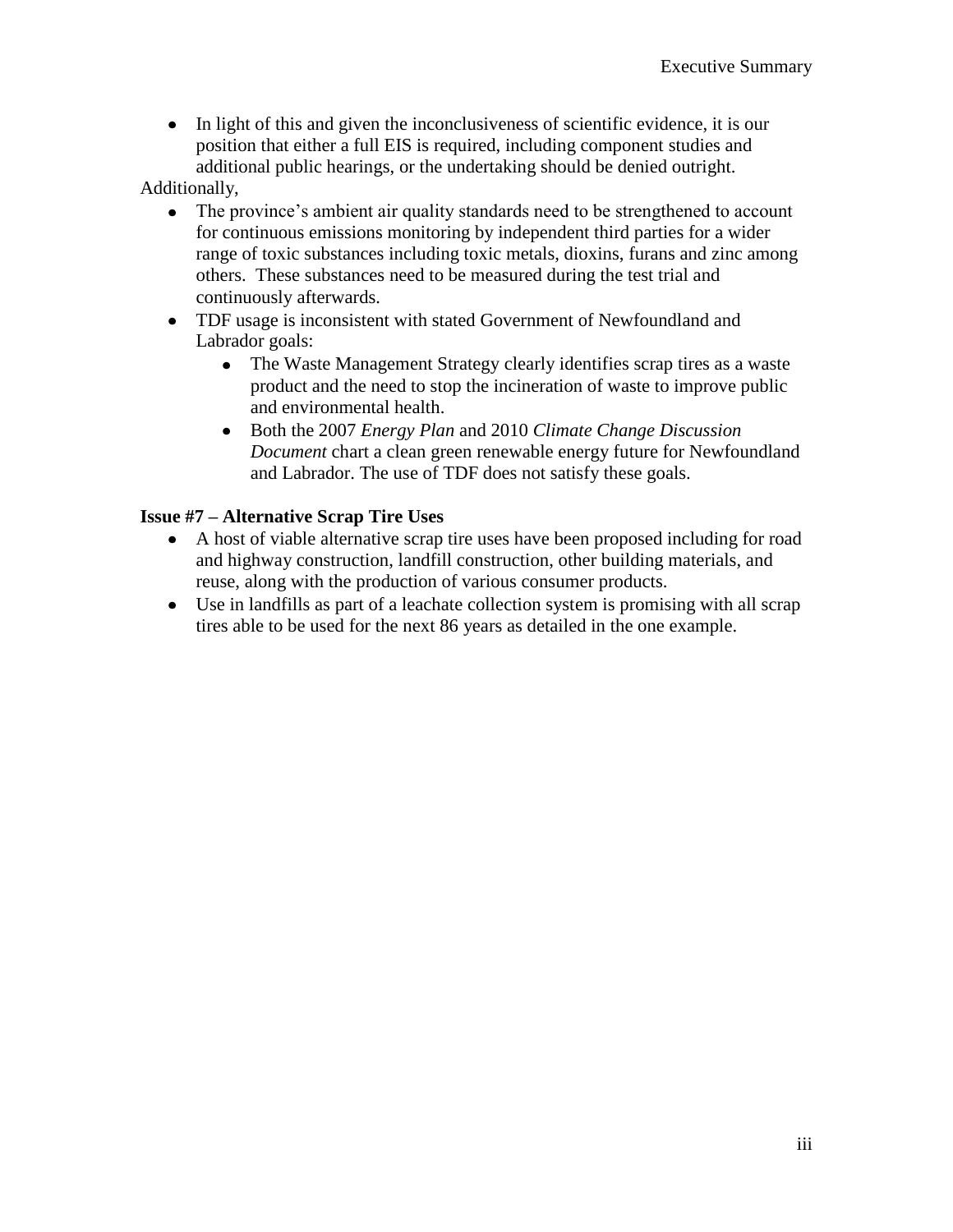# **Table of Contents**

| 1.0 |                                                                          |               |                                                                             |  |
|-----|--------------------------------------------------------------------------|---------------|-----------------------------------------------------------------------------|--|
|     |                                                                          |               |                                                                             |  |
|     |                                                                          |               |                                                                             |  |
| 2.0 | <b>Context</b>                                                           |               |                                                                             |  |
|     |                                                                          | 2.1           |                                                                             |  |
|     |                                                                          | $2.2^{\circ}$ |                                                                             |  |
| 3.0 | <b>Specific Comments and Concerns Regarding the Proposal Community 5</b> |               |                                                                             |  |
|     | 3.1                                                                      |               | Mill Technology minimumaning minimum minimum minimum 5                      |  |
|     |                                                                          | 3.1.1         | Summary                                                                     |  |
|     | 3.2                                                                      |               | Proposed Testing Methodology manual manual manual manual 9                  |  |
|     |                                                                          | 3.2.1         | Summary                                                                     |  |
|     | 3.3                                                                      |               |                                                                             |  |
|     |                                                                          | 3.3.1         |                                                                             |  |
|     |                                                                          | 3.3.2         | Particulate Matter                                                          |  |
|     |                                                                          | 3.3.3         | Dioxins and Furans                                                          |  |
|     |                                                                          | 3.3.4         | <b>Sulfur Dioxide</b>                                                       |  |
|     |                                                                          | 3.3.5         | <b>Other Emissions</b>                                                      |  |
|     |                                                                          | 3.3.6         |                                                                             |  |
|     |                                                                          | 3.3.7         | Summary                                                                     |  |
|     | 3.4                                                                      |               | Tire Supply and Economic Analysis <b>Constanting Contract Constructs</b> 23 |  |
|     |                                                                          | 3.4.1         | Summary                                                                     |  |
|     | 3.5                                                                      |               | Concerns with MMSB and DEC Support for Proposal 15                          |  |
|     |                                                                          | 3.5.1         |                                                                             |  |
|     |                                                                          | 3.5.2         |                                                                             |  |
|     |                                                                          | 3.5.3         | Summary                                                                     |  |
|     | 3.6                                                                      |               |                                                                             |  |
|     |                                                                          | 3.6.1         |                                                                             |  |
|     |                                                                          |               |                                                                             |  |
|     |                                                                          |               | 3.6.1.3 Principles of the <i>Environmental Protection Act</i> 18            |  |
|     |                                                                          |               |                                                                             |  |
|     |                                                                          | 3.6.2         | <b>Air Pollution Framework</b>                                              |  |
|     |                                                                          | 3.6.3         | Consistency With Stated Government Goals 21                                 |  |
|     |                                                                          | 3.6.4         |                                                                             |  |
|     |                                                                          | 3.6.5         | Summary                                                                     |  |
|     | 3.7                                                                      |               |                                                                             |  |
|     |                                                                          | 3.7.1         |                                                                             |  |
|     |                                                                          |               |                                                                             |  |
|     |                                                                          |               |                                                                             |  |
|     |                                                                          | 3.7.2         |                                                                             |  |
|     |                                                                          | 3.7.3         |                                                                             |  |
|     |                                                                          | 3.7.4         | The Second "R"                                                              |  |
|     |                                                                          | 3.7.5         | Summary                                                                     |  |
| 4.0 | <b>Conclusion</b>                                                        |               |                                                                             |  |
|     | <b>References</b>                                                        |               |                                                                             |  |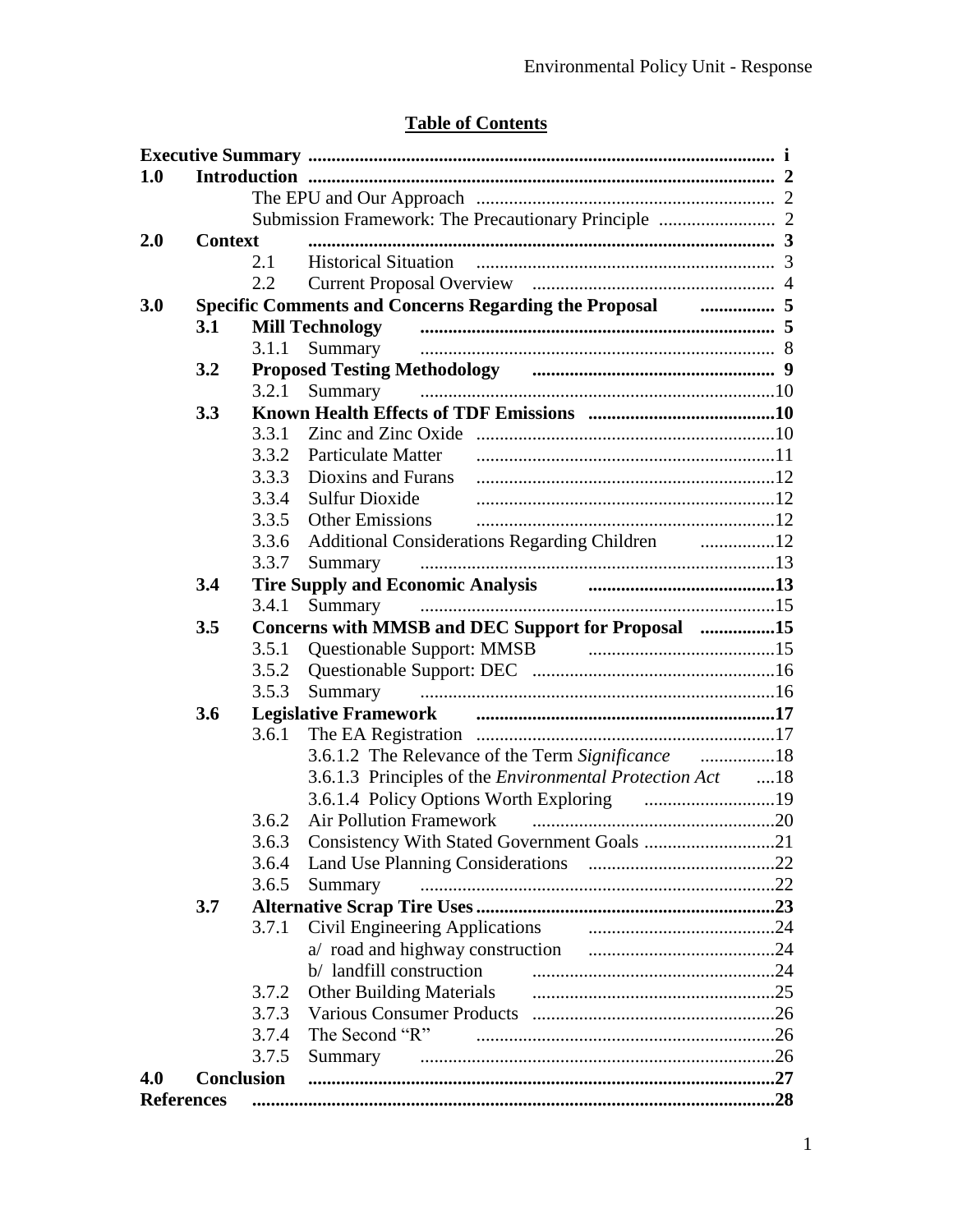# **1.0 Introduction**

The Environmental Policy Unit (EPU) at Grenfell Campus, Memorial University of Newfoundland, welcomes the opportunity to comment on the proposed use of tirederived fuel (TDF) in the #7 boiler at Corner Brook Pulp and Paper (CBPP) in Corner Brook, Newfoundland.

## **The EPU and Our Approach**

The EPU is a new initiative at the Grenfell Campus - MUN dedicated to addressing environmental policy issues in Newfoundland and Labrador with a current emphasis on climate change, energy and related areas. Our three main objectives include 1) facilitating debate on critical environmental policy issues, 2) conducting, facilitating and disseminating research on these issues and 3) enhancing provincial capacity in environmental policy. Given this mandate, we are pleased to contribute to the public discussion on the proposed use of TDF at CBPP.

Soon after CBPP registered their proposal pursuant to section 49 of the *Environmental Protection Act*, the EPU invited faculty and staff at the Grenfell Campus - MUN to research and write a joint submission. The team  $1$  reviewed the submission and agreed our contribution would be to suggest policy issues of concern to citizens and decision makers alike.

Note that these are initial analyses and we look forward to further opportunities to provide assistance in reviewing the use of TDF at CBPP.

In order to respond to the proposed use of TDF, we evaluated the submitted Environmental Assessment (EA) registration, all documents referenced within the registration, and peer-reviewed and gray literature about the usage of TDF in other locations. We also attended public meetings, seeking clarification of the proposed practice, and contacted experts who have experience with TDF. We want to acknowledge the efforts put forward by CBPP to engage the public and to encourage discussion about TDF. CBPP has held multiple public meetings, has made information available on its website, and has responded to each of our emails in detail.

#### **Submission Framework: The Precautionary Principle**

 $\overline{a}$ 

Guiding our submission is the precautionary principle, which has been recognized by all relevant parties, including the Government of Canada, the Government of Newfoundland and Labrador, and Corner Brook Pulp and Paper. The precautionary principle states that,

<sup>&</sup>lt;sup>1</sup> The team includes (in alphabetical order): Dr. Gerard Curtis, Associate Professor (Visual Arts); Dr. Shoshannah Ganz, Assistant Professor (English); Kim Hancock, Regional Library Services, Western Health; Dr. Erin Kelly, Post-Doctoral Fellow (Forestry), EPU; Dr. Mario Levesque, EPU Co-facilitator and Assistant Professor (Environmental Studies & Political Science); Dr. Nick Novakowski, Associate Professor (Environmental Studies & Geography); Osman Parpia, Lab Instructor (Chemistry); Tom Philpott (Geography); and, Susan Pottle, EPU Research Assistant.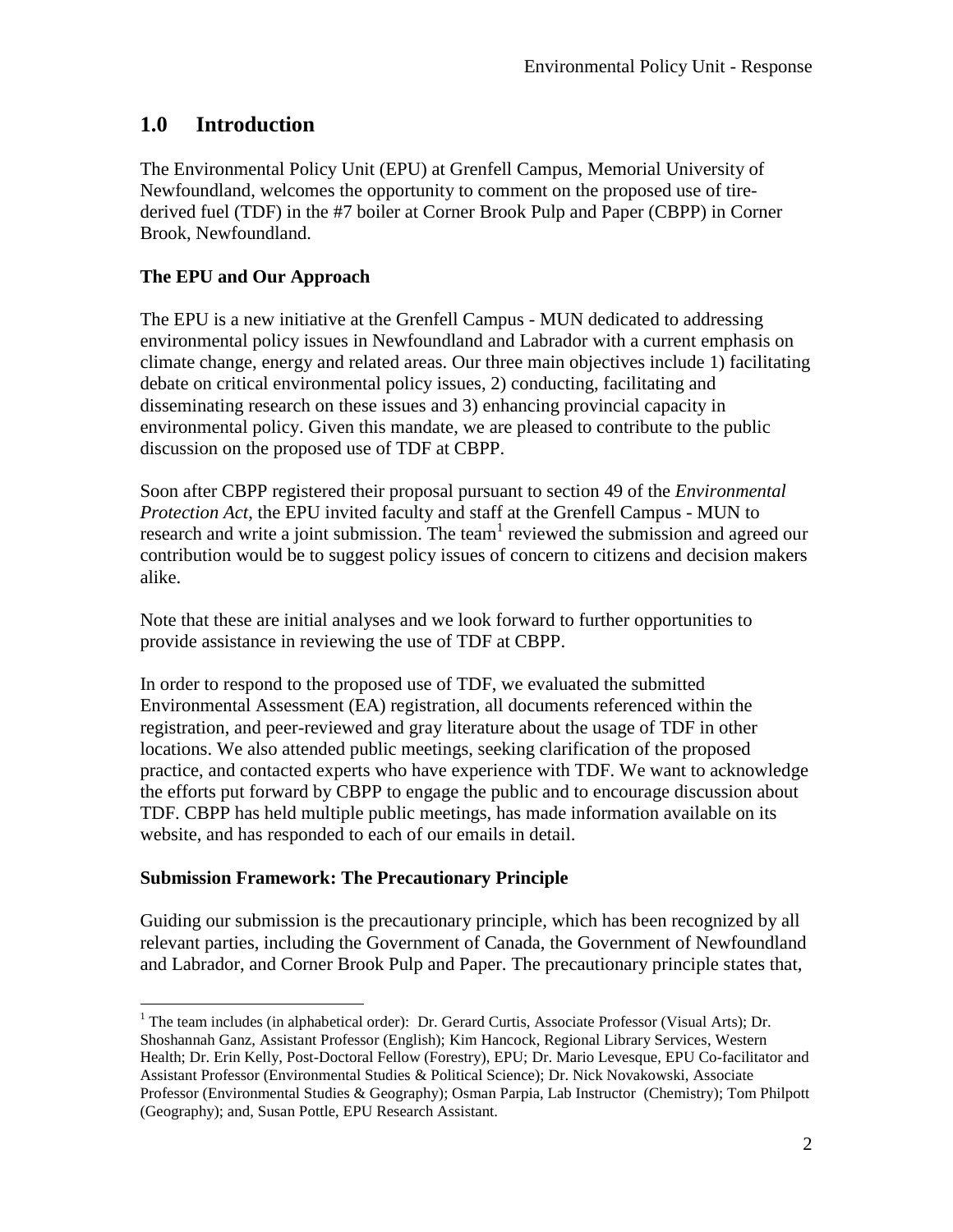―Where there are threats of serious or irreversible damage, lack of full scientific certainty shall not be used as a reason for postponing cost-effective measures to prevent environmental degradation" (United Nations 1992).

As Environment Canada's Sustainable Development Office (2010) states "the absence of complete scientific evidence to take precautions does not mean that precautions should not be taken – especially when there is a possibility of irreversible damage." In simple terms, the precautionary principle means "better safe than sorry" (Cooper and Vanderlinden 2009, 206). Important in this process is that the onus to prove a potential threat or harm is benign to public and environmental health remains with those proposing the activity and not citizens, communities and governments (Cooper et al. 2000).

The Government of Newfoundland and Labrador is committed to the precautionary principle. The province's *Environmental Protection Act* states "Where there is a threat of serious or irreversible damage to the environment, all reasonable environmental protection measures will be taken, even if full scientific knowledge is lacking" (DEC 2002, principle 2). Further commitment by the Government of Newfoundland and Labrador can be found in its Species at Risk Policy where it states "A lack of full scientific certainty must not be used as a reason to delay measures to avoid or minimize threats to species at risk" (DEC  $n.d.$ ).

Moreover, CBPP has in the past recognized and been committed to the precautionary principle. For instance, CBPP signed a Memorandum of Understanding between it and the Sierra Club of Canada on the formation of a Main River Advisory Group to assess logging activities in the Main River Watershed. CBPP accepted the fact that "scientific uncertainty shall not be used to postpone measures to prevent environmental degradation" (MOU 2000).

It is within this framework that all parties must address the current CBPP proposal.

# **2.0 Context**

#### **2.1 Historical Situation**

Proposed use of TDFs in Newfoundland and Labrador and for CBPP is not new. In 2002, TDF was considered by Abitibi-Consolidated for use in its mill in Stephenville (Roberts 2002). A permit for a test trial was granted by the Pollution Prevention Division of the Department of Environment and Conservation. Yet the planned test trial was later abandoned due to public concerns over health concerns and environmental effects (Kean 2005; "Abitibi postpones" 2005).

In 2005, CBPP similarly obtained a permit from the Pollution Prevention Division to do a test trial. The test trial was conducted in March of 2005 and examined various combustion chamber parameters with the use of TDF at different volumes, the results of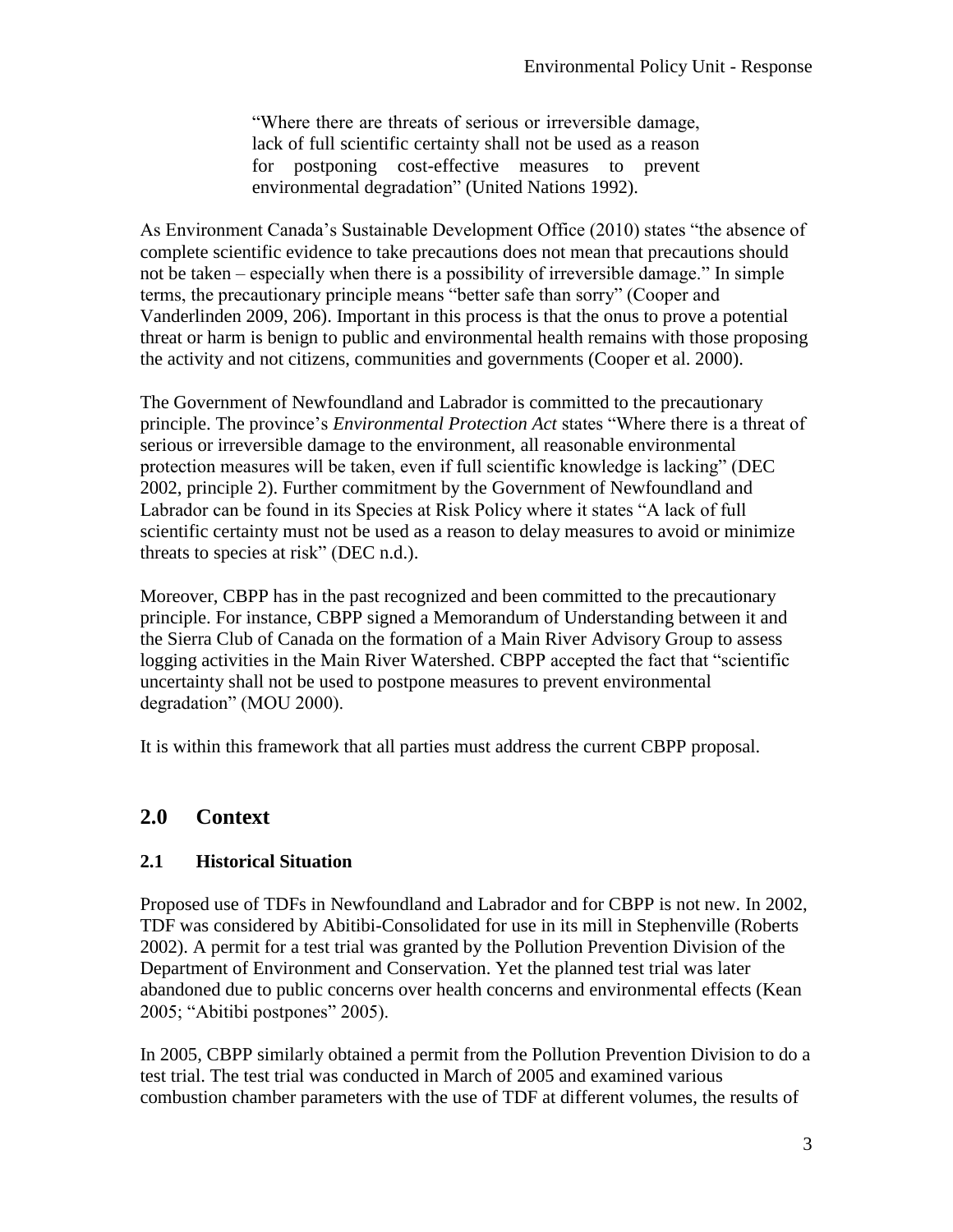which are attached as an addendum in the current proposal (see CBPP 2010). Emissions test results for the test trial are not available because they were not conducted. The Pollution Prevention Division felt that due to the short duration of the test trial—May 20- 24, 2005—and due to the perceived minimal detrimental health and environmental effects, emissions testing was not warranted (Telephone Conversation with Pollution Prevention Division official, DEC, November 17, 2010).

Later in 2005, CBPP applied to use TDF on a permanent basis. Strong and vocal public opposition to the proposal, including a protest march and numerous letters to local papers (e.g. *The Western Star*) and members of government, ensued. CBPP also held a public meeting at the Glynmill Inn which proved to be tumultuous (see, for example, letters to the editor in *The Western Star* that followed the meeting). In November 2005, CBPP withdrew its proposal to burn TDF at the mill citing it could not reach agreement between the Department of Environment and Conservation and the Multi-Material Stewardship Board (MMSB) regarding the merits of proposal ("Tired out..." 2005).

In 2002 Kruger Inc. commissioned a study examining the feasibility of using TDF at its Trois-Rivières, Quebec mill (see Sandwell 2002). A similar study was commissioned for the CBPP mill in 2004 by Kruger (see Sandwell 2005A). Its purpose was to study 3 options for the use of TDF fuel at the CBPP mill. A preferred option was identified and a further study was commissioned to determine capital cost estimates (Sandwell 2005B). These studies have led to some boiler modifications completed in 2007 and to the current proposal to handle and burn TDF at the CBPP mill. Some of the results of these studies are presented in the current proposal (see proposal appendices). It is important to note that despite the withdrawal of CBPP's proposal to use TDF in 2005, Kruger Inc. has continued to prepare for its eventual use as indicated by the boiler modifications completed in 2007.

#### **2.2 Current Proposal Overview**

- $\triangleright$  CBPP has applied for a test trial to permit it to burn TDF at various rates up to 5% in boiler #7.
- $\triangleright$  If testing is successful, CBPP plans to utilize TDF at a rate of 4% in boiler #7 on an ongoing basis.
- $\triangleright$  TDF is a low cost product with high heat content.
- $\triangleright$  The use of TDF will allow the mill to burn lower grade biomass such as bark and sawdust piles which typically have a higher moisture content. More fuel is required to burn wetter material which is cost prohibitive unless the fuel used such as TDF has a high heat content and is inexpensive.
- $\triangleright$  CBPP representatives note the use of TDF will replace 10-25% (5,000 -12,500) barrels) of Bunker C oil the mill currently uses (50,000 barrels per year).
- CBPP representatives note the use of TDF will save approximately \$500,000 to \$1,000,000 in the first year alone, though savings may vary depending on a number of factors including the price of oil.
- According to CBPP, public and environmental health risks **should** be minimal and **should** be within limits as prescribed by government laws and regulations.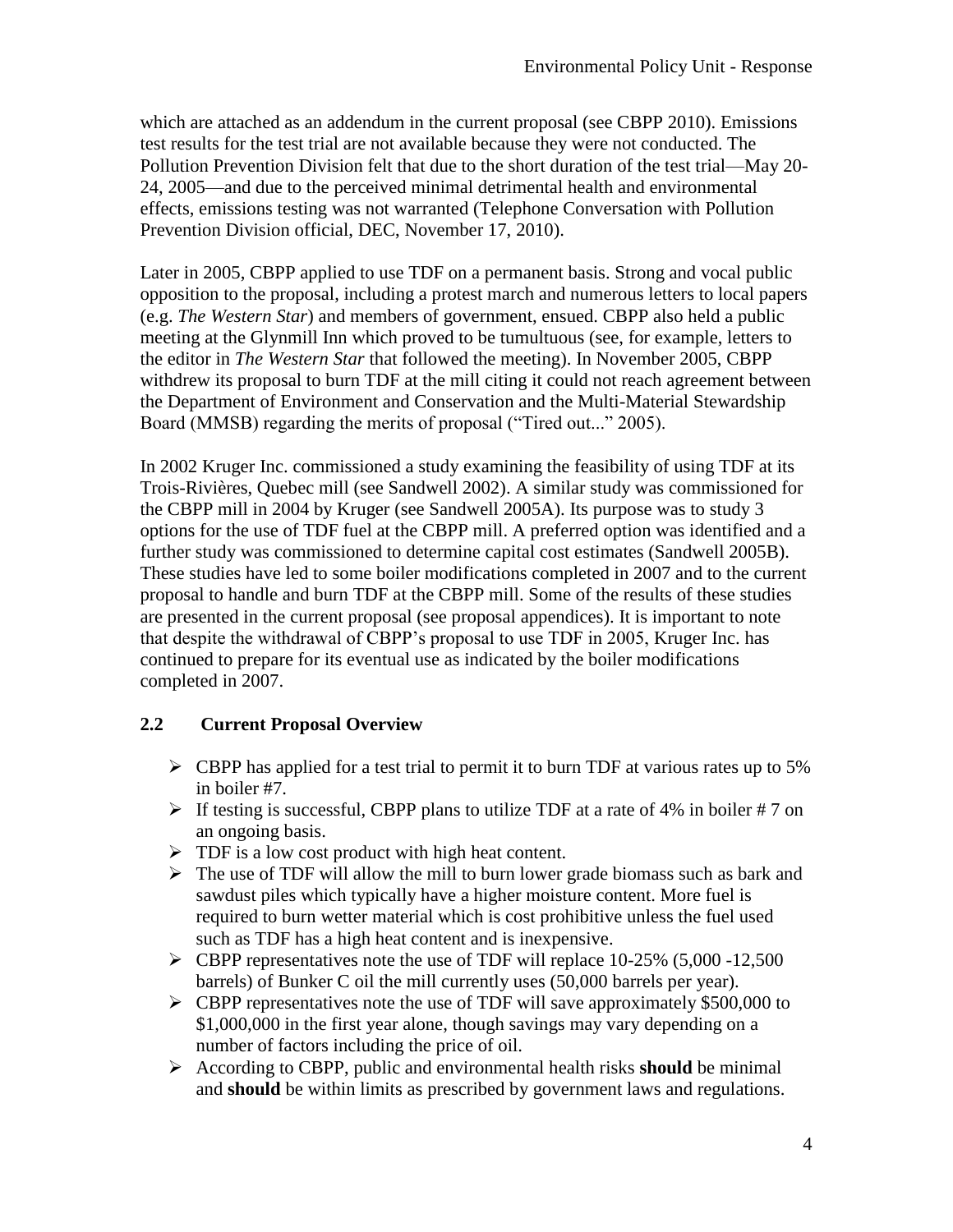# **3.0 Specific Comments and Concerns Regarding the Proposal**

TDF has been used at facilities across the United States and Canada for many years. We were therefore surprised to find a paucity of information about its public health and environmental effects. In this document, we outline our concerns regarding TDF and suggest ways to ensure its better usage, beginning with the mill's technology and proposed TDF test. Our concerns surrounding CBPP's proposal should be evaluated in light of all available evidence. We emphasize, however, that the burden of evidence lies with the proponents of the project to explicitly document (in addition to potential economic benefits) the net positive public and environmental health effect and not with citizens who may be affected by mill practices.

## **3.1 Mill Technology**

Research suggests that TDF emissions vary with technology employed at the facility, particularly combustion and stack emissions technology. Very few peer-reviewed papers exist regarding pulp and paper mill technology and TDF usage. The primary report submitted by CBPP for the EA registration (Sandwell 2005B), commissioned by Kruger, was not peer-reviewed. Of the references within the CBPP EA registration, only 1 was peer reviewed (Jones et al. 1990), and 1 was peer-reviewed, but in a later form (Duo et al. 2002, later published as Duo and Karidio 2007). Additional effort is required to collect peer-reviewed data for consideration of the proposed TDF test trial by CBPP.

The Sandwell report (2005B) reviewed the reported emissions from 12 pulp and paper mills that have used or were using TDF in 2002.<sup>2</sup> Of these 12 pulp and paper mills, 10 were located in the United States, and two were located in Canada. One of the mills did not have any information provided, and so the report provides data from 11 mills, though inconsistently. Of the data reported, only the results from the Kruger mill in Trois-Rivières, Quebec included testing methodology. Results from the Trois-Rivières, Quebec facility indicated a high level of variability between testing conditions, and a general absence of linear relationships between percentage TDF and emissions data. This variability was noted in the Sandwell report, but not adequately addressed, thus calling into question any conclusions drawn from it in support of a TDF test trial.

Three of the mills utilized fluidized bed boilers, 8 used fixed or traveling grate boilers (Sandwell 2005B). Only 1 facility with a fluidized bed boiler had emissions results in the report, so we have disregarded this variable within our summary. However, the limited peer-reviewed data available often relies upon fluidized bed technology (e.g. Duo and Karidio 2007; Holikova et al. 2005), a technology which CBPP does not have.

 $\overline{a}$ <sup>2</sup> An additional mill, identified as "mill  $\ll$ A $\gg$ " in Washington, in the report, was not included in our summary because it was unclear where or what this mill was. It was not in the summary on Page I-3. It had a multiclone and venturi scrubber fumes treatment system, and zinc emissions rose from 1440 g/h (with 5% oil) to 22,200 g/h (with 7% TDF), affirming the general pattern of rising zinc emissions in the absence of an electrostatic precipitator.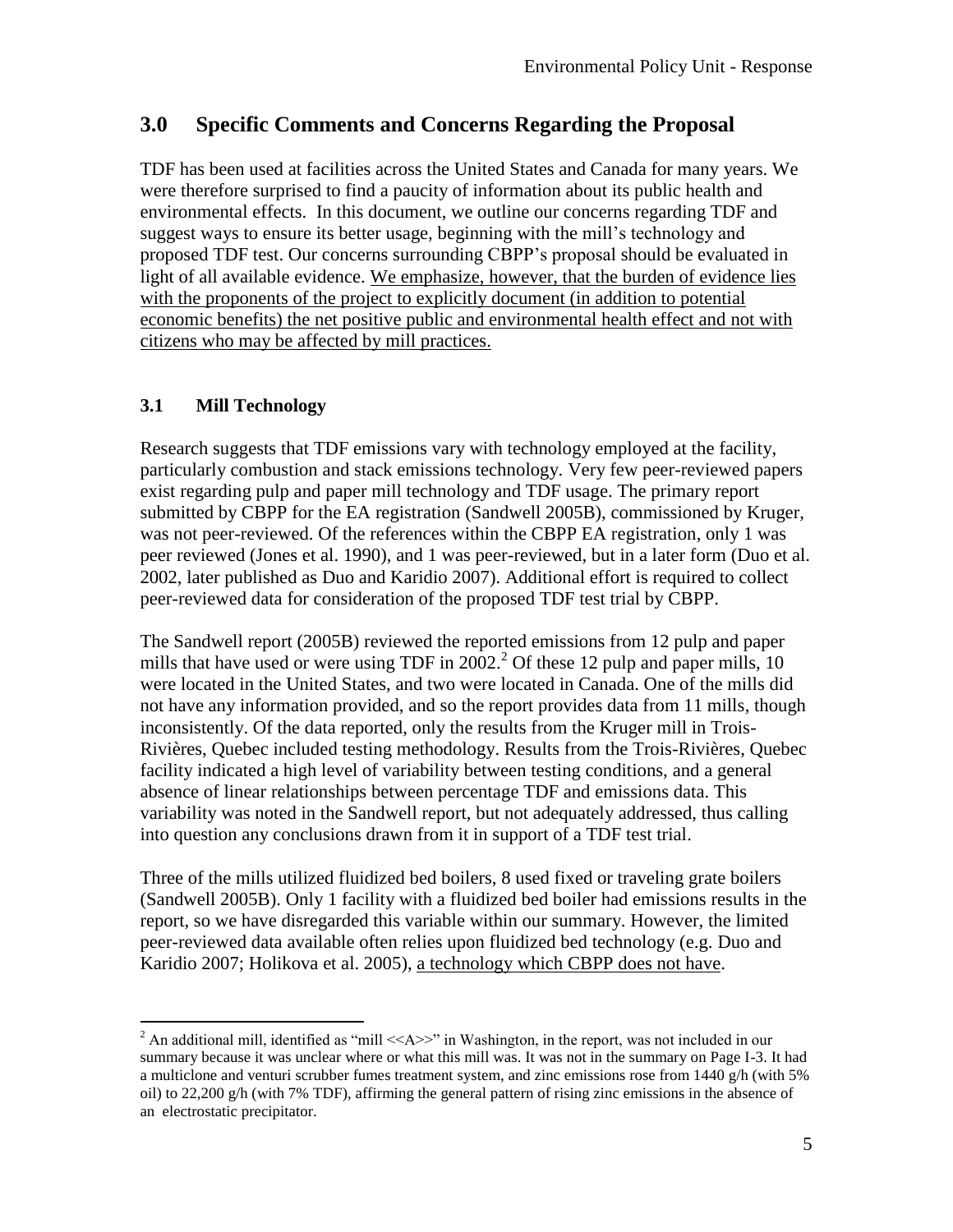For fume treatment, 6 of the mills used electrostatic precipitators; 5 did not, instead relying on venturi scrubbers, multicyclone separators, and other technologies (Sandwell 2005B). Most mills used some combination of fume treatment technologies, but the fundamental differences in zinc emissions were almost entirely determined by presence or absence of an electrostatic precipitator. The Sandwell (2005B) report included zinc emissions data for 7 of the mills. Of these, 4 mills did *not* have electrostatic precipitators, and reported increases in zinc emissions of between 6.7 and 391 times baseline emissions, depending on levels of TDF and other variables. As noted in the report, "mills" using electrostatic precipitators generally show no change in zinc emissions" (Sandwell 2005B, p. I-11). CBPP does not have an electrostatic precipitator, but a combination of lesser conventional scrubbers (wet venturi scrubber, mechanical collectors). Using similar technologies, at the Champion International mill in Sartell, MN, zinc emissions were 1,391% higher at 4% TDF than baseline, 0% TDF (Reisman 1997 Table A-17B). Note that no upgrades to CBPP emissions technology has been done since 1995 for boiler #7. As Newfoundland and Labrador's Department of Environment and Conservation states, "[t]he efficiency of a mechanical dust collector and wet scrubber is *reduced* when handling smaller particulate sizes (i.e.  $\langle 0.25 \text{ \mu m} \rangle$ " [emphasis added] such as is found with zinc oxide particles (DEC 2010A). The age of and reduction in efficiency of the air emissions control technology concerns us given the need to have equipment perform at an optimal level to ensure public and environmental health.

The Sandwell report (Sandwell 2005B) included  $SO_2$  emissions from 4 mills, two with electrostatic precipitators and two without. These results showed, generally, a rise in  $SO<sub>2</sub>$ , though the small sample does not allow for much comparison. Test results varied widely, with SO<sub>2</sub> *reductions* at 2% TDF at the Norske Skog mill in Port Alberni, British Columbia, a facility that has both an electrostatic precipitator and fluidized bed boiler. At the same mill, at 5% TDF,  $SO_2$  emissions again rose. Because of the low number of trials and few facilities, general trends, aside from several notable increases in  $SO<sub>2</sub>$ , are difficult to detect. Additional research gathered from mills across North America is required to ascertain trends.

PAH and dioxin and furan data also showed few trends and had exceptionally low *n*   $(sample number)$ . PAH emissions were reported for 5 facilities<sup>3</sup> and while total PAH emissions do not appear to vary with TDF usage, variability exists among PAH types and with varying TDF levels. Further, in the report, results were difficult to understand; for example, under the reported PAH emissions (Sandwell 2005B, I-18), no facility is mentioned; we assume that this refers to the Trois-Rivières facility in Quebec though this is not certain.

Only one mill (again, presumably the Trois-Rivières facility) had dioxins and furans emissions results, which showed high variability, with rising dioxin and furan levels at 8.8% TDF and declining dioxin and furan emissions at 9.5% and 12.3% TDF. These results are insufficient to analyze the impacts of TDF on PAH emissions, and particularly dioxin and furan emissions. Dioxin and furan levels in grate ash and fly ash were also

<sup>&</sup>lt;sup>3</sup> Including Mill <<A>> in Washington. We have included the results from this mill in this section because of the absolute dearth of information provided regarding PAHs.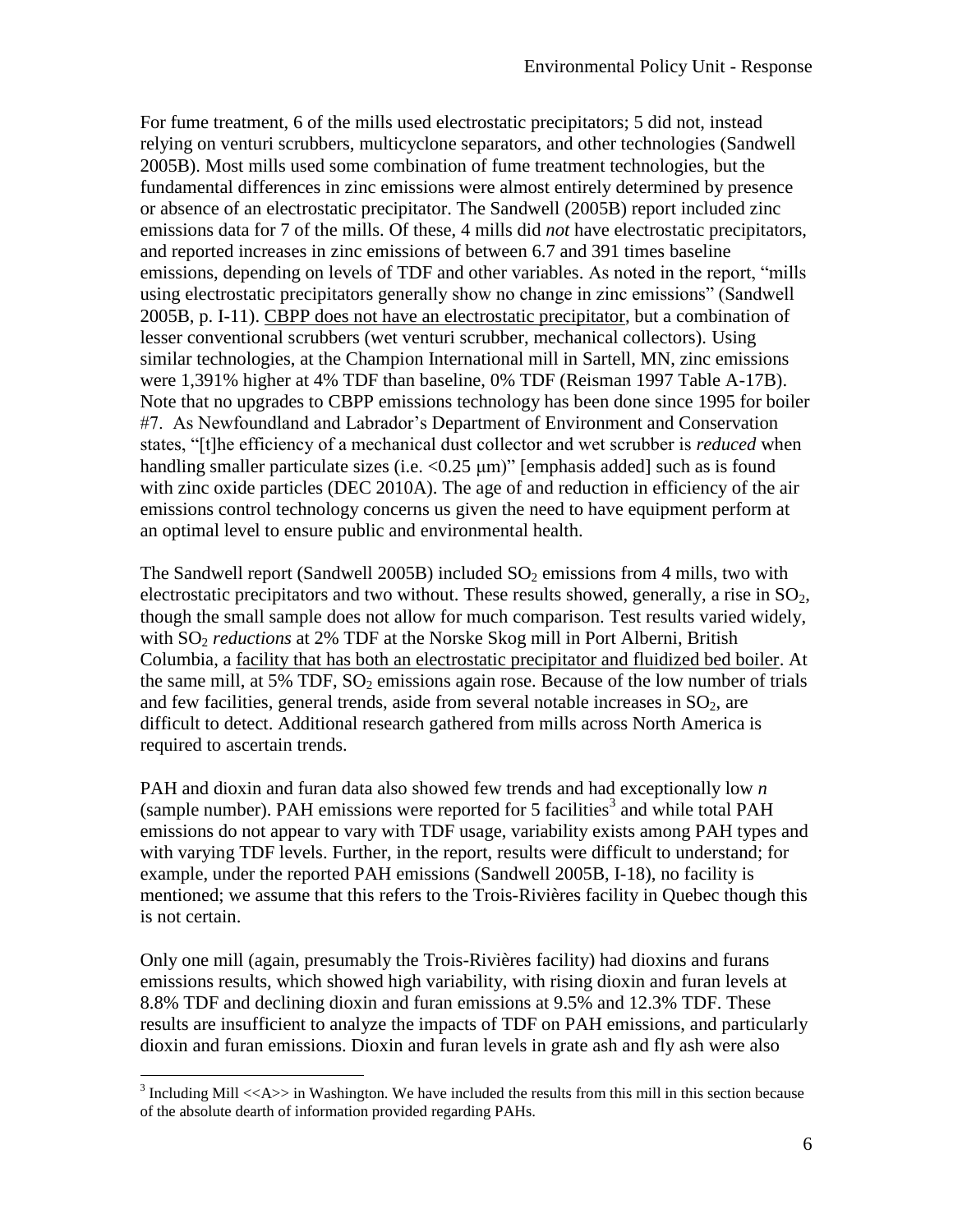highly variable, and only reported for one mill, presumably Trois-Rivières. Again, the paucity of data is noteworthy, and this *lack* of data is the most striking feature of the Sandwell report (Sandwell 2005B).

A study that was not cited, EPA (1991) noted that particulate emissions from using TDF in pulp and paper mills generally increased, and it stated that "the reason for this is probably due to the type of emissions control devices used on hog fuel boilers: venturi scrubbers" (EPA 1991, ES-6). While this study is dated, we suggest that the fume emission technology employed at CBPP is similarly dated. The EPA study also claims that fluidized bed boilers have more complete combustion than other types of boilers (EPA 1991, 2-11).

Furthermore, disposal for the ash will require some level of sophistication and a wellconsidered plan, which is entirely absent from the EA registration. Other grate ash and fly ash results reported in Sandwell (2005B) indicated increases in both zinc and iron levels (Sandwell 2005B). Ash disposal plans need to be provided for consideration as part of the EA process. This calls into question the adequacy of technology at waste disposal facilities in Newfoundland and Labrador. In Newfoundland, the majority of landfills are not lined and thus, the potential of leaching is very high, especially because Zinc Oxide (ZnO) powder is relatively light and easily disperses in water. CBPP proposes that ZnO would be disposed of along with the ash in landfills, where the ash would have a pH of between 8 and 12, rendering Zn inert. Current landfills are open to the atmosphere and therefore come into direct contact with rain water. Rain water has a pH of between 5 and 6, much lower than the proposed pH of between 8 and 12. ZnO is soluble in both high and low pH solutions and would therefore be present in high concentrations in water runoff. Furthermore, rain water pH changes constantly depending on various environmental factors.

Overall, the Sandwell results were from unduplicated trials; most data were self-reported; the data were incomplete and perhaps selectively reported, as data for the same emissions were not methodically reported for all facilities, and no explanation was given. As such, very few conclusions can be drawn based on their reported results, particularly considering the high variability of results.

The EA registration cited the Paprican study (Uloth et al. n.d.), which was written for a pulp and paper research institute. Uloth et al. (n.d.) indicated that TDF could decrease dioxin emissions in mills, though overall test results showed that dioxin levels were highly variable, furan levels possibly increased<sup>4</sup>, and that sulphur introduced with TDF could "adversely affect boiler plugging and increase boiler corrosion problems" (Uloth et al. n.d., 15). Contingency plans for such problems need to be provided by CBPP in order to fully consider their proposal. Further, the Uloth et al. study indicated that lower emissions result from using the *most recent technology*, fluidized bed combustors and

 $\overline{a}$ 

<sup>&</sup>lt;sup>4</sup> Though dioxins and furans are often mentioned in one breath, the Uloth et al. (n.d.) results suggest that dioxins and furans may be emitted at different temperatures. Therefore, they may need to be tested separately.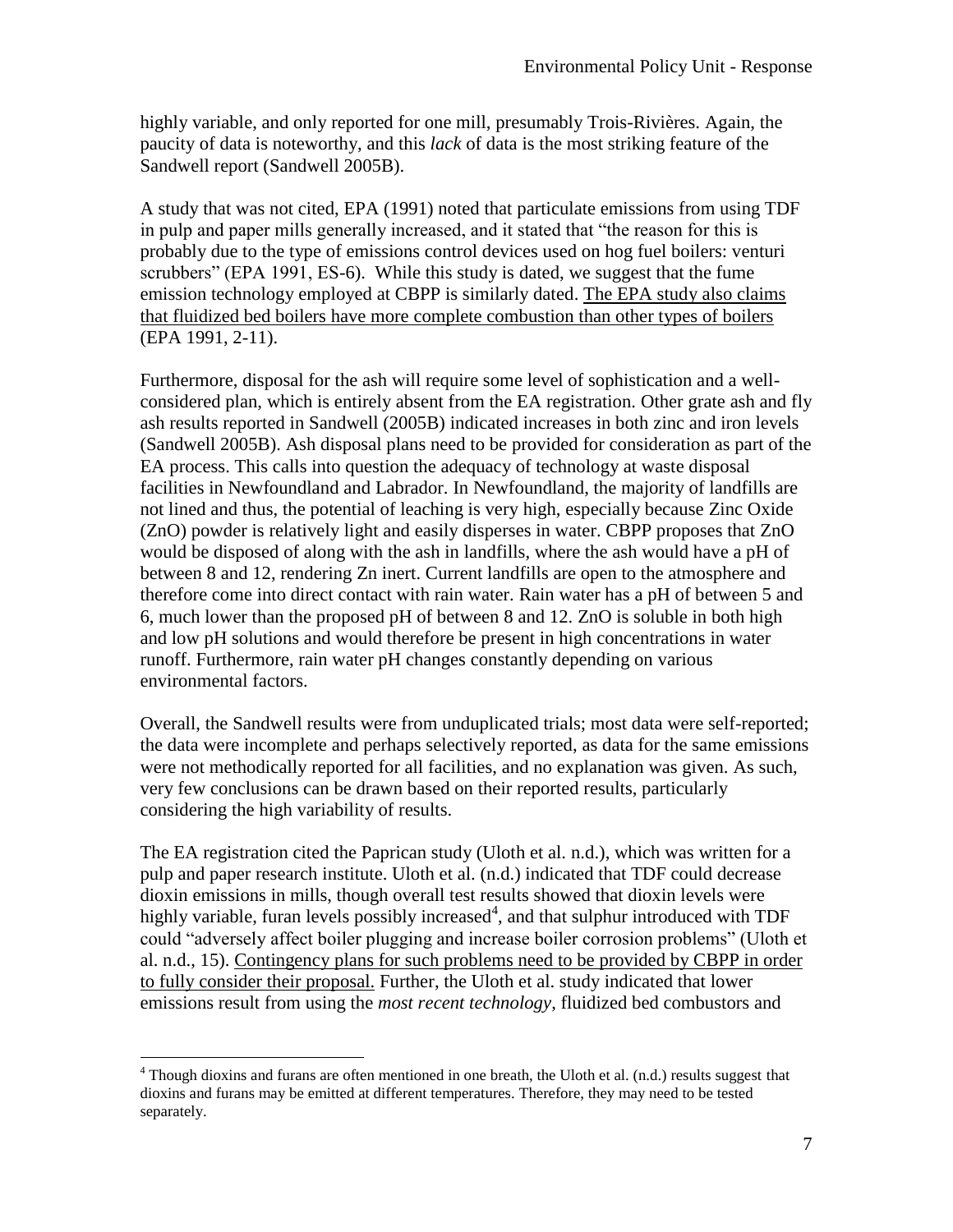electrostatic precipitators (Uloth et al. n.d., 8) technology which CBPP does not currently possess.

Lastly, data from Reisman (1997), also cited in the EA registration, mirrors the Sandwell report precisely. Since it was published prior to the Sandwell report, we conclude that the Sandwell report used the Reisman (1997) data. The Reisman study suggests that TDF can be safely used in "properly designed solid-fuel combustors with good combustion control and *add-on particulate controls, such as electrostatic precipitators or fabric filters*" (Reisman 1997, Executive Summary x, emphasis added).<sup>5</sup>

On a related note, CBPP has no air pollution control technology for boilers #3 and #6 (DEC 2010A). We are told that these are supplementary boilers and not required for normal mill operation yet exactly when these boilers are used is unclear and needs to be detailed to assess the current proposal.<sup>6</sup> The lack of air pollution control technology for boilers #3 and #6 is significant in that when they operate, the combined emissions with the use of TDF in boiler #7 may exceed provincial and federal emissions standards. As a result, public and environmental health may suffer. It is our position that any alteration to CBPPs Certificate of Compliance to allow for the use of TDF must include a clause mandating the decommissioning of boilers #3 and #6 (i.e. mothballed) until such time they are retrofitted with current air pollution control equipment.

## **3.1.1 Issue Summary – Mill Technology**

 $\overline{a}$ 

Most studies, including the Sandwell report, submitted as part of the EA registration, indicate that electrostatic precipitators are a key technology for stack emissions reduction. However, the very small sample sizes, variable results, unduplicated studies, and incomplete results from both the Sandwell report and other reports cited in the EA registration lead us to conclude that more research is necessary to determine the efficacy of various fume treatment technologies, especially regarding dioxins, furans, and  $SO<sub>2</sub>$ before proceeding to a test trial. This additional research is urgent given the anticipated increase in fine particulate due to increases in zinc emissions which tend to reduce the efficiency of scrubbers such as that currently in place at CBPP. Other technologies, such as the boiler technology, are also uncertain, with most peer-reviewed research utilizing the latest technology, fluidized bed combustors. Because the mill does not have an electrostatic precipitator or fluidized bed combustor, evidence of technological capacity is insufficient. Furthermore, a contingency plan needs to be elaborated for boiler corrosion and plugging problems and a detailed plan to address ash disposal is required in light of elevated Zn concentrations.

 $<sup>5</sup>$  Fabric filters may, in fact, be one of the most effective technologies in controlling dioxin and furan</sup> emissions (Kilgroe 1996), though again, CBPP does not possess this technology.

<sup>&</sup>lt;sup>6</sup> This sets aside the issue of how industrial boilers can be built without air pollution control technology and why upgrades have not been pursued to protect public and environmental health.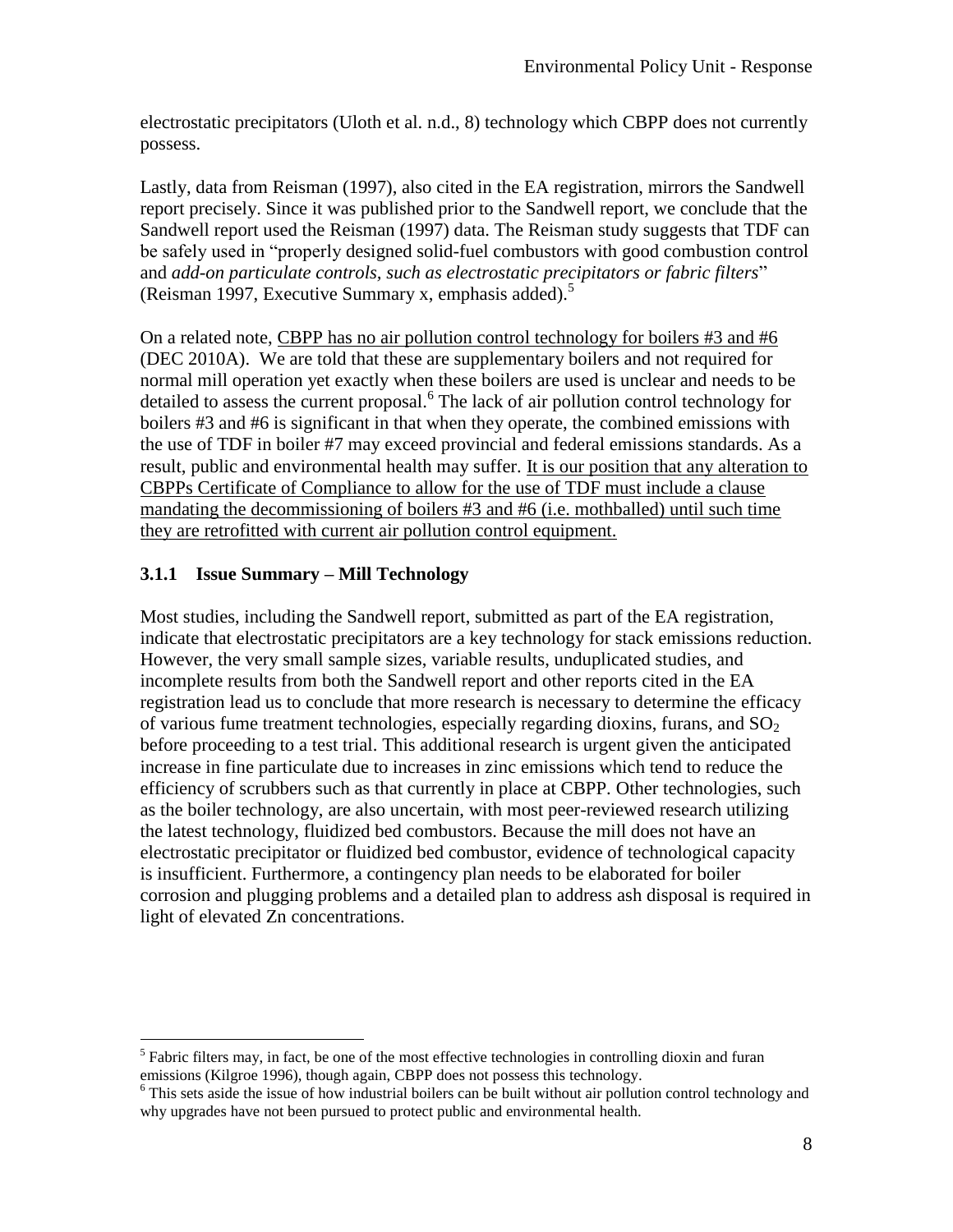## **3.2 Proposed Testing Methodology**

We are concerned about several aspects of the proposed testing methodology, particularly the very low *n* value (3 TDF percentages, each tested 3 times), which is consistent with flaws in prior studies of TDF. The testing undertaken by Sandwell (2005B) was notably insufficient, with *one* sample at 0, 8.8, 9.5, and 12% TDF, and highly variable, usually non-linear results. Similarly, using such a small *n* for the tests in Corner Brook will likely result in data that cannot be confidently interpolated or extrapolated. Therefore, it is a concern that the testing will occur only at 1, 3, and 5% TDF by weight, when regular operations call for an average of 4% TDF by weight. To be clear, testing needs to be done at all increments—1, 2, 3, 4, and  $5\%$ .

We are also concerned about uncertainties regarding test results, and who gets to evaluate them. There is no evaluative framework provided in the EA registration for determining whether the tests meet provincial guidelines. If the only criterion is that stack emissions meet requirements at 3 TDF percentages, each tested 3 times, then we suggest that the testing is a formality and not adequate for evaluation of health effects. Further, the testing and results should be observed and evaluated by an independent entity, and this entity should be made explicit in the EA registration.

In the longer term, following the pilot testing, we support much more thorough emissions testing than currently occurs. We note the lack of cumulative effects analysis or continuous emissions monitoring, particularly of PAHs, which are highly variable in prior testing.<sup>7</sup> While cumulative effects analysis is difficult to undertake, the proximity of the mill to the residents of Corner Brook raises questions about the long-term impact of TDF emissions in air, water, and soils. In particular, leaching of metals from ash into groundwater may be a concern. The EA registration does not indicate any testing for dispersion patterns of emissions, bioaccumulation<sup>8</sup>, or other components of cumulative effects.

Continuous emissions monitoring would capture potential variability in emissions that occur with routine operations. One pulp and paper company utilizing a venturi scrubber and cited in the Sandwell (2005B) report had highly variable particulate emissions among trials, with 45.6 pounds/hr and 30 pounds/hr emitted, **both at 1% TDF levels** (see EPA 1991, 5-10). The mill had reductions in volatile organic compounds (VOC) at 1% TDF, followed by dramatic increases in VOC levels at 1.5% TDF. NOx and CO emissions were also variable when 1% TDF levels were used on different dates (EPA 1991, 5-11). To be clear, when TDF levels were held constant, multiple trials produced different emissions data.

In one of the very few peer-reviewed papers regarding TDF, Holikova et al. (2005), using controlled laboratory testing, found an "explosion" of volatiles at the start of TDF combustion. This result points toward a concern with TDF: the highly variable rate of

 $\overline{a}$ <sup>7</sup> This includes the NAPS station in Corner Brook, which does not test for PAHs and other emissions of concern.

<sup>&</sup>lt;sup>8</sup> For example, zinc bioaccumulates in organisms.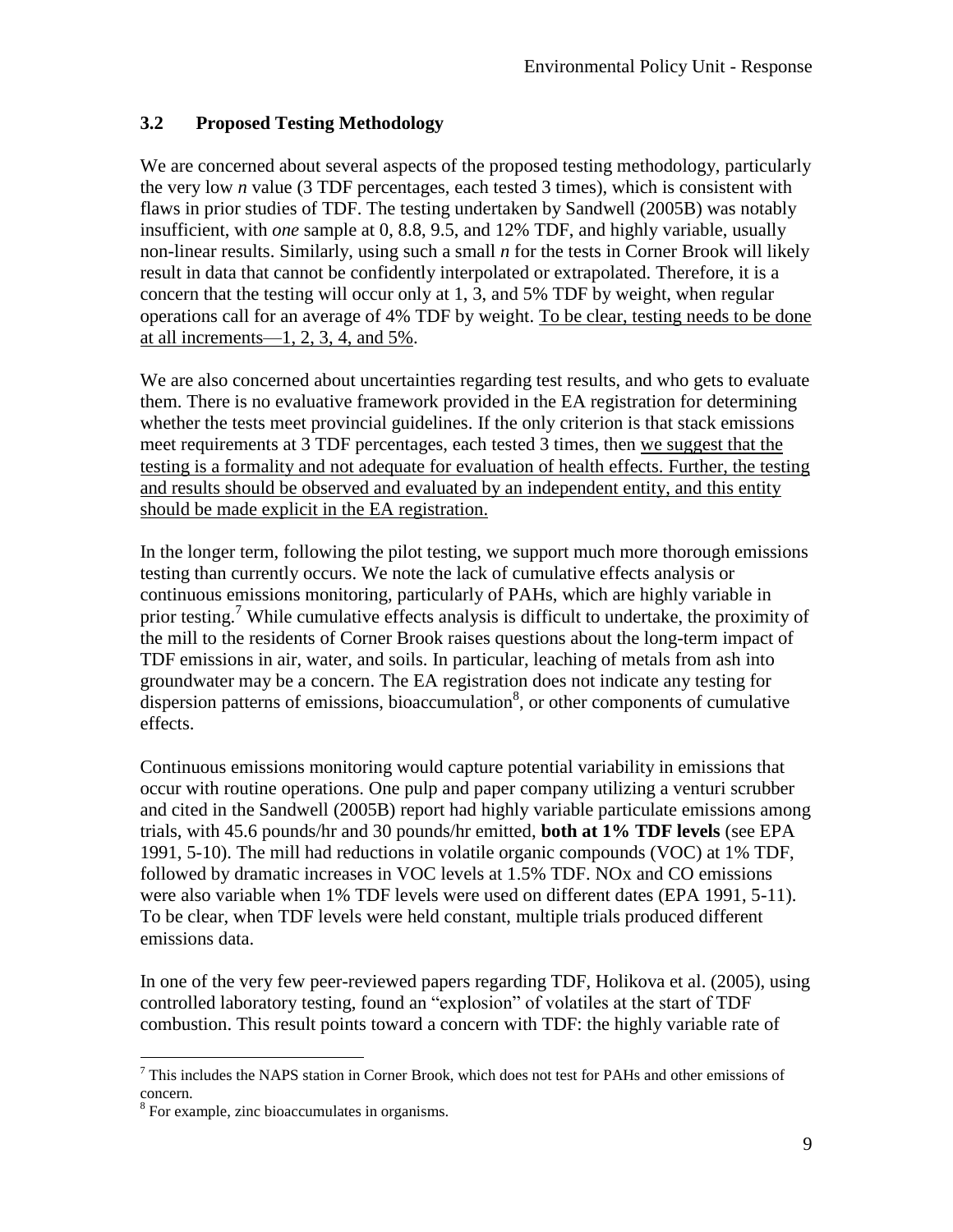emissions and the inadequacy of capturing this variability with only a handful of onetime tests, followed by inadequate long-term monitoring. For example, under *much* more thorough testing conditions than those suggested by CBPP, tests undertaken at an International Paper facility in New York in 2006 were discontinued because of highly variable and unexpected results (Vermont ANR 2008).

The usage of TDF at CBPP will occur under very particular conditions and with a particular mix of fuels; this is why it is important to *effectively* capture, document, and monitor emissions over time. The EA registration should further guarantee that the TDF used in the testing and in regular operation will be of similar chemical makeup, and that other conditions, such as temperature and TDF feeding, will be identical under testing and regular operations. Continuous monitoring and reporting by an independent third party is required to ensure validity in results and in order to maintain public confidence.

## **3.2.1 Issue Summary – Proposed Testing Methodology**

The proposed testing methodology under the EA registration has a very small sample size and only three levels (1, 3, 5% TDF by weight) of TDF. It does not include cumulative effects, continuous emissions, or other testing that we view as necessary, particularly in light of the nearby population centre. Other research, though preliminary, indicates that TDF emissions are highly variable. Current testing and monitoring methodology will not accurately capture this variability. We maintain that,

- testing needs to be done at all increments—1, 2, 3, 4, and 5%;
- cumulative effects studies be researched or conducted before testing;
- if the test trail is approved, provisions be elaborated to terminate the trial if rapid increases in emissions occurs;
- if approved, that regular operations follow the exact procedures used during the test trial; and
- continuous monitoring and reporting by an independent third party is required.

#### **3.3 Known Health Effects of TDF Emissions**

The following section is a very brief overview of some health effects associated with TDF usage. It should not be viewed as exhaustive or authoritative, but a summary of some of the more glaring issues.

#### **3.3.1 Zinc and Zinc Oxide**

Tires are known to contain about 20 different metals including aluminum, antimony, arsenic, barium, beryllium, cadmium, cobalt, copper, iron, lead, magnesium, manganese, mercury, nickel, selenium, silicon, tin, titanium and zinc (Reisman 1997). Zinc oxide is especially present in large amounts as it is used in the vulcanization process.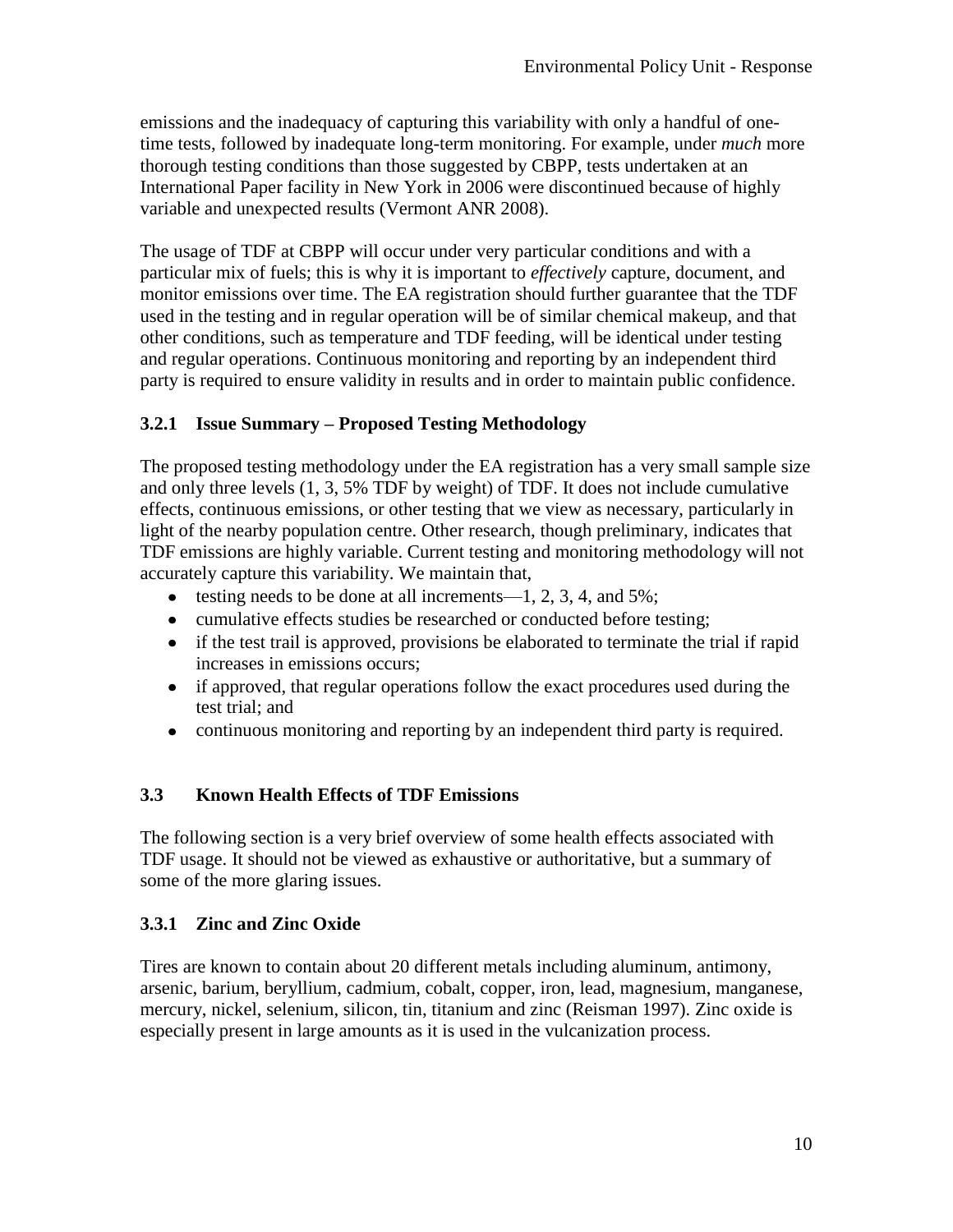Zinc, at appropriate levels, is a critical element for normal functioning of the human body, where catastrophic consequences such as diabetes and stroke are linked to zinc cellular concentrations being too high or too low (Samman 2007; Sekler et al. 2007).

Zinc oxide (ZnO) is an amphoteric oxide. It is nearly insoluble in water (pH 7) and alcohol, but is degraded in acid and basic conditions. When heated, ZnO decomposes into zinc vapor and oxygen at about 1975  $\degree$ C, reflecting its considerable stability. When heated with carbon (readily present in boilers at pulp and paper mills), ZnO is converted to the metal and carbon-monoxide. Zinc metal is more volatile than ZnO.

Toxicity from airborne zinc and zinc oxide is high, and the effects of zinc are most acute when emissions involve ultrafine zinc particles (Beckett et al. 2005). Very fine zinc emissions have been linked to TDF usage (Vermont ANR 2008). Diffusion of zinc into the blood stream is facilitated by the dust that is trapped in the lungs (Cooper 2008). Inhalation of ZnO results in metal fume fever, which is characterized by fatigue, chills, fever, muscle pain, cough, leukocytosis, thirst, metallic taste and salivation (Beckett et al. 2005). It has been clinically shown that exposure to  $ZnO-SO<sub>2</sub>$  mixtures adversely affect the lungs. Total lung capacity, vital capacity, functional residual volume, alveolar volume and the diffusing capacity for monoxide did not return to normal, even 72 hours after the last exposure (Conner et al. 1985).

Zinc exposure is particularly harmful in occupational settings, resulting in metal fume fever, inflammation of the respiratory tract, copper deficiency, and immune response similar to an allergic reaction (US Department of Health and Human Services 2005A).

In fish, zinc has long been known to be toxic (Skidmore 1964; many more recent studies exist, see van Dyk et al. 2007 as an example). Both acute and chronic zinc exposure lead to fish death, and zinc bioaccumulates within systems, leading to greater and greater concentrations within ecosystems over time.

Finally, ZnO is one of the metal ions that facilitates the formation of dioxins and furans by reacting with precursor compounds (Kilgroe 1996). Our concerns about dioxins and furans are outlined below (section 3.3.3).

## **3.3.2 Particulate Matter**

TDF displays highly variable results regarding particulate matter, with some evidence of increases (Reisman 1997). Particulate matter is linked to asthma, lung cancer, and other respiratory illnesses, particularly for the young and the elderly, and particulate matter levels are positively correlated with hospitalization rates, increased respiratory and cardiovascular illness and mortality, decreased lung function, and inflammation and changes in heart rate variability (Health Canada 2008). Respiratory illnesses, including asthma, pneumonia and respiratory infections accounted for 9.5% of all health care expenditures in Canada in 2004, the third-highest health care expenditure (Canadian Institute of Health Information 2004).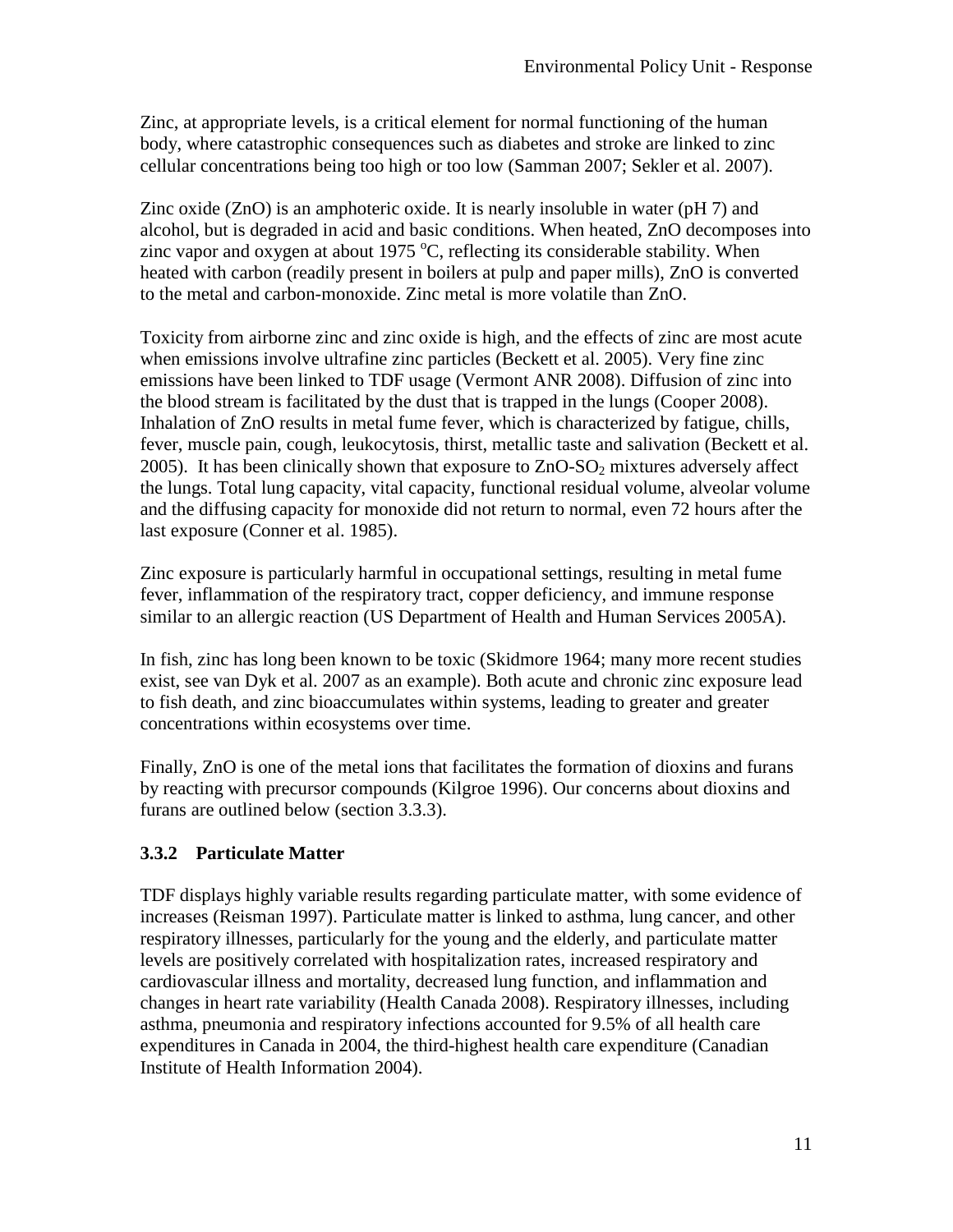## **3.3.3 Dioxins and Furans**

Dioxins and furans present both the greatest possible health risks, and the greatest unknowns in terms of emissions. These unknowns, generally, are a result of highly variable emission rates, because "the mechanism and rate of dioxin/furan formation is still unknown" (Pegg et al. 2007). We refer to the discussions of precautionary principle (Introduction and in section 3.7) and reiterate here our concern with dioxin and furan emission variability, and proposed testing and monitoring methodology.

In terms of risks from dioxin and furan emissions, we defer to the extensive report from the World Health Organization (Van den Berg et al. 1998) and to the U.S. Environmental Protection Agency (2010), both of which characterize dioxins and furans as carcinogens, with "adverse effects on reproduction, development, and endocrine functions" (Van den Berg et al. 1998: 775).

# **3.3.4 Sulfur Dioxide**

Sulfur dioxide levels increased in a number of TDF tests (Reisman 1997; Sandwell 2005B). At low levels, sulfur dioxide creates odours, discomfort, and irritation, but at higher levels, it exacerbates asthma and other respiratory illnesses such as bronchitis, lung infections, and bronchopneumonia (Environmental Protection Agency 2008). Higher risks exist for children, the elderly, pulp and paper mill workers, and those who exercise (EPA 2008).

## **3.3.5 Other Emissions**

In tests conducted at a cement facility in the U.S., emissions increased for the toxic compounds CO, acetaldehyde, benzene, formaldehyde, methyl chloride, PAHs, arsenic, cadmium, copper, lead, and mercury, among other chemicals (CEMEX 2003). Though these chemicals did not surpass legal limits in Colorado, we wish to again highlight the precautionary principle, the stated goals of the province regarding emissions, and the highly variable results gleaned from TDF studies, which could contribute to a wide range of adverse health effects.

# **3.3.6 Additional Considerations Regarding Children**

Children are at greater risk from exposure to hazardous substances: children play outside and there is more ground to hand and mouth contact; and children have lower body weight and thus a higher concentration of intake than adults which results in greater doses of any of the above hazardous substances (American Academy of Pediatrics 2004). Further, if toxic exposure occurs during key growth stages, there can be permanent damage. The lungs are particularly vulnerable to the release of large and small particulate matter (US Department of Health and Human Services 2005B). The American Academy of Pediatrics suggests that exposure to any metal pollutants should be avoided, and even levels of exposure well within legal limits can have long term and permanent health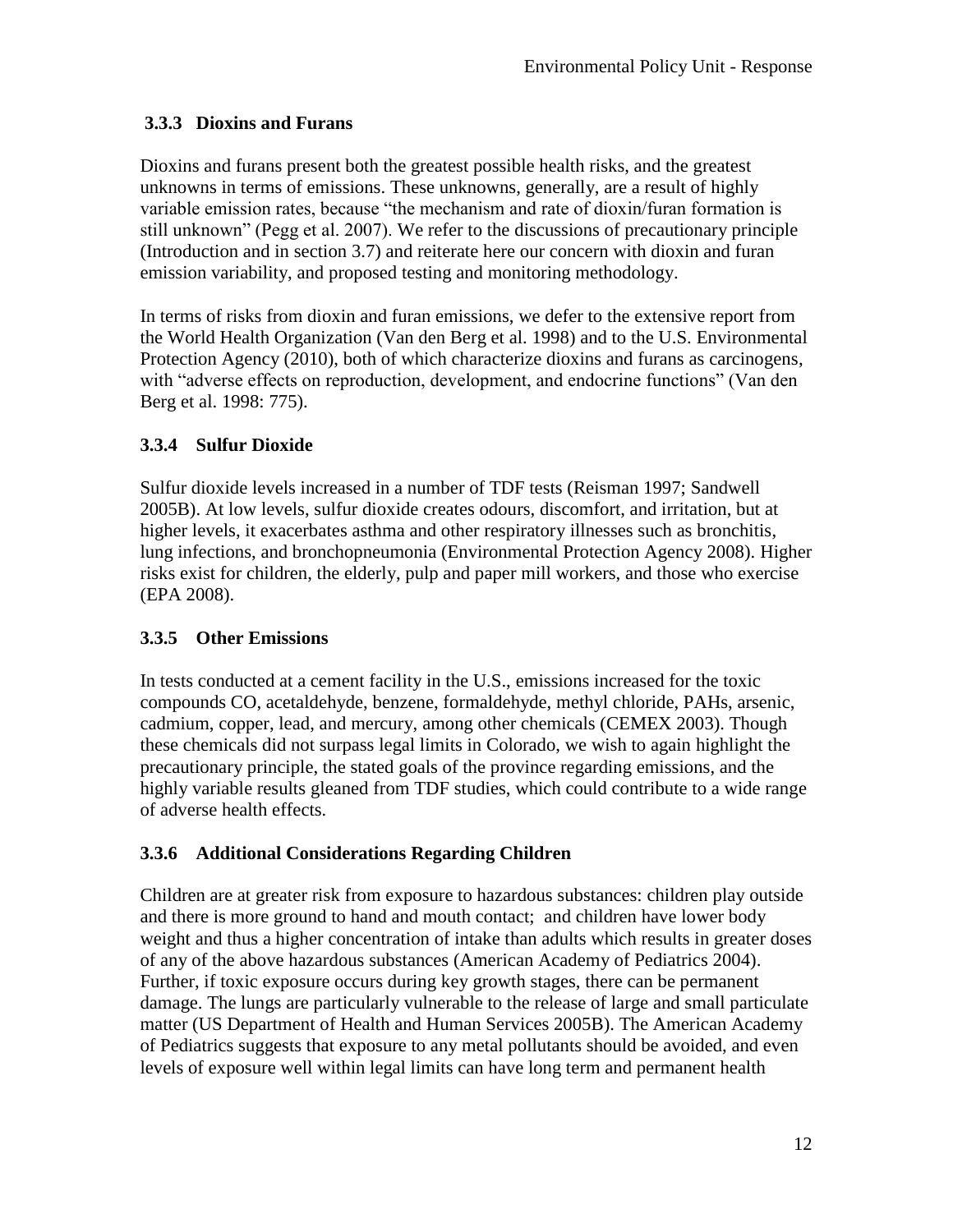effects, including neurological, on children and infants, particularly during prenatal development (see American Academy of Pediatrics 2004; Marlowe 1986).

Beyond the day to day exposure to possibly increased but still "low" levels of deadly metals, there are well-documented cases of more direct exposure to higher levels of the metal contaminants as part of the unexpected but still normal functioning of industry. For example, *The Hillman Power Company Health Assessment* followed the unexpected power failure of April 8, 2004. Shutdown of the pollution control equipment meant that the toxic ash byproduct was released into the air. The ash settled on a local elementary school playground while children were outside for recess. The study was commissioned to look into the health effects of this direct exposure. The school was normally upwind from the plant and thus was believed not to be at risk. The direct contact with the ash caused dermal irritation and an exacerbation of asthma. This type of large particulate matter is known to lead to "aggravation of asthma and increased upper respiratory illness" (US Department of Health and Human Services 2005B).

In the event of shut downs or malfunctions, people will experience direct exposure to varying degrees of the chemicals and metals known to have detrimental effects on childhood development and functioning. There are also unknown chronic effects of emissions from TDF. This seems an especially important consideration in terms of children's health in Corner Brook because of the ring of preschools, elementary, and middle schools that form a half crescent around the mill.

### **3.3.7 Issue Summary - Known Health Effects of TDF Emissions**

The human health effects of TDF emissions are well verified, particularly for emissions of zinc, dioxins and furans, and sulfur dioxide. Whether these levels will be sufficiently high for human or ecosystem harm remains to be seen, but we reiterate our concerns regarding the adequacy of current testing methods to capture emission levels, or to test effectively for dispersion. Our concerns are elevated given the proximity of several schools in the immediate area.

#### **3.4 Tire Supply and Economic Analysis**

The jobs of all employees at the mill, associated employment in the woods, and employment at possible tire chip processing facilities in the future are important to the community of Corner Brook and the province of Newfoundland and Labrador. Safe, sustainable practices that contribute to the continued operation of CBPP should be encouraged. But it is unclear precisely how, and how much, CBPP will benefit economically from the practice of using TDF. In weighing the costs and benefits of using TDF, such information is vital.

For example, at the meeting held at Memorial University, Grenfell Campus on Friday, November 4, 2010, a representative of CBPP stated that the mill would reduce its TDF usage from an average of 4% to an average of 2% after several years because of tire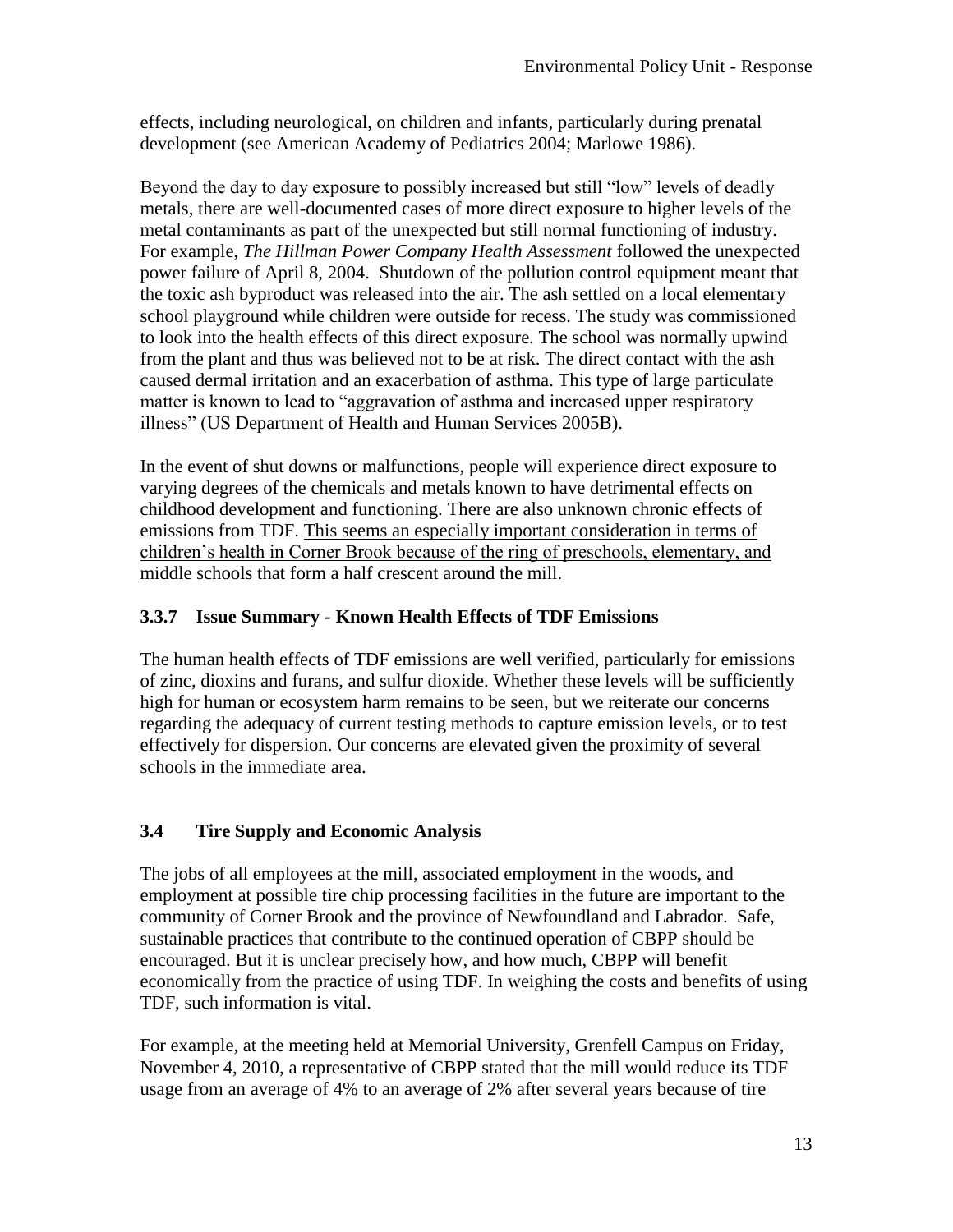depletion within the province  $(\sim 3 \text{ years})$ . This reduction undermines the argument that TDF is therefore necessary for continued mill operation, as alternative fuel sources are unlikely to be more affordable in the future (e.g. oil).

This raises the question of whether scrap or processed tires will be imported. The TDF proposal is silent on this issue and mill representatives were equally unclear at the public meetings held at the Pepsi Centre on the  $9<sup>th</sup>$  and  $10<sup>th</sup>$  of November. When asked to clarify their position on this issue on the first night, mill representatives eventually stated that they had no plans to import tires yet on the second night, the same mill representatives said that tire chips will be imported *at least* for the trial burn. The mill clearly recognizes this problem given their own background study, Sandwell 2005A, highlights this as an issue and goes so far as to provide an inventory of scrap tires across Canada and selected US states. This indicates that CBPP has seriously considered the importation of scrap or processed tires.

We are concerned with the mill's response given the fact the chemical composition of tires varies based on the type of tire in question (e.g. car or truck) and on who made the tires (manufacturer and country of manufacturer). As such, public and environmental health risks—good and bad—will be directly affected. Additional information is required to clarify this matter especially since it may contravene Newfoundland and Labrador's laws on the importation of waste for final disposal (E-mail communication with Pollution Prevention Division official, DEC, November 2010).

A related issue is the possible use of coal as an alternative to supplement TDF usage at CBPP. This is a very real possibility given the boiler upgrades completed in 2007 can accommodate coal as noted by the mill's background study, Sandwell 2005B and the fact that CBPP has previously received a permit to conduct a test trial using coal, but has, to our information, not conducted such tests (Telephone Conversation with Pollution Prevention Division official, DEC, November 17, 2010). Further clarification of CBPP's intent is required especially since governments across Canada (e.g. Ontario) are working to phase out the use of coal in their power generation due to its negative health and environmental impacts.

While the economics of the proposal may be sound from CBPP's perspective, they nonetheless do not include public and environmental health costs. In 2005, the necessary agreements between CBPP, the NL Department of Environment and Conservation and the MMSB were not reached due to the inconclusive evidence as to the effects of TDF usage on public and environmental health. The long term health effects on people and the natural environment were simply not known. This is cause for concern and may pose formidable challenges to the Government of Newfoundland and Labrador in the future in terms of elevated health care and environmental remediation costs. The same inconclusive evidence exists today.

We are also concerned with the lack of information regarding where the tires will be processed. While the EA registration suggests that processing tires into 1" chips will create jobs, there are no details about where this processing will occur, or who will be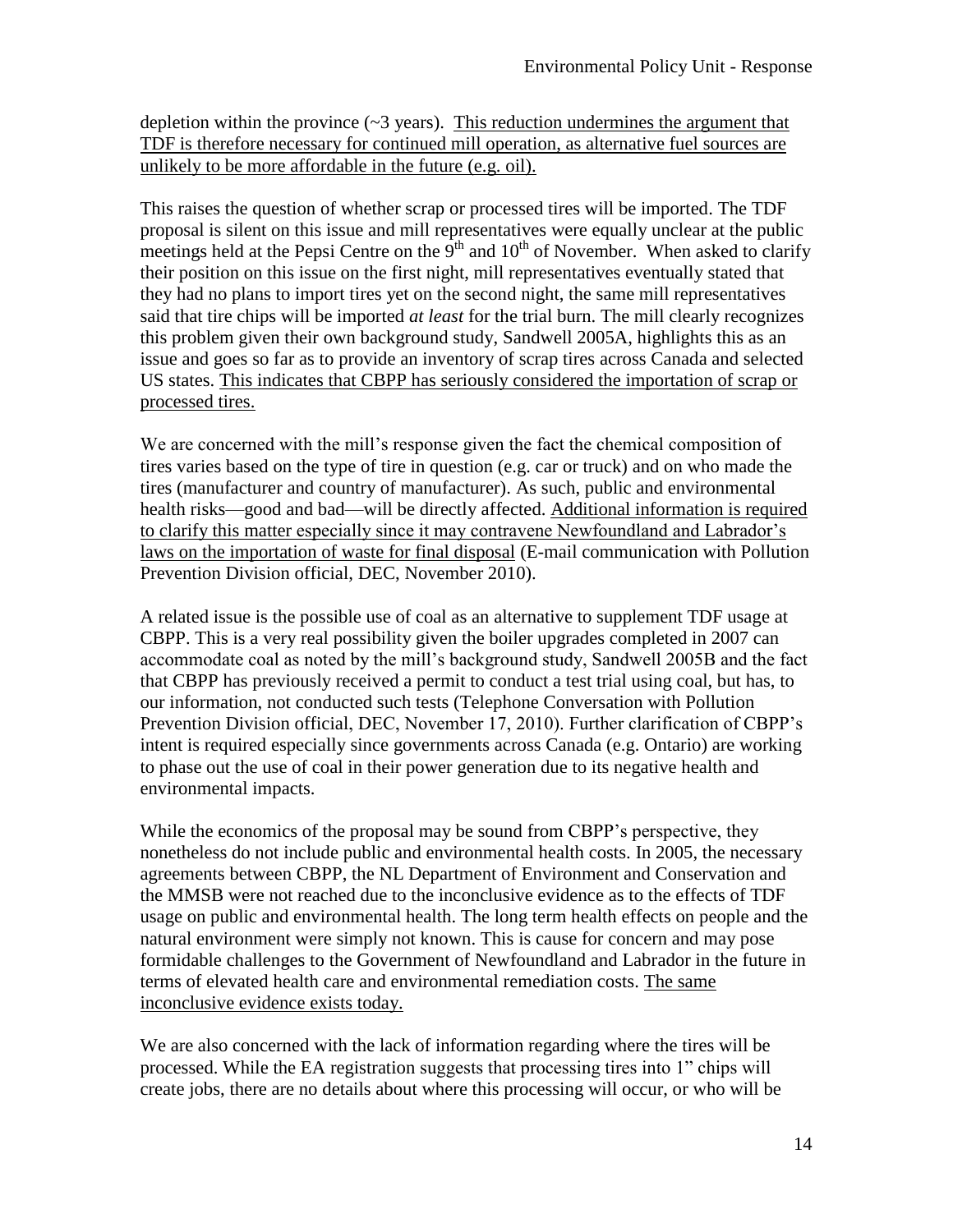employed at the processing facilities. Chien et al. (2003) found evidence of health hazards at a tire shredding facility in Taiwan, including the presence of mutagenic and potentially carcinogenic compounds. Without information about how the tires will be shredded and by whom, it is difficult to assess this component of the EA registration, or give credit to the argument of more job creation as a result of tire shredding. It is conceivable that public health and environmental costs will negate employment benefits. Finally, processing will require de-wiring tires, an expensive practice according to the US EPA (see EPA n.d.). Complete de-wiring has been a problem at other facilities (Vermont ANR 2008, Appendix 1). The EA registration states that tires will be de-wired prior to burning, but without statement of where the tires will be shredded, this is not possible to verify. The lack of information regarding the processing of tires leaves large questions about where the tires will be processed, and by whom.

## **3.4.1 Issue Summary – Tire Supply and Economic Analysis**

While the use of TDF may be economically beneficial for CBPP, the current EA registration documents do not provide a cost-benefit analysis, nor have we seen concrete evidence regarding the necessity of TDF use. Rather, we have received contradictory statements about the economic importance of TDF from mill representatives. Additional information is required to clarify and assess,

- whether tires will be imported and the legality of doing so;
- whether coal will be used as a supplemental fuel; and
- $\bullet$  the processing of the scrap tires.

# **3.5 Concerns with MMSB and DEC Support for Proposal**

We question the objectivity of the government regarding the use of TDF. Currently, the NL Department of Environment and Conservation supports the proposal as outlined in their discussion document dated March 2010 entitled "Tire Derived Fuel Assessment -Corner Brook Pulp and Paper". The MMSB also supports the proposal as evidenced by their letter of support included in the proposal (The letter is included as Appendix A in the proposal). Our concerns are outlined for each agency, below.

# **3.5.1 Questionable Support: MMSB**

The MMSB letter in support of CBPP's proposal unduly emphasizes the economic importance of the proposal alluding to the mill's "very survival" yet does not provide a cost-benefit analysis (see section 3.4), nor does it adequately discuss the merits of the proposal in terms of public and environmental health. We reiterate our concerns with the mill's technology, especially in light of the statement from MMSB that "Our research" suggests that used tires can be an environmentally-acceptable, alternative energy resource when used in appropriate applications *with suitable equipment to control emissions and particulate matter*" [emphasis added]. CBPP does not have suitable technology. We ask that the MMSB's research be provided for review and evaluation.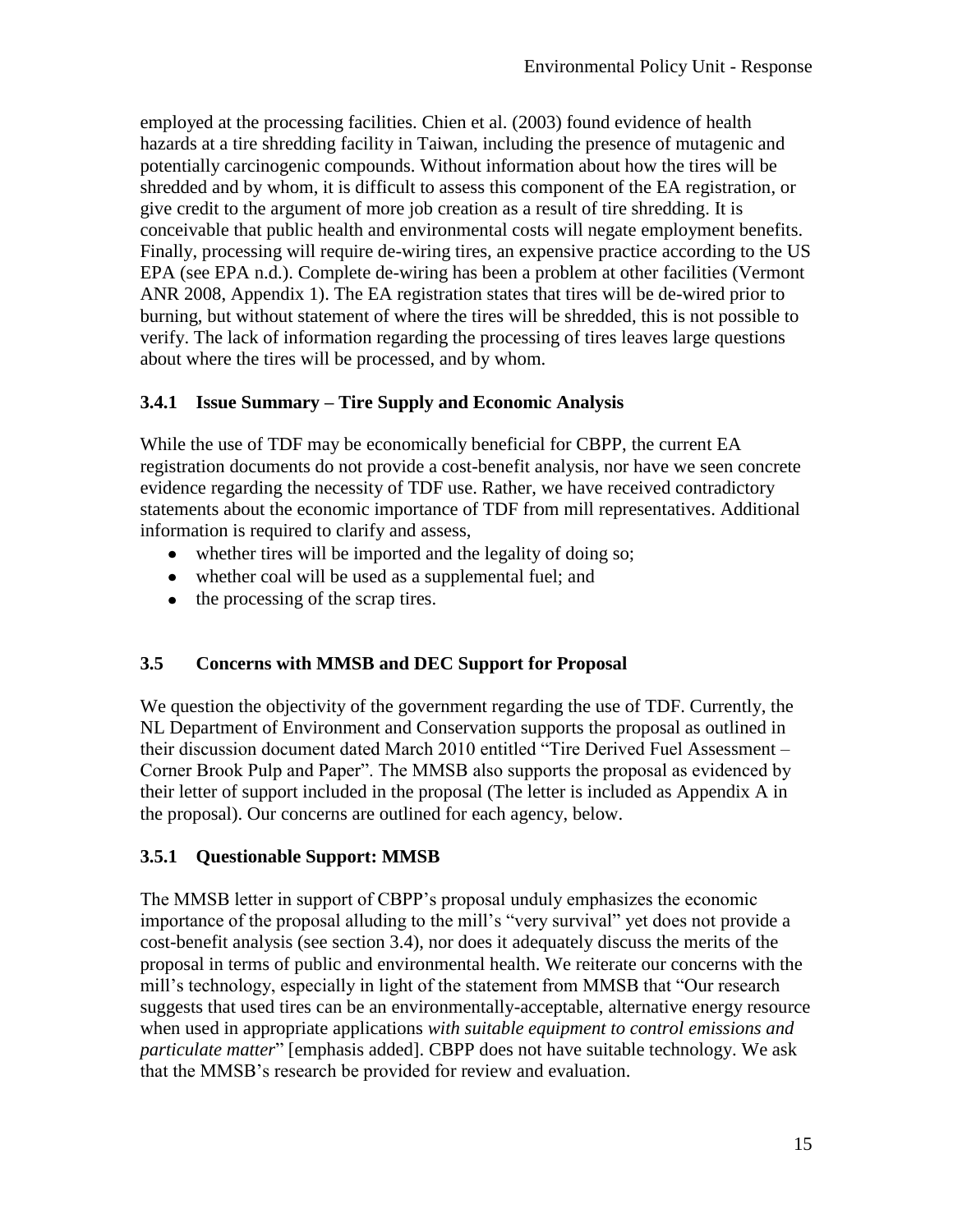We are also concerned that the MMSB has not publicly made available their research on this matter, but instead relied on a private consultant to communicate their positions regarding TDF.<sup>9</sup>

We submit that the MMSB may be eager to rid itself of the stockpiled scrap tires, given its inability to meet the objectives of the Used Tire Recycling Program (see Auditor General (2008) for details). As such, a simple solution is being pursued – the incineration of tires – which is in conflict with the province's Waste Management Strategy, which explicitly states that the need to move away from such simple solutions (Waste Management Strategy 2002, Minister's Message).

#### **3.5.2 Questionable Support: Department of Environment and Conservation**

We are concerned with the Department of Environment and Conservation's assessment of the CBPP's proposal as documented in their discussion document entitled "Tire" Derived Fuel Assessment – Corner Brook Pulp and Paper" (DEC 2010A). As with the MMSB's Letter of Support, we are concerned that the DEC did not publicly make available their discussion document, nor their research on this matter. Full transparency is important in reviewing and assessing matters so that the public is kept informed and that the public interest is protected.

We also question the research done on the topic by the DEC. Only five references are included in their assessment, with only one of those peer reviewed. These are the same sources found in CBPP's proposal. We maintain that much more work is required to properly assess the proposal. We are also concerned that the DEC used the same words, verbatim, as CBPP's proposal in several places (compare, for example, paragraphs 3 and 4 on p. 3 of the DEC discussion document with paragraph 3 on p. 8 of the CBPP proposal). This suggests the Pollution Prevention Division, DEC, relied on biased research findings as evidenced by the verbatim text in their report. This questions the objectivity of the DEC in their review of the proposal and undermines the validity and credibility of their conclusions. Our concerns deepen given repeated exceedances of the 24 hour concentration limit even after boiler upgrades were completed in 2007 (DEC 2010A, 5). We maintain that objective independent study is warranted to remove potential bias given the potential detrimental public health and environmental effects. Other conclusions from the DEC report are addressed in other sections of our comments.

#### **3.5.3 Issue Summary – Concerns with MMSB and DEC Support for Proposal**

The proposed use of TDF at the CBPP mill has long been pursued by Kruger Inc. While public and environmental health risks remain inconclusive, both MMSB and DEC, agencies that should be protecting the environment and the health of citizens of Newfoundland and Labrador, have already made public statements in support of the use of TDF. The lack of publicly available documents from the MMSB and the DEC undermines the public trust and calls into question their support for the project.

 $\overline{a}$ 

<sup>&</sup>lt;sup>9</sup> Mr. Terry Gray did not claim to represent MMSB, but he was a paid advisor to MMSB. We note that in a survey of his available prior work, there is no record of his participation in peer-reviewed research of TDF.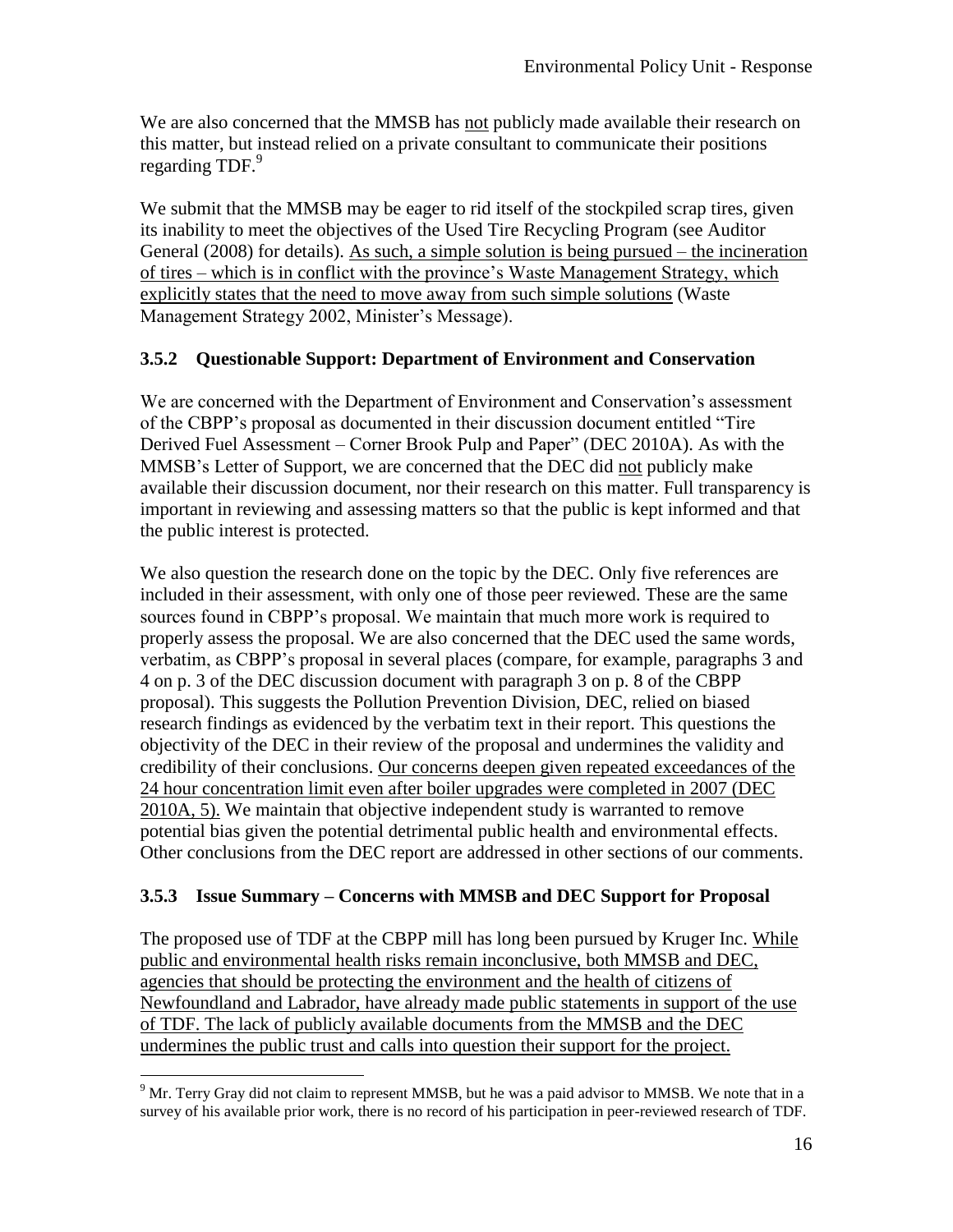## **3.6 Legislative Framework**

### **3.6.1 The EA Registration**

The EA registration is the first step in the environmental assessment process in Newfoundland and Labrador. In order to clarify our concerns, we briefly review the environmental assessment process, and suggest ways to proceed with the EA registration submitted by Kruger regarding TDF usage.

**Step 1**. Registration. The proponent (Kruger) submits 40 copies of the registration document and pays a 200\$ fee plus HST (harmonized sales tax). The public then has 35 days to comment on it. Kruger has registered its TDF proposal.

**Step 2.** Once registered, the Minister of Environment must make a decision within 45 days, the 35 day comment period plus 10 days for the Minister to review the comments and formulate a decision. There are 4 possible decisions that the Minister can make:

- 1. The undertaking is released (i.e., released from further investigation) and is permitted to proceed. The vast majority of EA registration documents fall into this category.
- 2. An Environmental Preview Report (EPR) is required, in order to give more information than that provided in the registration form. No original fieldwork is required for an EPR.
- 3. An Environmental Impact Statement (EIS) is required. An EIS is required when significant environmental effects are indicated or if there is significant public concern (see below for a discussion on the term *significance*). Original field work may be required; in Newfoundland and Labrador, an EIS is legally termed a Component Study. An EIS requires a monitoring program, and the public must be consulted by the proponent within 7 days of submission of the EIS.
- 4. The undertaking is rejected.

**Step 3**. If an EPR or an EIS is required, then the government prepares guidelines for their implementation. The guidelines are also subject to public comment. For the EIS, original research is often required as per the requirements in Sections 8, 57 and 58 of the *Environmental Protection Act.*

**Step 4**. The proponent prepares the required EPR or EIS. Component studies may be required if a valued ecosystem component (VEC) is relevant. The valued ecosystem components in this case are, human health, property values, ecological health, and economic concerns surrounding tourism.

**Step 5**. Review of the EPR/EIS. If there is significant public concern revealed during the review period, then public hearings may be called.

Cabinet is empowered to reject any EPR/EIS if: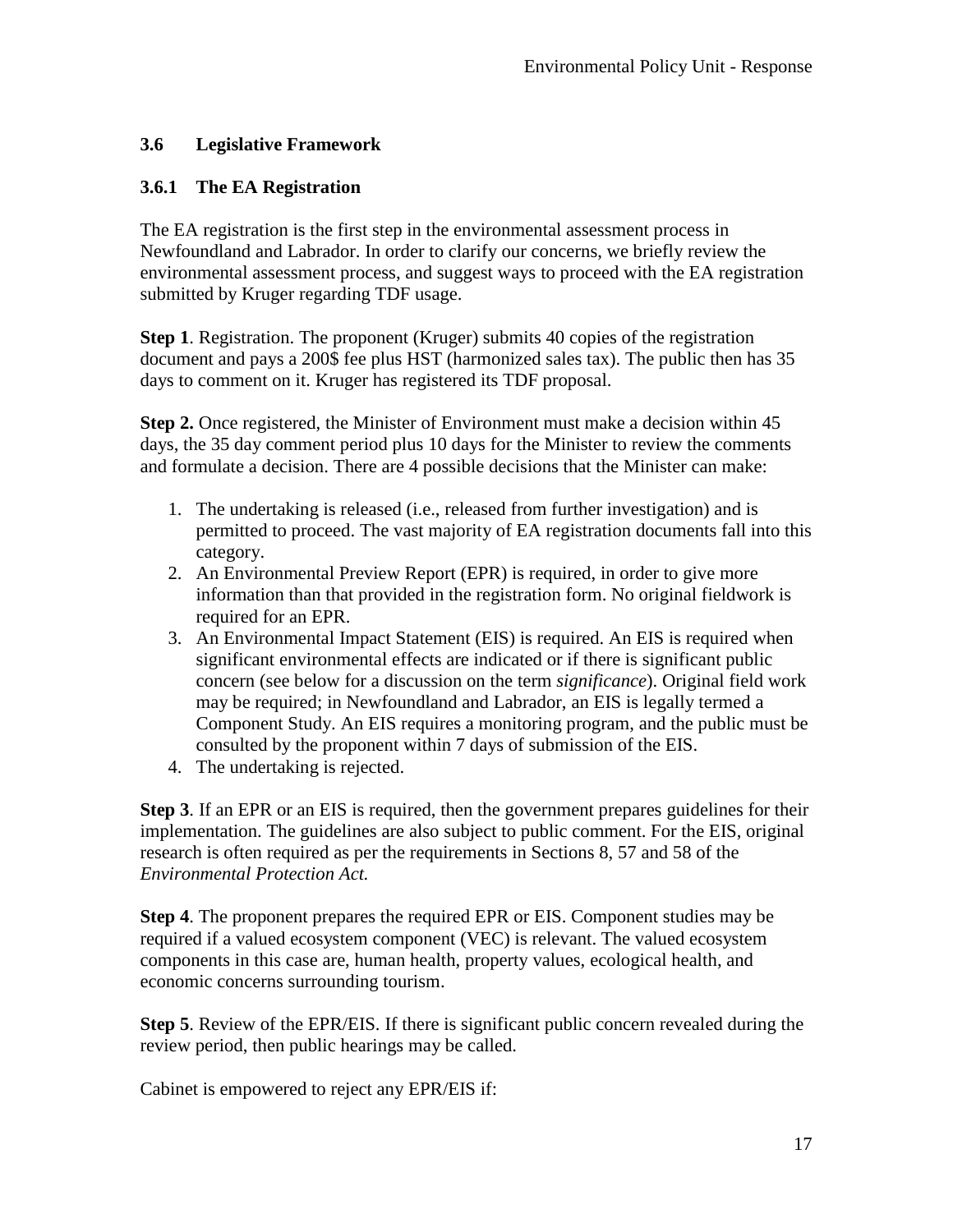- 1. there are unacceptable impacts identified;
- 2. the undertaking turns out to be contrary to existing laws; and,
- 3. there is public interest in doing so.

#### **3.6.1.2 The Relevance of the Term** *Significance*

A declaration of *significance* means that the environmental assessment must go beyond mere registration. *Significance* in Newfoundland and Labrador is implied but not clearly defined in Section 25 of the Regulations in the following ways:

- 1) Is there sufficient baseline information to predict environmental effects?
- 2) Is the undertaking to be located in an environmentally sensitive area?
- 3) Are hazardous substances or experimental technologies involved?
- 4) Will any of the emissions, discharges or effluent potentially exceed limits imposed by the law?
- 5) Will rare or endangered species be affected by the undertaking?
- 6) Are the impacts going to be economically important?

We briefly address each of these points below.

- 1) There is not sufficient information to predict the environmental effects of TDF usage, as summarized in our concerns (sections 3.1-3.5, above).
- 2) The city of Corner Brook and the Humber Valley region are environmentally sensitive areas, with high human and wildlife populations and important waterways.
- 3) The use of TDF clearly involves hazardous substances. It also clearly involves experimental technologies, evident in the lack of peer-reviewed research.
- 4) Emissions and discharges may or may not exceed legal limits, but proposed testing methodology will not accurately capture regular emissions levels or cumulative effects (see section 3.2).
- 5) Rare or endangered species may be affected by the undertaking, but again, current testing methodology cannot determine the impact of TDF usage on habitat.
- 6) The impacts will likely be economically important, to health care costs, property values, the tourism industry, and future private industry investment. To our knowledge, no economic analysis has taken into account these variables.

#### **3.6.1.3 Principles of the** *Environmental Protection Act*

Environmental assessment in Newfoundland and Labrador is nested within the *Environmental Protection Act* (EPA), 2002. The following principles stated in the Act are directly triggered by the proposal to use TDF: protection of human health, pollution prevention, polluter pays, and the precautionary approach.

**• Protection of human health** cannot be substantiated by the current proposal. Known carcinogenic and teratogenic agents will be released into the ambient air of Corner Brook and any increase in these variables is entirely unacceptable for an urbanized area. This principle states the following: *Only by safeguarding the*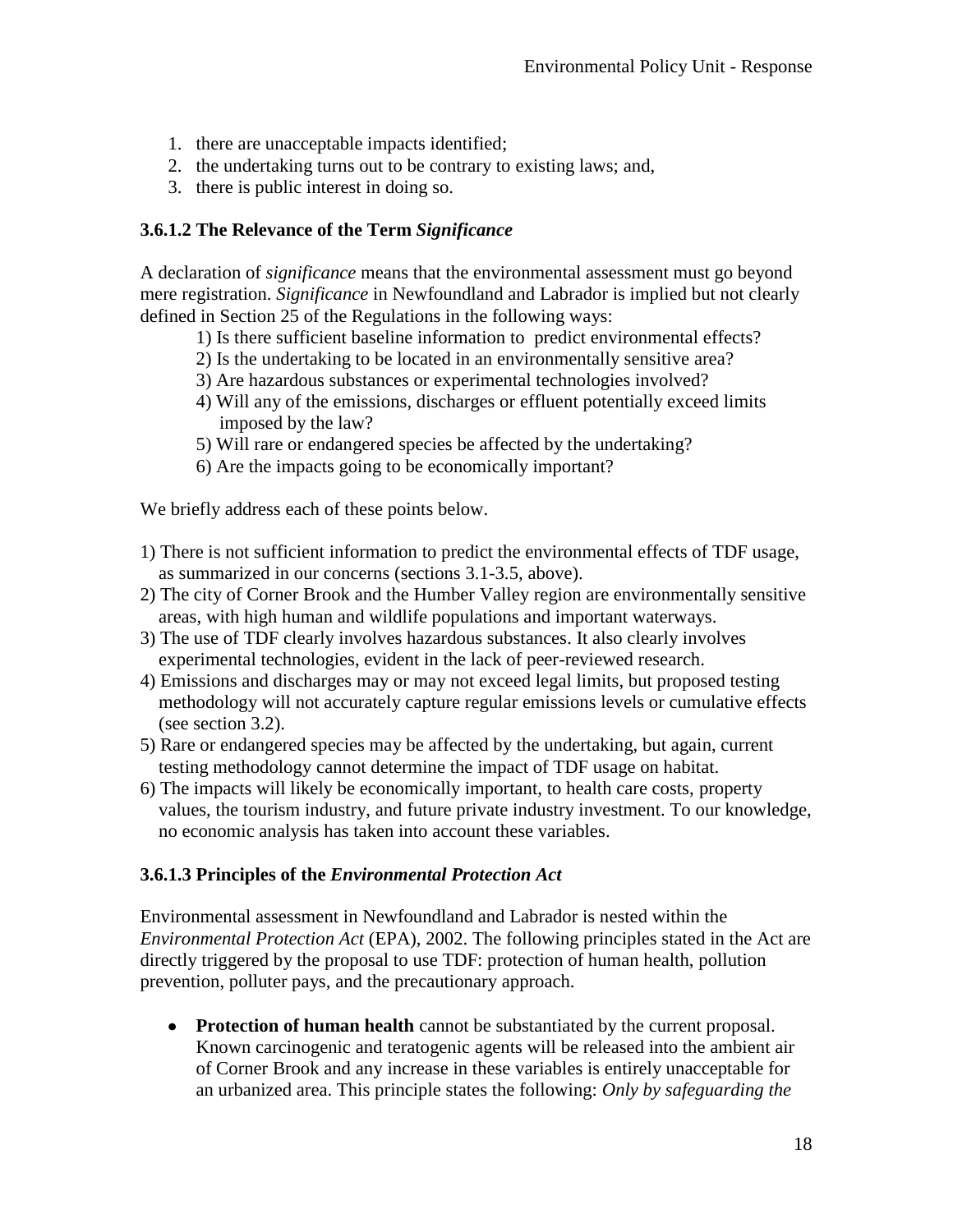*environment can the conditions needed for physical, mental and social well-being be sustained*.

- **Pollution prevention** as a principle means recognizing that preventing pollution is much less expensive than cleaning up its problems after-the-fact. Health care costs associated with carcinogenic and teratogenic effluent could far outweigh the monetary benefits to Kruger. The minimization of pollution and waste is a cornerstone of the *Environmental Protection Act.*
- The **polluter pays principle** states that *no person should financially benefit from*   $\bullet$ *polluting and taxpayers should not bear the costs*. Clearly, Kruger will benefit from being allowed to pollute the environment of Corner Brook.
- The **precautionary approach** principle mean*s that when scientific knowledge is*   $\bullet$ *lacking regarding an undertaking, then all reasonable e*nvironmental protection measures will be taken. The precautionary principle says: *emphasize human and environmental safety and protection in the absence of clear science-based evidence.* Another way of stating that is to not do the undertaking if the implications of doing so are not clearly understood.

## **3.6.1.4 Policy Options Worth Exploring**

 $\overline{a}$ 

- 1) Undertake an EIS in order to better evaluate the testing and regular operations of TDF usage.
- 2) Improve the testing conditions for TDF overall. Create an evaluative framework for assessing testing methodology; improve monitoring capacity; include cumulative effects and dispersion (including water) analyses. Because of the lack of peer-reviewed data, small-scale tests could be conducted in a laboratory using various combustion emissions technologies. The only peer-reviewed data currently available does not use the technology available at CBPP.
- 3) Deny the undertaking outright, using any of the four principles at the core of the *Environmental Protection Act* (2002). These principles, explained above, are: protection of human health, pollution prevention, polluter pays, and the precautionary approach.
- 4) Have the government fully subsidize the top-of-the-line technologies required to make this proposal acceptable: electrostatic precipitators and fluidized bed burners.
- 5) Have all emission test results, public hearings, and data used for the supportive documents provided by MMSB and DEC made available online.<sup>10</sup>
- 6) Generate a compensation package for property owners in the Humber Heights and Townsite areas. This could take the form of a security or contingency bond (e.g. set fee per ton TDF used). Such a fund could also be used to offset potential increases in health care and environmental remediation costs.

 $10$  A suggestion was made to CBPP to have all questions and answers from public hearings made available. CBPP made available a condensed version of the meetings albeit quite late in the process (only a few days ago): [http://www.cbppl.com/TDF/FeedbackSessions.pdf.](http://www.cbppl.com/TDF/FeedbackSessions.pdf) Other data should be made available.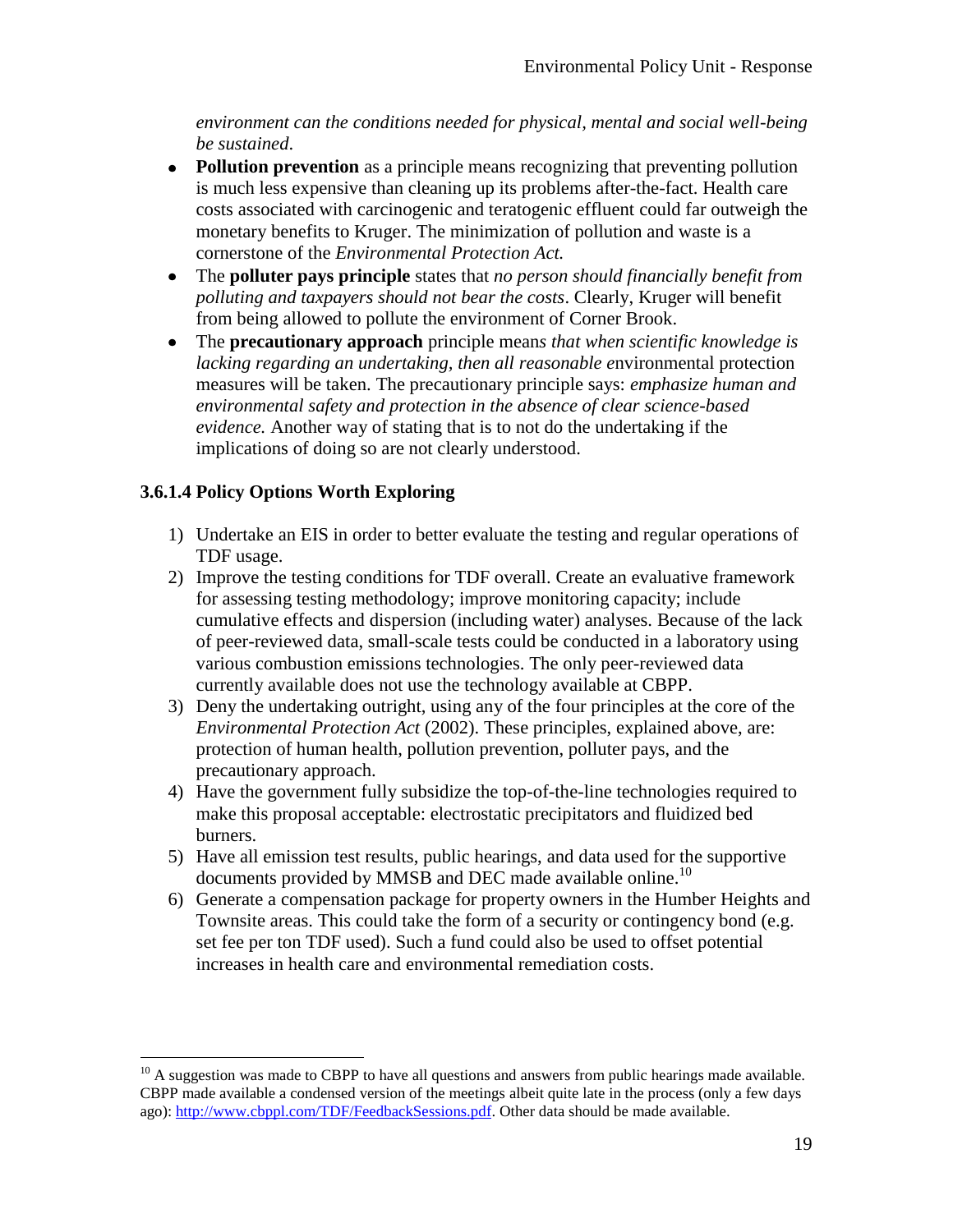### **3.6.2 Air Pollution Framework**

Emissions regulations are shared between federal and provincial governments. The 2004 *Air Pollution Control Regulations* (hereafter *Regulations*) for Newfoundland and Labrador set out the ambient air quality standards that are to be met (see Appendix 1 for a partial summary of the air quality standards). While Schedule E of the Regulations bans the burning of many items including tires, the Minister may as per s. 12 and 13 permit such burning to occur. We encourage the Minister to utilize s. 20 and 21 of the Regulations to mandate continuous and independent monitoring of stack emissions. We also encourage the Minister to mandate the use of best available control technology as outlined in s. 6 yet to go beyond s. 6.4(d) and to consult with CBPP *and representatives from the academic and environmental community*. It is our position that careful consideration must be given to all parameters—economic, public and environmental health—hence the need for broader consultation.

We agree with the Minister's statement at the Canadian Council of Ministers of the Environment meetings held in St. John's this past October that "Air pollution has a huge impact on the environment, human health and the economy" (GlobeNet 2010). We support the Minister's efforts to set "clear standards [to] ensure closer links between strong economic development and a sustainable, healthy environment" (GlobeNet 2010). These are efforts to develop "more ambitious Canadian air quality standards and consistent industrial emissions standards across the country" (GlobeNet 2010).

It is in this spirit that we encourage the Government of Newfoundland and Labrador to adopt more stringent measures such as the National Ambient Air Quality Objectives For Particulate Matter. These Reference Levels are 25  $\mu$ g/m<sup>3</sup> for PM<sub>10</sub> and 15  $\mu$ g/m<sup>3</sup> for  $PM_{2.5}$  (24 hour averages) which are much more stringent than the current provincial standards of 50  $\mu$ g/m<sup>3</sup> for PM<sub>10</sub> and 25  $\mu$ g/m<sup>3</sup> for PM<sub>2.5</sub> (24 hour averages). We also encourage the Minister to move away from the one-day-in-six sampling regime for particulates because it underestimates the particulate peaks by 20-30% (Health Canada 1998). Continuous monitoring (24hrs 7dys per week all year long) by an independent third party is required given the health and environmental risks associated with the CBPP proposal.

Similar measures for other contaminants are required. While CBPP assesses ambient air quality via its two monitoring stations, we note that they are inadequate. For instance, the station at the Corner Brook Hotel only monitors total particulate matter,  $\text{SO}_2$  and  $\text{PM}_{2.5}$ while the site at *The Western Star* building only monitors total particulate matter (DEC 2010A). This is inadequate because they do not measure toxic metals or dioxins or furans or zinc. Likewise, the federal government's National Air Pollution Surveillance (NAPS) Network Station in Corner Brook is inadequate for the same reasons (only  $SO_2$ , CO, NO<sub>2</sub>, Ozone and  $PM<sub>2.5</sub>$  are measured; DEC 2010A). More continuous emissions testing and monitoring both "in stack" and in the community is required. Furthermore, the data need to be made publicly available (e.g. real time or weekly basis).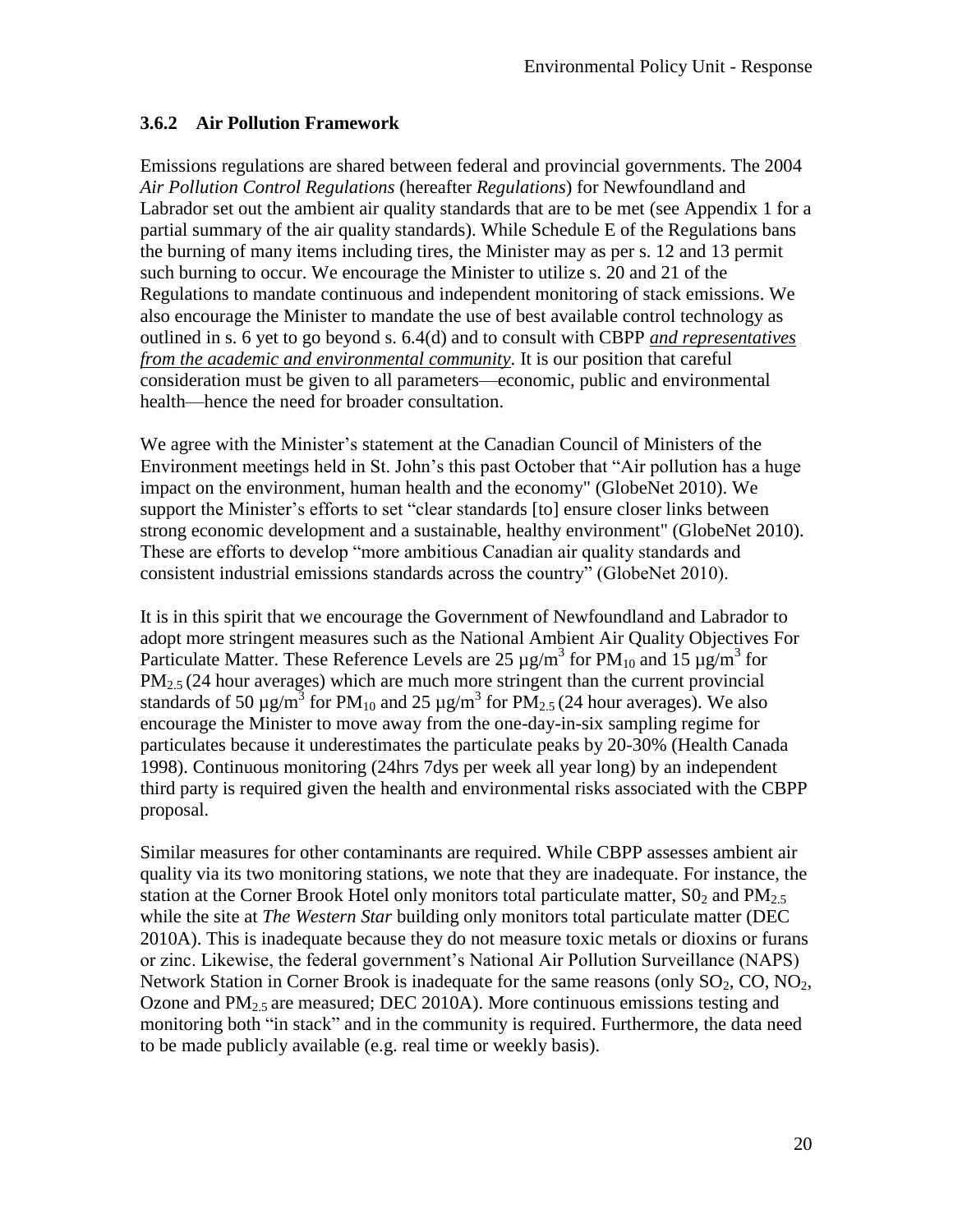These measures would do much to make Newfoundland and Labrador a world leader for the positive regulation of air emissions for the pulp and paper industry (Tilman 2008) and to "ensure closer links between strong economic development and a sustainable, healthy environment."

#### **3.6.3 Consistency With Stated Government Goals**

All undertakings need to be considered for consistency with the Government of Newfoundland and Labrador's stated goals to ensure government objectives and plans are met. Of significance to this proposal are the province's Waste Management Strategy, the 2007 *Energy Plan* and the Climate Change Plan.

The province's 2002 Waste Management Strategy is unequivocal in the need to stop the incineration of waste. As Kevin Aylward, the Minister of the Department of Environment stated at the time:

> For generations, the people of our province have taken the simple solution to dealing with garbage – dump it into a landfill site or burn it. However, our current practices cannot continue. We need to move from simply dumping solid waste into landfill sites to developing long-term solutions which will benefit our environment, our communities, and our people. (Waste Management Strategy 2002, Minister's Message)

The plan outlines the closure or consolidation of the province's many smaller landfills, the creation of larger regional landfills and to phase out the incineration of waste. The Strategy stressed the need for "modern and effective waste management practices" (Waste Management Strategy 2002, Executive Summary). To achieve its goals it set out to divert 50% of materials then going for disposal. Waste materials to be diverted from landfills include "paper, corrugated cardboard, newsprint and bond paper; organic material, used tires, and used oil" [emphasis added] (Waste Management Strategy 2002, 7). In effect, a ban on the disposal of tires in landfills was put in place.

The Multi-Materials Stewardship Board was charged with the task of "support [ing] and promot[ing] modern waste management practices in the province, with a particular focus on waste reduction and recycling, as a means of helping to ensure a clean and healthy environment throughout the province" (MMSB 2007, 2). In regards to scrap tires, the MMSB assumed responsibility for administering the Used Tire Recycling Program in order to meet the province's waste diversion goals, something for which it has had limited success (Auditor General 2008, for details).

Given the above goals of the Government of Newfoundland and Labrador, the incineration of waste including scrap tires to derive energy is inconsistent with its Waste Management Strategy.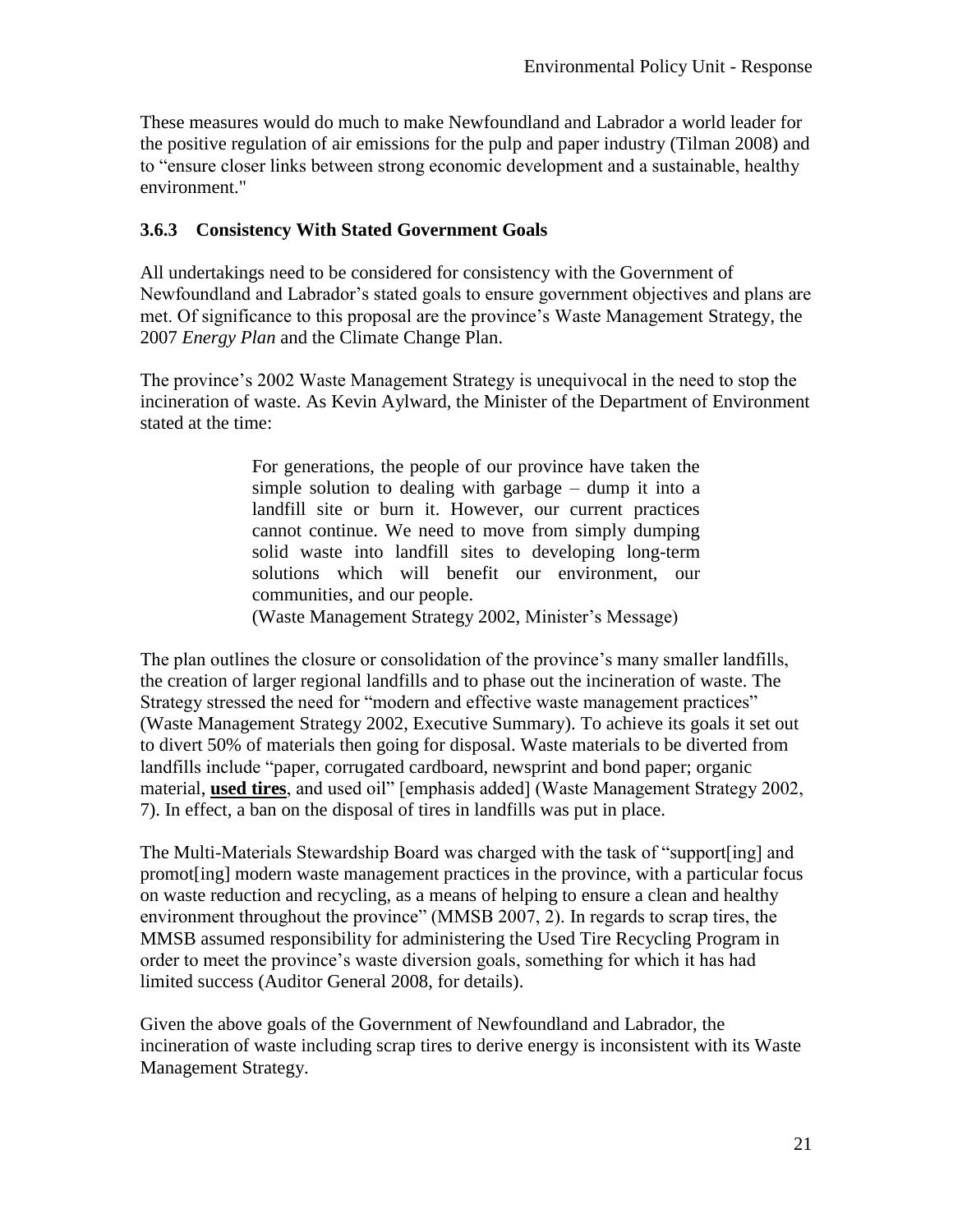Moreover, the CBPP proposal deviates from the province's 2007 *Energy Plan*. The Energy Plan's first goal is that of ensuring "our environment is continually protected and improved, through the responsible development of clean, renewable sources of energy, including, but not limited to, hydroelectric and wind generation, investing in energy efficiency and conservation programs, and funding energy innovation" (Department of Natural Resources 2007, 3). Such clean renewable energy involves the development of the Lower Churchill River for hydroelectric power which has negligible greenhouse gas emissions unlike the use of TDFs. In other words, TDF is not a clean energy source.

Furthermore, the incineration of tire chips is further undermined given the province's "recognition of the seriousness of climate change" and its actions and commitment to reduce greenhouse gas emissions (see DEC 2010B). As Minister Johnson states, "[t]here is strong and indisputable evidence that climate change is happening and is mainly caused by human activity" (DEC 2010B, ii). The use of TDF is inconsistent with the province's climate change goals.

#### **3.6.4 Land Use Planning Considerations**

From a land use planning perspective, the TDF proposal contravenes a majority of the dominant principles of land use planning. These include the following:

- 1. Separation of incompatible land uses (e.g., keeping industrial areas away from residential areas).
- 2. Separation of antagonistic traffic modes (e.g., keep cars away from cyclists through providing bikeways).
- 3. Nourishment of neighbourhood integrity (e.g., maintaining social cohesion by providing a variety of housing types and schools, playgrounds and other amenities).
- 4. Facilitation of sustainability.
- 5. Facilitation of public participation.
- 6. Prioritization of public welfare (Hodge and Gordon 2008).

The TDF proposal contravenes four of the six fundamental principles of land use planning: principles 1, 3, 4, and 6. The proposal will enlarge the activity of an incompatible land use, it will interfere with neighbourhood integrity and sustainability, and it detracts from overall public welfare by introducing furans and dioxins into the ambient air.

#### **3.6.5 Issue Summary – Legislative Framework**

The environmental assessment framework in Newfoundland and Labrador mandates that further testing be undertaken if evidence provided in a registration is incomplete, or if the proposed activity is considered *significant*. We believe that both of these principles have been met, for reasons outlined in previous sections. In addition, the *Environmental Protection Act* of 2002 relies upon several principles, notably the precautionary principle,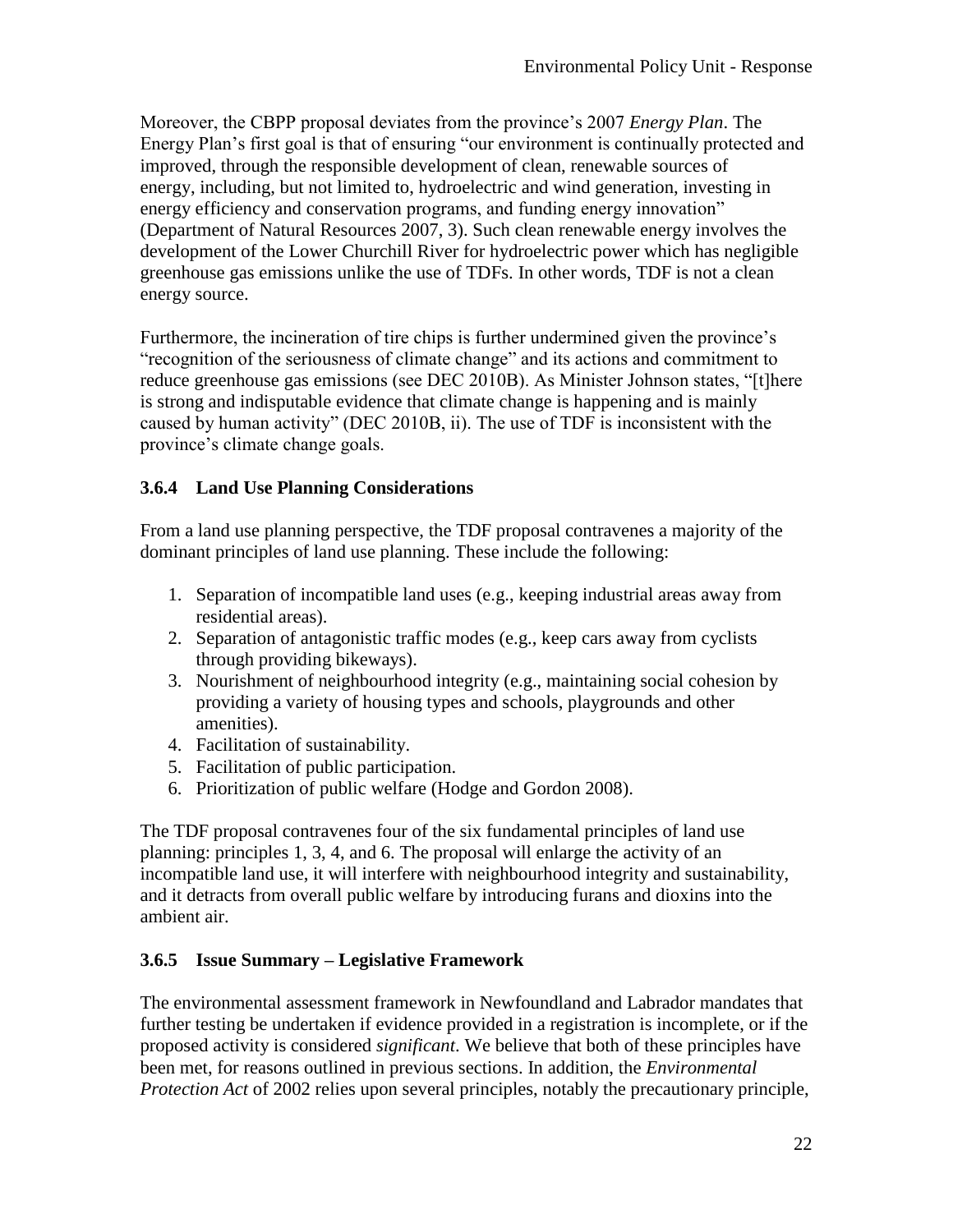which states that in the absence of verifiable scientific evidence, possibly hazardous activities should not be undertaken. In light of this and given the inconclusiveness of scientific evidence, it is our position that either a full EIS is required, including component studies and additional public hearings, or the undertaking should be denied outright, especially given current technologies employed at the mill.

At the same time, we encourage the Government of Newfoundland and Labrador to strengthen the provincial ambient air quality standards as the Minister has recently detailed. In reference to CBPP's proposal we ask for consultation with the academic and environmental community in determining best available technology prior to the conduction of test trials and for continuous emissions monitoring by independent third parties for a wider range of toxic substances including toxic metals, dioxins, furans and zinc among others.

Lastly, the Government of Newfoundland and Labrador has in its Waste Management Strategy clearly identified scrap tires as a waste product and the need to stop the incineration of waste. This has been deliberately done to improve the health of the province's citizens and the environment, something which both the Department of Environment and the MMSB have elaborated as priorities. The use of TDF is also inconsistent with the province's 2007 *Energy Plan* and 2010 *Climate Change Discussion Document*. A clean green renewable energy future has been charted for Newfoundland and Labrador, something which Premier Williams himself noted in his resignation speech on November 25, 2010. The use of TDF does not satisfy these goals.

## **3.7 Alternative Scrap Tire Uses**

It is important to note at the outset that the land filling of whole tires is undesirable. Tires are naturally buoyant and therefore tend to work themselves up to the surface. Similarly undesirable is the storage of tires in piles due to the fire risk involved. Uncontrolled tire fires produce thick black smoke and release toxic oils. Such fires are extremely difficult to extinguish and can burn for weeks or months as the 1990 Hagersville tire fire in Ontario and the 1983-1984 Winchester, Virginia tire fire demonstrated, the latter of which burned for six months (Murray 1996; Virginia Department of Environmental Quality 2002; Korte 1988). The storage of whole tires also poses other health risks including being a good breeding ground for mosquitoes and other insects that can transmit infectious diseases (Polasek and Jervis 1994; Andreadis 1988).

TDF may be one use for scrap tires (Lamarre 1995) yet many other uses for scrap tires exist that are not only more environmentally friendly but that also pose less of a public health risk. Research has long identified the positive use of tires in civil engineering applications, building products and consumer products. A brief summary of these alternatives is profiled here to indicate the need to explore these options in the Newfoundland and Labrador context given their superior combined economic, public and environmental health performance before moving to adopt TDF as the preferred or only option for the province. Note that the summary provided is merely to illustrate the range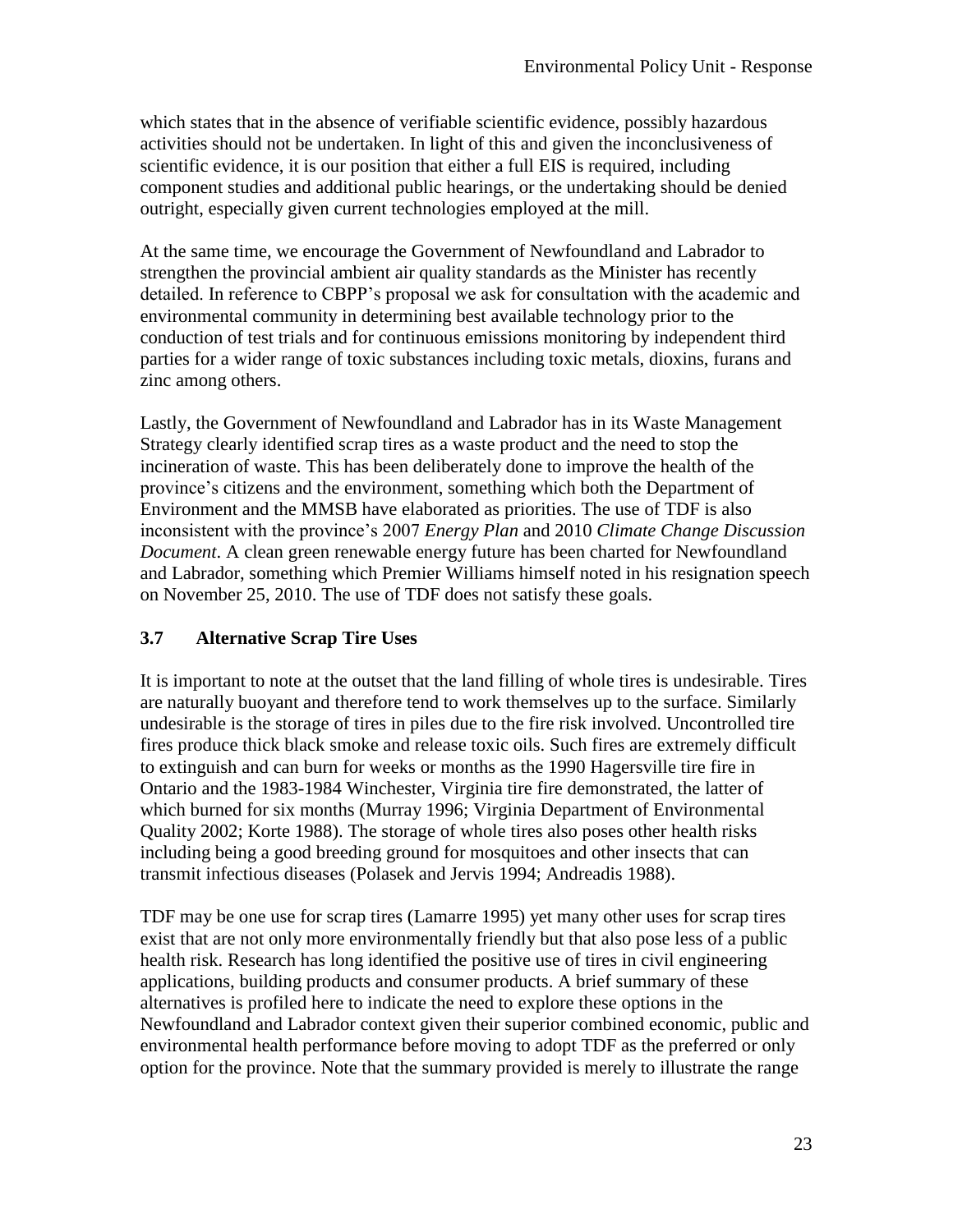of possible uses for scrap tires and not meant to be exhaustive—much more research is required for this.

## **3.7.1 Civil Engineering Applications**

#### *a/ road and highway construction*

Tire shreds have long been an important and growing use for scrap tires in road and highway construction projects (Fehr 1992). From 1996-1998 alone, the use of tire shreds in these projects increased from 10 to 18 million tires (STMC 1997; Humphrey 1999). Tire shreds have successfully been used in road construction across the United States and Canada including the New England states and Quebec (e.g. Dore et al. 1995; Lawrence et al. 1998). This is largely due to the unique properties of tire shreds. They are lightweight—typically half that of soils—making them an excellent fill material that improves the stability of embankments (Humphrey et al. 1998; Jang et al. 1998; Edil et al. 1992). Tire shreds are also compactable and pose low horizontal stresses which make them an excellent fill material for use behind retaining walls (Tweedie et al 1998A, B; Humphrey 1999). Such properties allow for design modifications leading to cost savings in construction projects (Humphrey 1999). Moreover, tire shreds are highly permeable typically ten times better than soil—allowing for their use as drainage layers in roads and landfills. Combined with their superior ability to conduct heat (up to eight times better insulation than gravel), frost penetration in roads is limited (Humphrey 1999; Chalmers 1995; Edil et al. 1992). Over heating of tire shreds used to be a problem in civil engineering applications yet with the adoption of engineered standards, over heating has been negated thus allowing for the full benefits of tire shreds to be realized (Ad Hoc Civil Engineering Committee 1997; ASTM 1998).

The Government of Newfoundland and Labrador can capitalize on the economic viability and environmentally friendly aspect of using tire shreds in road construction by mandating a set percentage of tire chips be used for such construction.

#### *b/ landfill construction*

 $\overline{a}$ 

The same properties that make tire shreds desirable in road construction also make them suitable in landfill construction.<sup>11</sup> The use of shredded tires in landfills includes being part of leachate collection layers, foundation layers, drainage layer in landfill cap and as an alternate daily cover (Baykal and Alpatli 1995).

In particular, Park et al. (1996) have found shredded tires to be economically and environmentally feasible when used to remove organic compounds from landfill leachate. As they state, "the potential leaching of toxic pollutants from scrap tires [in such applications] is minimal" (p. 4; see also Tuncer et al. 2004; Kalbe et al. 2001 and Brown and Thomas 1998). Furthermore, Leff et al. (2007) have found that the bacterial "load" of

 $11$  Consideration of wire or wireless (debeaded) tire shreds is needed to ensure landfill liners are not punctured. See GeoSyntec Consultants 1999 for a discussion.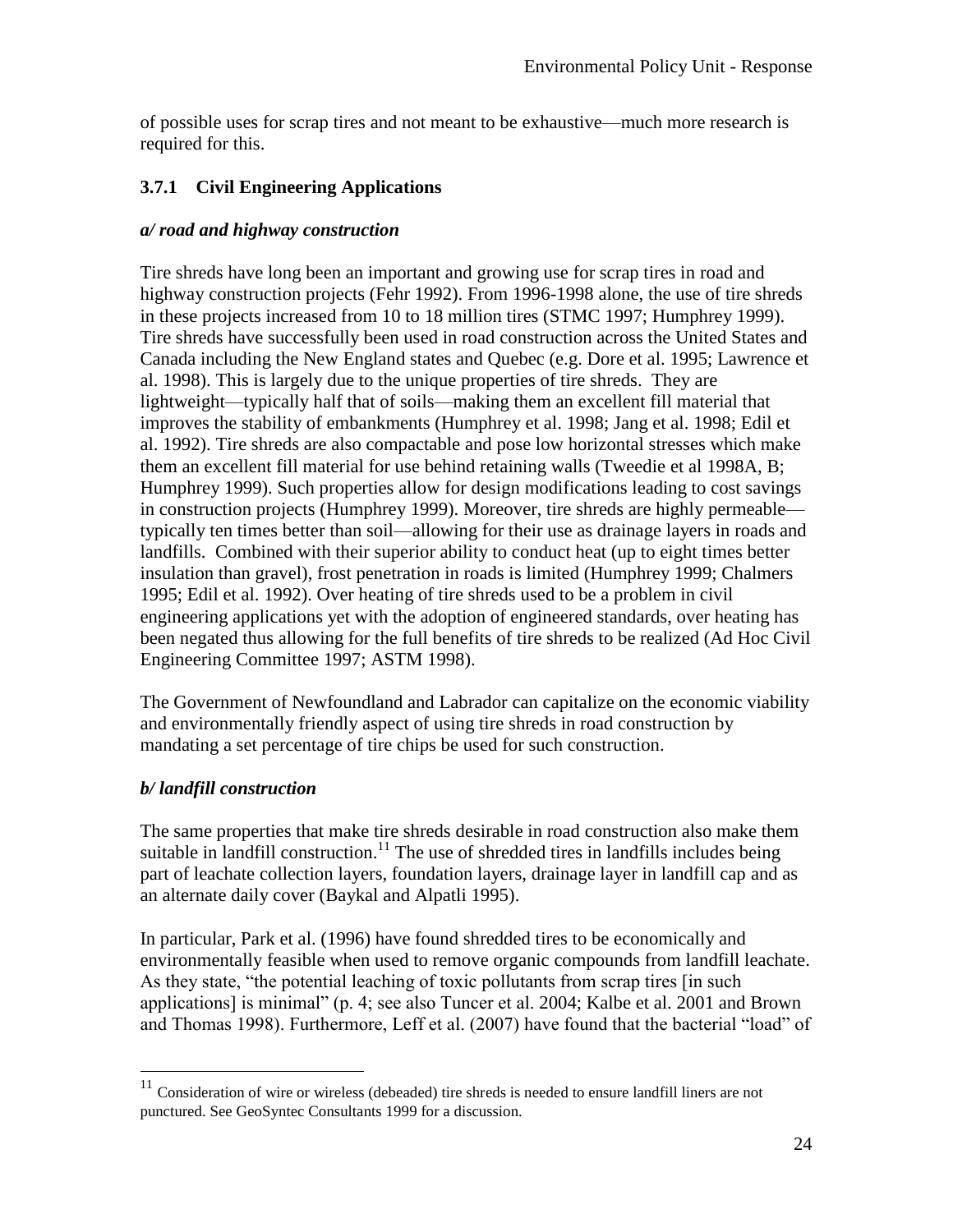the leachate rarely exceeds that found in surface water while the species composition of the bacterial community is similar to natural surface and subsurface water.

The potential for this use of tires in Newfoundland and Labrador is great considering the province is currently planning fewer but larger regional landfills as part of its waste management strategy (Provincial Waste Management Strategy). Given the fact a 1 ha (hectare) landfill requires approximately 300,000 scrap tires to form a 0.3 m (metre) layer in a leachate collection system (Tuncer et al. 2004), Newfoundland and Labrador could easily use its current 1.9 million stockpile of tires (CBPP 2010) and future production for years to come in the construction of these large regional landfills.

For instance, the proposed Regional Waste Management Facility site in Central Newfoundland, near the community of Norris Arm North, is to be approximately 369 hectares in size (BAE-Newplan Group Limited 2004). Even if a fraction of this area, say 100 hectares, is for the actual landfill and given the above figures, 30 million scrap tires would be required to form a 0.3m layer as part of a leachate collection system. This represents roughly an 86 year supply of tires from the province based on 346,000 tires per year collected for recycling in the province (yearly tire figure given by mill representatives at public meetings). Likely the landfill will be much larger. This estimate also does not include tire usage at other landfills in the province or other uses over all.

Such systems are in use in many US states. As a comparison, in Iowa, the use of shredded tires as part of leachate collection systems represented 33% of recovered tires in 1999 alone not including the use of tire shreds in septic filtration systems (Satkofsky 2001). This latter use is also of significance to this province given its many small rural communities and homes in need of sewage upgrades.

As for drainage layers and as a component in final cap covers in landfills, Reddy (2010) has found that shredded scrap tires "meet or exceed the minimum requirements for a drainage material in landfill covers" (59). Furthermore, there were no problems with slope stability, settlement or subsidence, and, "no indication of [of them being a] hazard to public health or the environment" leading Reddy to conclude they are an "economical, efficient and safe ...solution... to the problem of scrap tire disposal" (59-60).

## **3.7.2 Other Building Materials**

The use of scrap tires in other building materials is also well known. Tire chips, for instance, are used as an aggregate substitute in portland-cement concrete mixes (rubberized concrete) to increase the flexibility and longevity of the concrete (e.g. Baoshan et al. 2004; Eidin and Senouci 1993). Similar applications are found in asphalt concrete mixes (Blumenthal 1995) while tire shreds can be used as gravel and wood chip substitutes (Hope 1985). The use of rubberized sidewalks has received much attention in recent years with many Canadian cities including Calgary, Mississauga, Toronto, Welland and Barrie having installed such systems with excellent results. Both sidewalk cracking and frost heaving have been reduced while the surface remains more pliable leading to a more forgiving surface to walk on. One product, "EcoWalk", is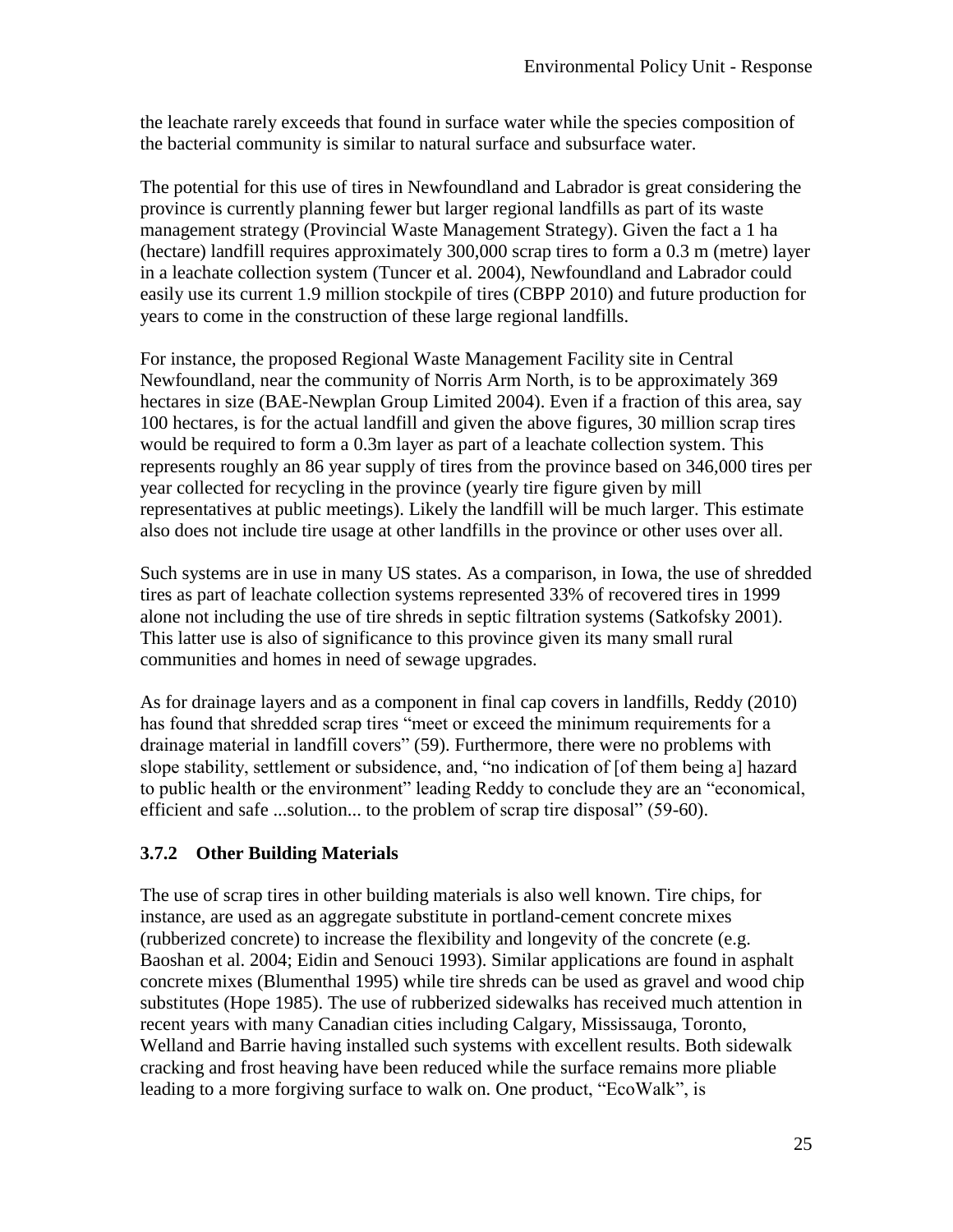manufactured in Western Canada (Alberta) and uses 500,000 tires per *month*, which is 150,000 tires used per month *more* than Newfoundland and Labrador's yearly production, with plans to expand production to Eastern Canada (City of Calgary 2010; Ecoflex Solutions 2010). Investigation of rubberized sidewalks for use in this province is required and has been long called for by citizens of Corner Brook and area (e.g. Russell 2005; Smith 2005).

## **3.7.3 Various Consumer Products**

Scrap tires have also been reconstituted and used in various consumer products. Hoshino (1992), for instance documents their use as shrink-resistant moldings to be used in athletic fields (e.g. golf, tennis fields). Other products include blasting mats in the mining and quarrying process (Canadian Council of Ministers of the Environment 1991) and rubber products in railroad crossings ("Manual" n.d.). Capelle (1992) long ago noted the use of scrap tires as raw materials or filler in various flooring applications. Used tires are also used in floor, wall and ceiling tile applications (Rothhaar 1993).

## **3.7.4 The Second "R"**

The above recycling options for scrap tires ignore the second "R" in recycling initiatives: Reuse. Whole tires can be and are re-used in many applications. When combined with geotextile membranes, they offer an economical and environmentally friendly way to stabilize slopes (Poh and Broms 1995; Kersten 1997). Many states in the eastern US have long used whole tires as artificial reefs improving habitat for some types of game fish while aiding the rehabilitation of polluted ocean bottoms (Stone et al 1974; Smith and Klingen-Smith 1990; Hershey 1987). In Canada, used tires have been used to stabilize slopes in reservoirs and in mine tailings ponds and to construct dredges for scallop fishing in the Maritimes. At a more basic level, used tires have been used for years in playground equipment and in docking facilities as boat fenders (Murray 1996). Whole tires have also been used successfully to build dams. In one case in Arkansas, 4.5 million tires were used to build a ten acre dam (see Rooke 2001).

#### **3.7.5 Issue Summary – Alternative Scrap Tire Uses**

We acknowledge that landfilled tires are an unacceptable health and environmental hazard. We have therefore proposed a host of viable alternative post-consumer tire uses that have been utilized elsewhere. These include road and highway construction, landfill construction, other building materials, and reuse, along with the production of various consumer products.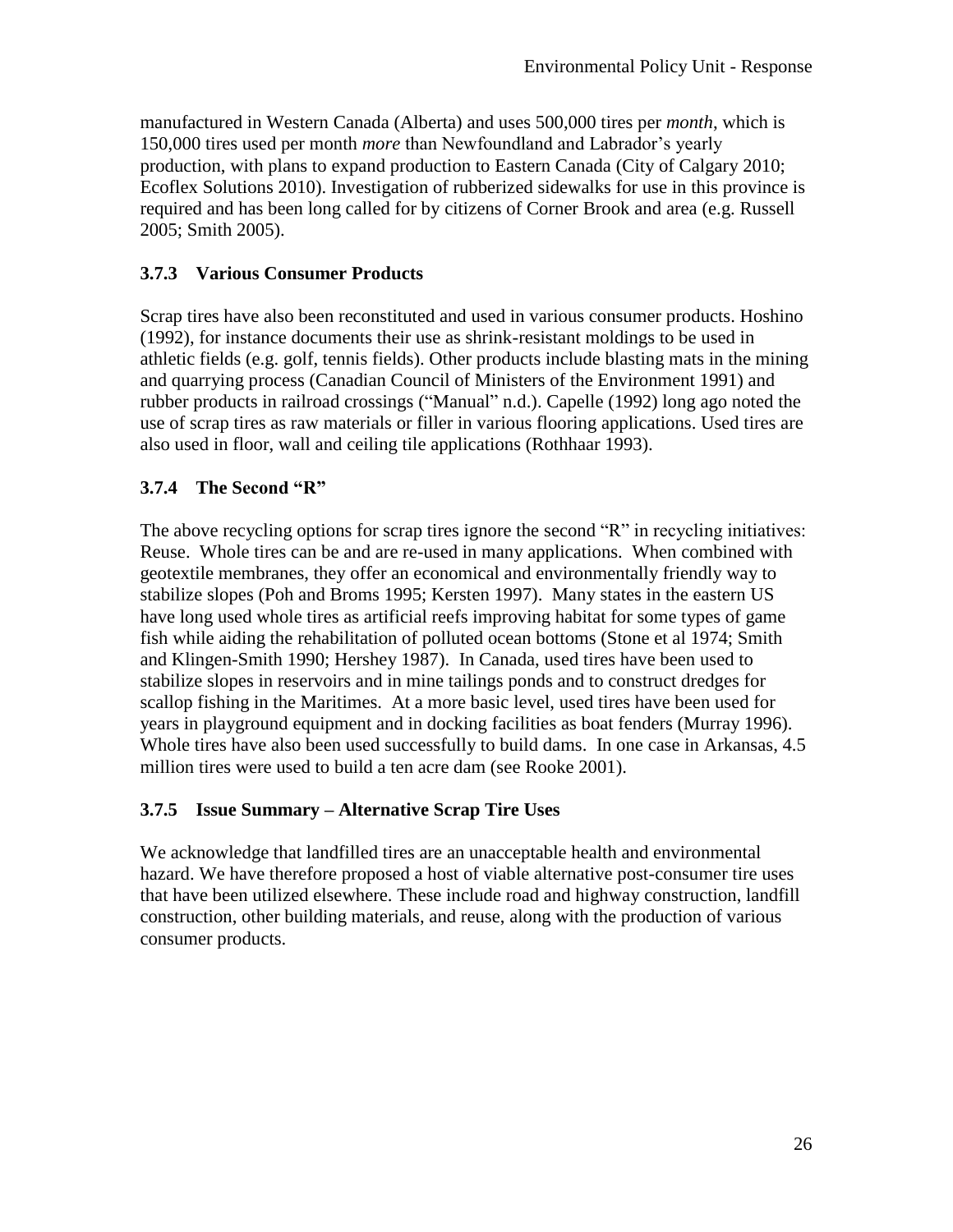# **4.0 Conclusion:**

The proposal to use TDF in the boilers at CBPP is fundamentally anachronistic. At one time, profit concerns of the mill dominated public decision-making (White 2004) and emission levels were unfettered by concerns about health, ecological damage, or environmental legislation. At that time, the proposal to use TDF may have been appropriate and the documents and arguments put forward by CBPP may have been sufficient. The fact that the issue is today so public and so contentious is evidence that the role of the mill within the community has changed, and our expectations regarding health, safety, and environmental practices have also changed.

We value the role of the mill in town, as an employer, a producer of useful products, and a citizen of the community. But with major changes in direction economically, socially, and politically, both within the province and within the community of Corner Brook, it is not enough to simply reassure people that relatively untested fuels and technologies will do no harm. The province has stated its intention to burn cleaner energy, and it has created policy that reflects consideration of the precautionary principle. The current proposal violates both these commitments.

Implicit to many of our concerns throughout this paper is an underlying concern about the direction of the development of Corner Brook, which is likely toward sectors outside the pulp and paper industry. This is not to suggest that the pulp and paper industry has no future in Newfoundland, though it would take much more than burning TDF to make the industry viable in the long term (Milley 2008).

This report, though preliminary, represents our concerns about using TDF. We have emphasized that:

- **The emissions and combustor technology at CBPP is not adequate** according to documents submitted by the proponents and other research available;
- **Scientific evidence is inconclusive** regarding the safety of TDF emissions, and especially the variability of dioxin and furan emissions, sulfur dioxide, and zinc and other metals;
- The **proposed testing methodology is entirely insufficient** to gauge the safety of TDF, and no independent analysis or data collection has been proposed;
- The **health effects** of several known TDF emissions are **severe**;
- The proposal **contradicts stated governmental policy**;
- The economic analysis regarding TDF is not provided, but evidence submitted has been vague and has not included environmental or health effects; and
- **Viable alternatives exist** for the disposal of scrap tires in Newfoundland.

We disagree with the release of the EA Registration as currently written. We propose further research, including a full EIS, as well as more lengthy and involved public participation and discussion. Alternatively, the Minister should reject the proposal.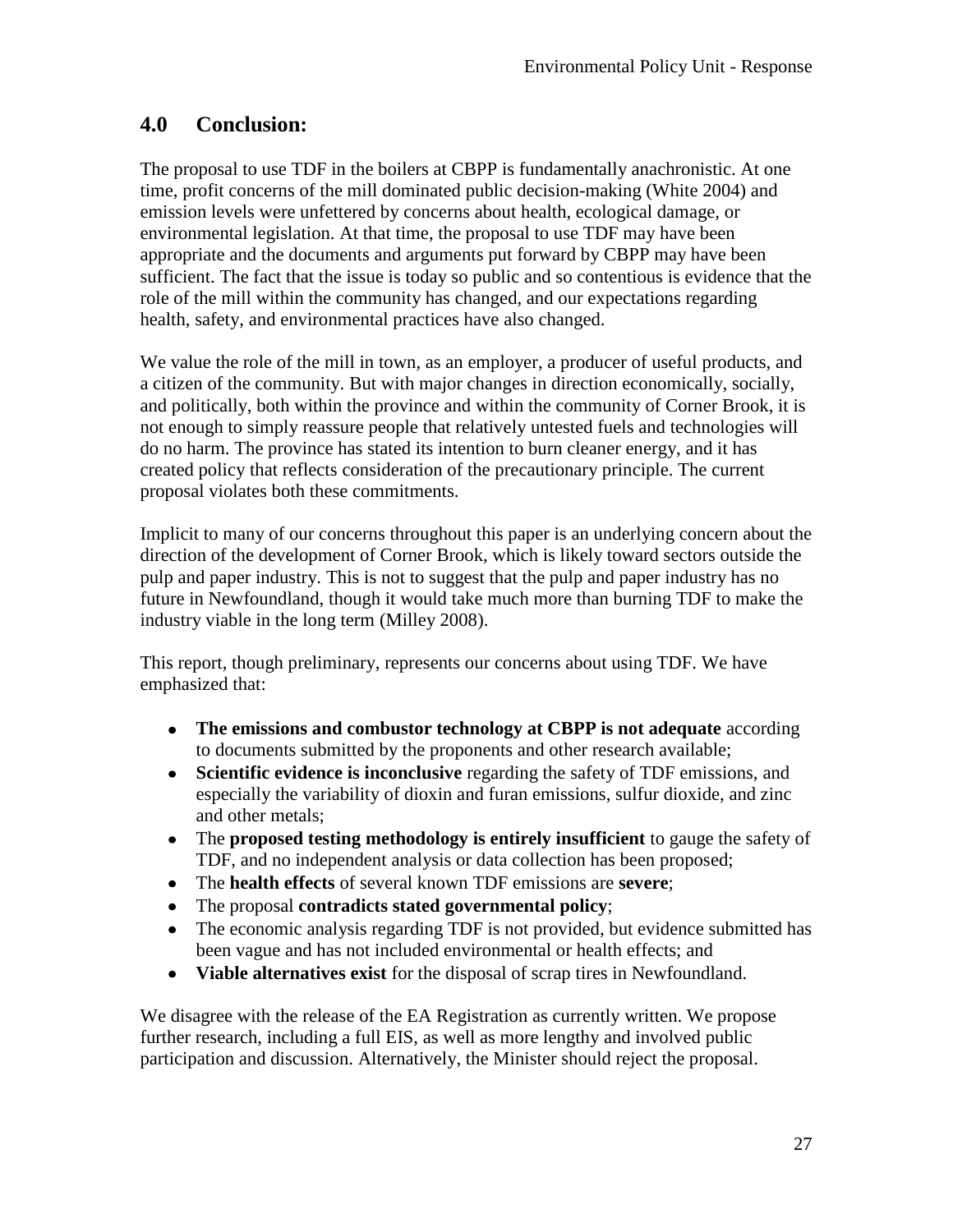#### **References:**

"Abitibi postpones plans to test TDF as fuel source." 2005. The Western Star Monday March 14 2005. Regional/Provincial, p. 3.

Ad Hoc Civil Engineering Committee. 1997. Design Guidelines to Minimize Internal Heating of Tire Shred Fills. Scrap Tire Management Council, Washington, DC.

Air Pollution Control Regulations, 2004. Newfoundland and Labrador. Available online at http://www.assembly.nl.ca/legislation/sr/regulations/rc040039.htm#13\_.

American Academy of Pediatrics. 2004. Ambient air pollution: health hazards for children. Official policy statement. Pediatrics 114(6): 1699-1707.

Andreadis, T.G. 1988. A survey of mosquitoes breeding in used tyre stockpiles in Connecticut. Journal of the American Mosquito Control Association 4: 256–260.

ASTM. 1998. Standard Practice for Use of Scrap Tires in Civil Engineering Applications. ASTM D6270-98, Am. Soc. Testing & Mat., W. Conshohocken, PA.

Auditor General Office. 2008. Newfoundland and Labrador. Report of the Auditor general to the House of Assembly. Available online at [http://www.ag.gov.nl.ca/ag/annualReports/2008AnnualReport/AR2008.htm.](http://www.ag.gov.nl.ca/ag/annualReports/2008AnnualReport/AR2008.htm)

BAE-Newplan Group Limited. 2004. Central Newfoundland Solid Waste Management Plan. Executive Summary Report. Final Report Submitted to Central Newfoundland Waste Management Committee. BNG PROJECT # 722021. February 2004. Available online at

[http://www.cnwmc.com/Reports/general/Central%20SW%20-%20Exec%20Summ%20-](http://www.cnwmc.com/Reports/general/Central%20SW%20-%20Exec%20Summ%20-%20Final%20Report.pdf) [%20Final%20Report.pdf.](http://www.cnwmc.com/Reports/general/Central%20SW%20-%20Exec%20Summ%20-%20Final%20Report.pdf)

Baoshan , H., L. Guoqiang, S-S. Pang, and J. Eggers. 2004. Investigation into Waste Tire Rubber-Filled Concrete. Journal of Materials in Civil Engineering 16(3): 187-194.

Baykal, G, and Alpatli, H.M. 1995. Permeability of Rubber-Soil Liners Under Confinement. American Society of Civil Engineering. Geotechnical Special Publication, 46, 718.

Beckett, W.S., D.F. Chalupa, A. Pauly-Brown, D.M. Speers, J.C. Stewart, M.W. Frampton, M.J. Utell, L-S Huang, C. Cox, W. Zareba, and G. Oberdorster. 2005. Comparing inhaled ultrafine versus fine zinc oxide particles in healthy adults: A human inhalation study. American Journal of Respiratory and Critical Care Medicine 171: 1129– 135.

Blumenthal, M.H. 1995. Experience Smooths a Bumpy Road. Solid Waste Technology 9(1): 14.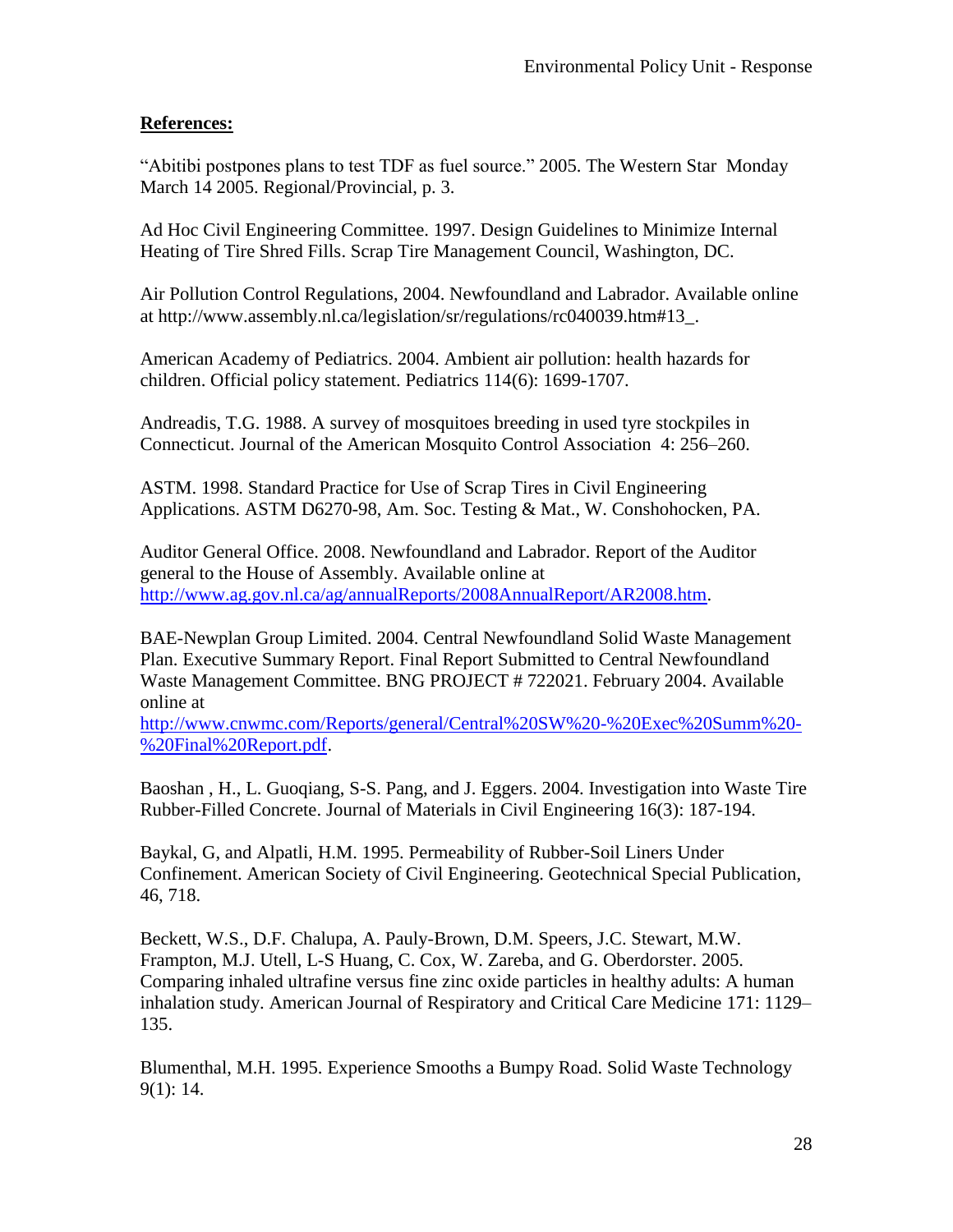Brown, K., and Thomas, J. 1998. A comparison of the convective and diffusive flux of organic contaminants through landfill liner systems. Waste Management Resources 16(3): 296–301.

Canadian Council of Ministers of the Environment. 1991. Working Group on Used Tires, *Processing Technologies and Manufactured Products From Used Tires*, January 1991. Available online at [http://www.ccme.ca/assets/pdf/pn\\_1247\\_e.pdf.](http://www.ccme.ca/assets/pdf/pn_1247_e.pdf)

Canadian Institute of Health Information. 2004. The cost of acute care hospital stays by medical condition in Canada: 2004-2005. Available online at [http://secure.cihi.ca/cihiweb/products/nhex\\_acutecare07\\_e.pdf.](http://secure.cihi.ca/cihiweb/products/nhex_acutecare07_e.pdf)

Capelle, G. 1992. Concept for the Utilization of Worn Tires, Scrap and Waste Rubber. Kautsch. Gummi, Kunstst. (Ger.), 45: 500.

CEMEX. 2003. Report prepared by Program Evaluation, Records, and Information Branch, Division of Health Assessment and Consultation, Agency for Toxic Substances and Disease Registry, US Dept. of Health and Human Services Agency. Available online at [http://www.atsdr.cdc.gov/hac/pha/pha.asp?docid=825&pg=0.](http://www.atsdr.cdc.gov/hac/pha/pha.asp?docid=825&pg=0)

Chalmers, P. (1995) U.S. Army Engineers: Tackling Tire & Frost Problems Simultaneously. Waste Age 26(1): 67.

Chien, Y.C., S. Ton, M.H. Lee, T. Chia, H.Y. Shu, and Y.S. Wu. 2003. Assessment of occupational health hazards in scrap-tire shredding facilities. The Science of the Total Environment 309: 35-46.

City of Calgary. 2010. Blanka Bracic, a transportation engineer with The City of Calgary, discussing the Rubber Sidewalk pilot program. City of Calgary News. Available online at [http://www.calgarycitynews.com/2010/10/rubber-sidewalks-city-pilot-project.html.](http://www.calgarycitynews.com/2010/10/rubber-sidewalks-city-pilot-project.html)

Conner, M.W., H.F. Lam, A.E. Rogers, S. Fitzgerald, and M.O. Amdur. 1985. Lung injury in guinea pigs caused by multiple exposures to submicron zinc oxide mixed with sulphur dioxide in a humidified furnace. Journal of Toxicology and Environmental Health 16: 101-114.

Cooper, K. and L. Vanderlinden. 2009. Pollution. Chemicals, and Children's Health: The Need for Precautionary Policy in Canada. *In* Christopher D. Gore and Peter J. Stoett (eds). Environmental Challenges and Opportunities. Edmond Montgomery Publications limited. Pages 183-224.

Cooper, K., L. Vanderlinden, T. McClenaghan, K. Keenan, K. Khatter, P. Muldoon and A. Abelsohn. 2000. Environmental Standard Setting and Children's Health. Chapter 4: Risk Assessment and the Precautionary Principle. 61pp. Available online at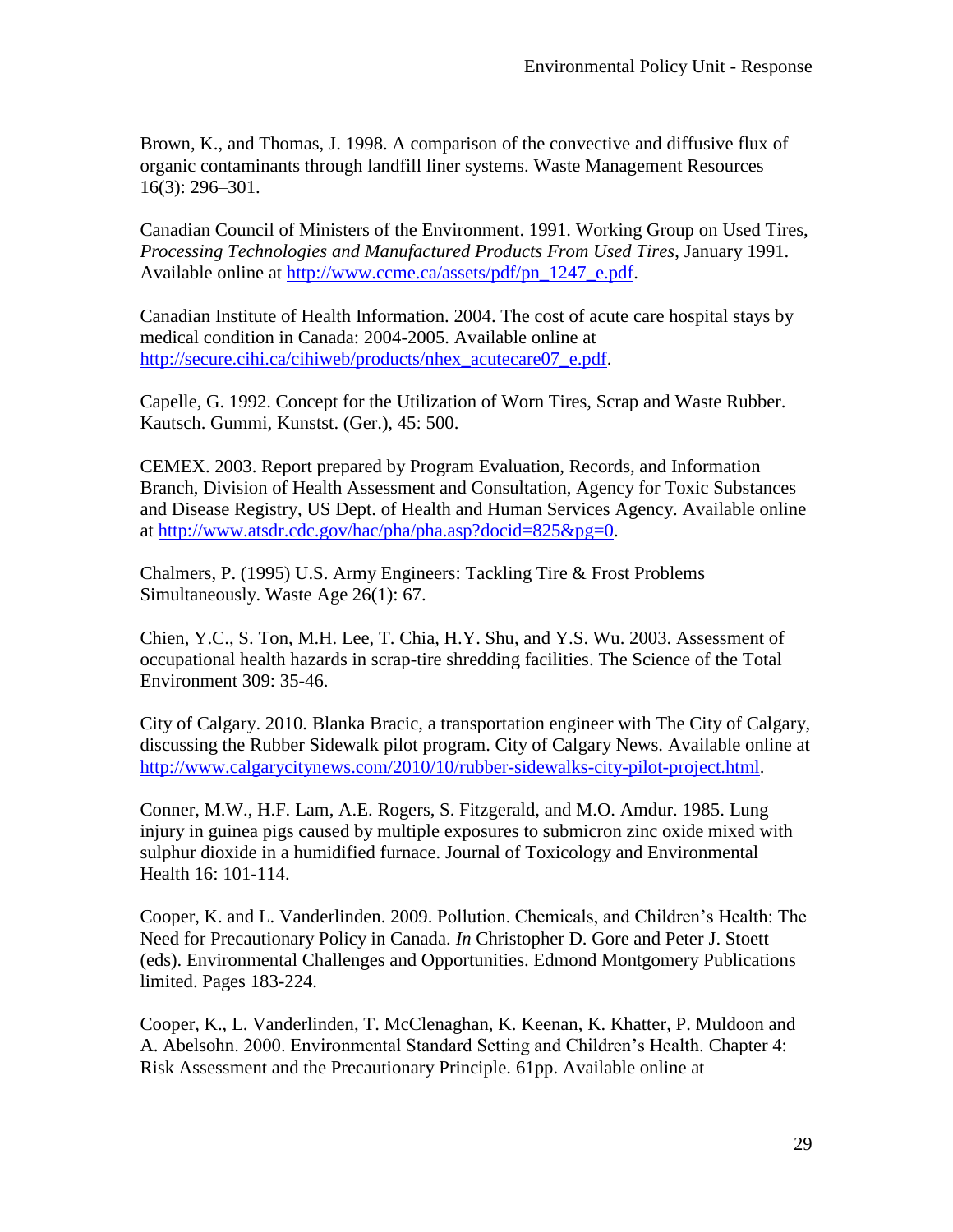http://www.cela.ca/publications/chapter-4-risk-assessment-and-precautionary-principleenvironmental-standard-setting-an .

Cooper, R.G. 2008. Zinc toxicology following particular inhalation. Indian Journal of Occupational Environmental Medicine 12(1): 10-13.

Corner Brook Pulp and Paper (CBPP). 2010. Registraton Pursuant to Section 49 of *The Environmental Protection Act* Co-Firing of Tire-Derived Fuel in the #7 Hog Fuel Boiler.

Department of Environment and Conservation. 2010A. From Dept. of Environment and Conservation (Pollution Prevention Division). Newfoundland and Labrador. Tire Derived Fuel Assessment – Corner Brook Pulp and Paper.

Department of Environment and Conservation (Office of Climate Change). 2010B. Newfoundland and Labrador. Climate Change: Responding to Climate Change in Newfoundland and Labrador. Available online at http://www.exec.gov.nl.ca/exec/cceeet/publications/index.html

Department of Environment and Conservation. 2002. Newfoundland and Labrador. Guide to the *Environmental Protection Act* Government of Newfoundland and Labrador Department of Environment. Available online at [www.env.gov.nl.ca/env/env\\_assessment/guide\\_to\\_epa.pdf.](http://www.env.gov.nl.ca/env/env_assessment/guide_to_epa.pdf)

Department of Environment and Conservation (Wildlife Division). N.D. Newfoundland and Labrador. Species at Risk Policy - A Provincial Policy Regarding the Conservation of Species at Risk. Available online at http://www.env.gov.nl.ca/env/wildlife/endangeredspecies/policy.html.

Department of Natural Resources (Newfoundland and Labrador). 2007. Energy Plan – Focusing Our Future. Available online at www.gov.nl.ca/energyplan/energyreport.pdf.

Dore, G., Konrad, J.M., Roy, M. and Rioux, N. 1995. The Use of Alternative Materials in Pavement Frost Protection: Material Characteristics and Performance Modeling. Transportation Research Record No. 1481, Transportation Research Board, Washington, D.C., pp. 63-74.

Duo, W., and I. Karidio. 2007. Combustion and emission performance of a hog fuel fluidized bed boiler with addition of tire derived fuel. Journal of Energy Resources Technology 129(1): 42-50.

Duo, W., I. Karidio, L. Cross, and B. Ericksen. 2002. Combustion and emission performance of a hog fuel fluidized-bed boiler with addition of tire-derived fuel. Report published by Paprican and Pulp and Paper Research Institute of Canada. Available online at [http://www.cepis.org.pe/bvsacd/cd24/paprican.pdf.](http://www.cepis.org.pe/bvsacd/cd24/paprican.pdf)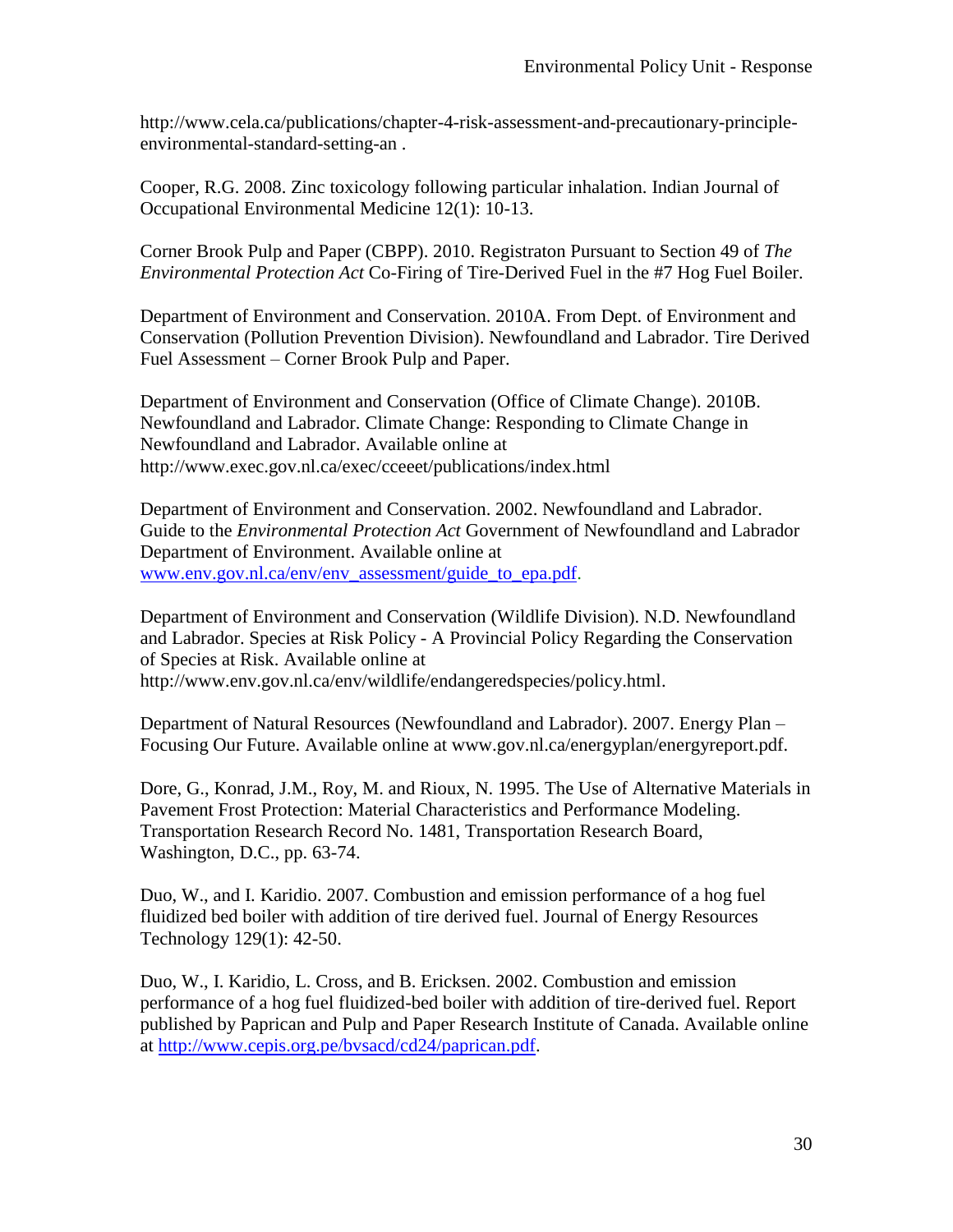EcoFlex Solutions. 2010. Profile. Available online at http://www.ecoflexsolutions.com/intro.html.

Edil, T. B., P.J. Fox, and S.W. Ahl. 1992. Hydraulic conductivity and compressibility of waste tire chips. Proceedings., 15th Annual Madison Waste Conf., Madison, Wis., pages 49–61.

Eidin, N.N., and A.B. Senouci. 1993. Observations on Rubberized Concrete Behavior. Cement, Concrete Aggregates 15: 74.

Environment Canada (Sustainable Development Office). 2010. Planning for a Sustainable Future: A Federal Sustainable Development Strategy for Canada. Available online at [http://www.ec.gc.ca/dd-sd/default.asp?lang=En&n=06E31414-1.](http://www.ec.gc.ca/dd-sd/default.asp?lang=En&n=06E31414-1)

Environmental Protection Agency (United States). 2010. Dioxins and Furans. Summary under the Persistent Bioaccumulative and Toxic Chemical Program. Available online at [http://www.epa.gov/pbt/pubs/dioxins.htm.](http://www.epa.gov/pbt/pubs/dioxins.htm)

Environmental Protection Agency (United States). 2008. Sulfur Dioxide, Final Acute Exposure Guideline Levels. Available online at [http://www.epa.gov/oppt/aegl/pubs/sulfur\\_dioxide\\_interim\\_may\\_2008\\_v1.pdf.](http://www.epa.gov/oppt/aegl/pubs/sulfur_dioxide_interim_may_2008_v1.pdf)

Environmental Protection Agency (United States). 1991. Burning tires for fuel and tire pyrolysis: Air implications. US EPA, Office of Air Quality Planning and Standards. Control Technology Center, Research Triangle Park, NC.

Environmental Protection Agency. (United States). n.d. Tire-Derived Fuel. Wastes Division. Available online at http://www.epa.gov/osw/conserve/materials/tires/tdf.htm.

Fehr, A. 1992. Molding Composition from Recycled Scrap Tires and Phenolic Resins. Can. Pat. Appl., CA 2024973 AA, Int. Pat. Class. ICMC08L061-12.

GeoSyntec Consultants. 1999. Test Pad Demonstration Program: Tire Shreds as Cover Foundation, Leachate Drainage, and Operations Layer Material at Municipal Solid Waste Landfills. Prepared for the Cal. Int. Waste Man. Board, Sacramento, CA 1999.

GlobeNet. 2010 (October 20). Environment Ministers move forward with new approach on air quality. Available online at http://www.globe-net.com/articles/2010/october/20/ environment-ministers-move-forward-with-new-approach-on-air-quality.aspx?sub=10.

Health Canada. 1998. National Ambient Air Quality Objectives For Particulate Matter - Part 1: Science Assessment Document. CEPA/FPAC Working Group on Air Quality Objectives and Guidelines Report. Available online at http://www.hc-sc.gc.ca/ewhsemt/pubs/air/naaqo-onqaa/particulate\_matter\_matieres\_particulaires/summarysommaire/ambient\_levels\_niveaux-eng.php.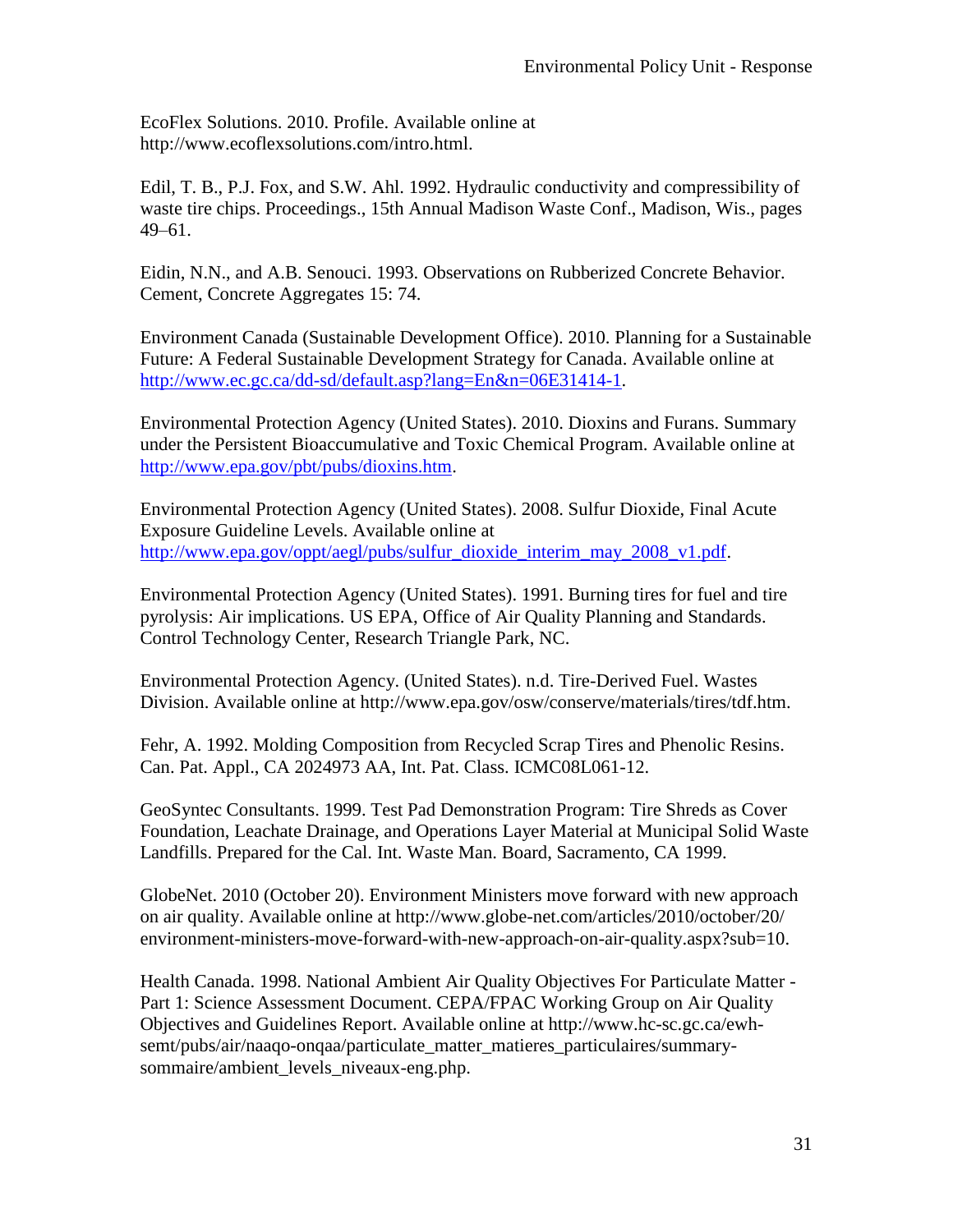Health Canada. 2008. Human Health in a Changing Climate: A Canadian Assessment of Vulnerabilities and Adaptive Capacity. Available online at [http://www.hc-sc.gc.ca/ewh](http://www.hc-sc.gc.ca/ewh-semt/climat/eval/index-eng.php)[semt/climat/eval/index-eng.php.](http://www.hc-sc.gc.ca/ewh-semt/climat/eval/index-eng.php)

Hershey, R.L., M.D. Waugh, and E.J. Hanny. 1987. Waste Tire Utilization. US Department of Energy, 1987. Available online at [http://www.p2pays.org/ref/11/10611.pdf.](http://www.p2pays.org/ref/11/10611.pdf)

Hodge, Gerald and David Gordon. 2008. *Planning Canadian Communities*. Fifth Edition. Toronto: Thomson/Nelson.

Holikova, K., L. Jelemensky, J. Annus, and J. Markos. 2005. Investigation of tyres and coal combustion in a laboratory scale fluidized bed combustor. Petroleum  $\&$  Coal 47(2): 10-25.

Hope, M.W. 1985. Scrap Tire Analysis for Minnesota. Waste Recovery Incorporated, 1985.

Hoshino, N. 1992. Heat Shrink-resistant Molding from Vulcanized Rubber Chips. Jpn. Kokai Tokkyo Koho, JP 04168008 A2 (Jap.), Int. Pat. Class. ICM B29C043-02.

Humphrey, D.N., Whetten, N., Weaver, J., Recker, K., and Cosgrove, T.A. 1998. Tire Shreds as Lightweight Fill for Embankments and Retaining Walls. Proceedings of the Conference on Recycled Materials in Geotechnical Applications, C. Vipulanandan and D. Elton, eds., ASCE, pp. 51-65.

Humphrey, D. N. 1999. Civil Engineering Application Of Tire Shreds. Paper presented at the Tire Industry Conference Hilton Head, South Carolina, March 3, 1999.

Jang, J.W., Taek-Soo Yoo, Jae-Hyun Oh, and I. Iwasaki. 1998. Discarded tire recycling practices in the UnitedStates, Japan and Korea. Resources, Conservation and Recycling 22: 1–14.

Jones, R.M., J.M. Kennedy, N.L. Heberer. 1990. Supplementary firing of tired-derivedfuel (TDF) in a combustion fuel boiler. Tappi Journal. 73(5):107-113.

Kalbe, U., Muller, W., Berger, W., and Eckardt, J. 2002. Transport of organic contaminants within composite liner systems. Applied Clay Science 21(1-2): 67–76.

Kean, Gary. 2005. "City mill proposes burning tires as alternate energy source." The Western Star Saturday June 11 2005. News, p. 1.

Kersten, E. 1997. Drainage and Soil Conservation Structures Utilizing Processed Tires. Land and Water 41(2): 52-53.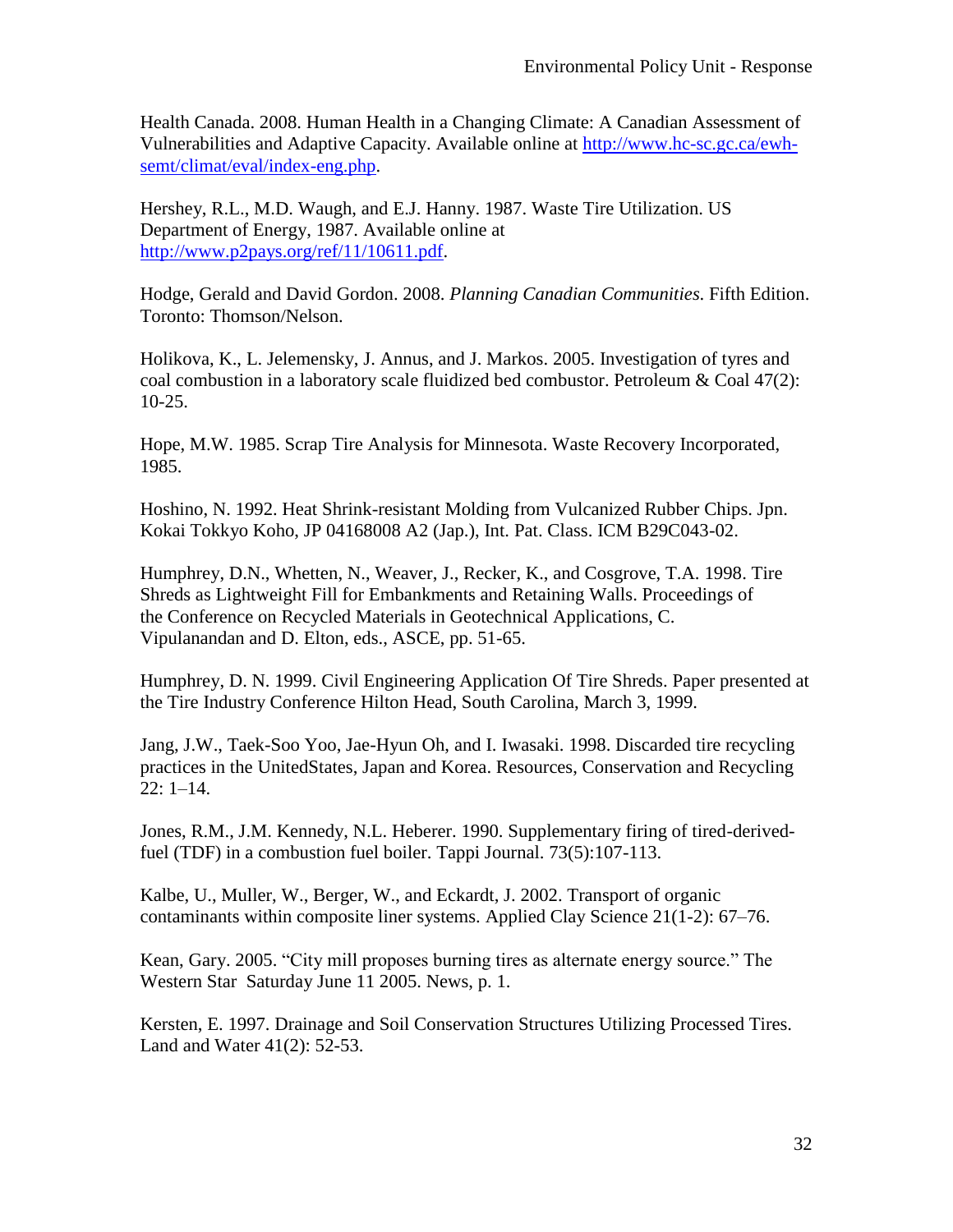Kilgroe, J.D. 1996. Control of dioxin, furan, and mercury emissions from municipal waste combustors. Journal of Hazardous Materials 47: 163-194.

Korte, R.A. 1988. Minnesota's Answer to the Scrap Tire Disposal Problem. Public Works. 119(12): 64-65.

Lamarre, L. 1995. Tapping the Tire Pile. Energy Power Research Institute Journal 20(5): 28.

Lawrence, B.K., Chen, L.H., and Humphrey, D.N. 1998. Use of Tire Chip/Soil Mixtures to Limit Frost Heave and Pavement Damage of Paved Roads. A Study for the New England Transportation Consortium, by Dept. of Civil and Environmental Engineering, University of Maine, Orono, Maine, 316 pp.

Leff, Adam A., Christopher J. McNamara and Laura G. Leff 2007. Bacterial communities of leachate from tire monofill disposal sites. Science of the Total Environment 387: 310–319.

Manual of BFI Tire Recyclers ("manual"). N.D. Savage Minnesota Tire Processing Facility.

Marlowe, M. 1986. Metal pollutant exposure and behavior disorders: Implications for school practices. Journal of Special Education 20(2): 251-264.

Memorandum of Understanding (MOU). 2000. MOU Between Corner Brook Pulp and Paper limited and Sierra Club of Canada On the Formation of a Main River Advisory Group. Available online at

[www.env.gov.nl.ca/env/env\\_assessment/projects/Y2002/979/appendix\\_b.pdf.](http://www.env.gov.nl.ca/env/env_assessment/projects/Y2002/979/appendix_b.pdf)

Milley, P. 2008. Newfoundland Forest Sector Strategy: Final Report. Halifax, NS: Halifax Global Inc.

Multi-Materials Stewardship Board (MMSB). 2007. Strategic Plan 2008-2011. Available online at [http://www.mmsb.nf.ca/strategicplan.asp.](http://www.mmsb.nf.ca/strategicplan.asp)

Murray, William. 1996. Tire recycling Science and Technology Division Public Works Canada. Government of Canada. Available online at [http://dsp-psd.pwgsc.gc.ca/Collection-R/LoPBdP/BP/bp431](http://dsp-psd.pwgsc.gc.ca/Collection-R/LoPBdP/BP/bp431-e.htm#INTRODUCTION%28txt%29) [e.htm#INTRODUCTION%28txt%29.](http://dsp-psd.pwgsc.gc.ca/Collection-R/LoPBdP/BP/bp431-e.htm#INTRODUCTION%28txt%29)

Park, J.K., J.Y. Kim, and T.B. Edil. 1996. Mitigation of Organic Compound Movement in Landfills by Shredded Tires. Water Environment Research 68 (1): 4-10.

Pegg, M.J., Amyotte, P.R., Fels, M., Cumming, C.C.R., Poushay, J.C. 2007. An assessment of the use of tires as an alternative fuel. On behalf of the Minister of Environment and Labour, Nova Scotia Environment and Labour, Halifax, NS.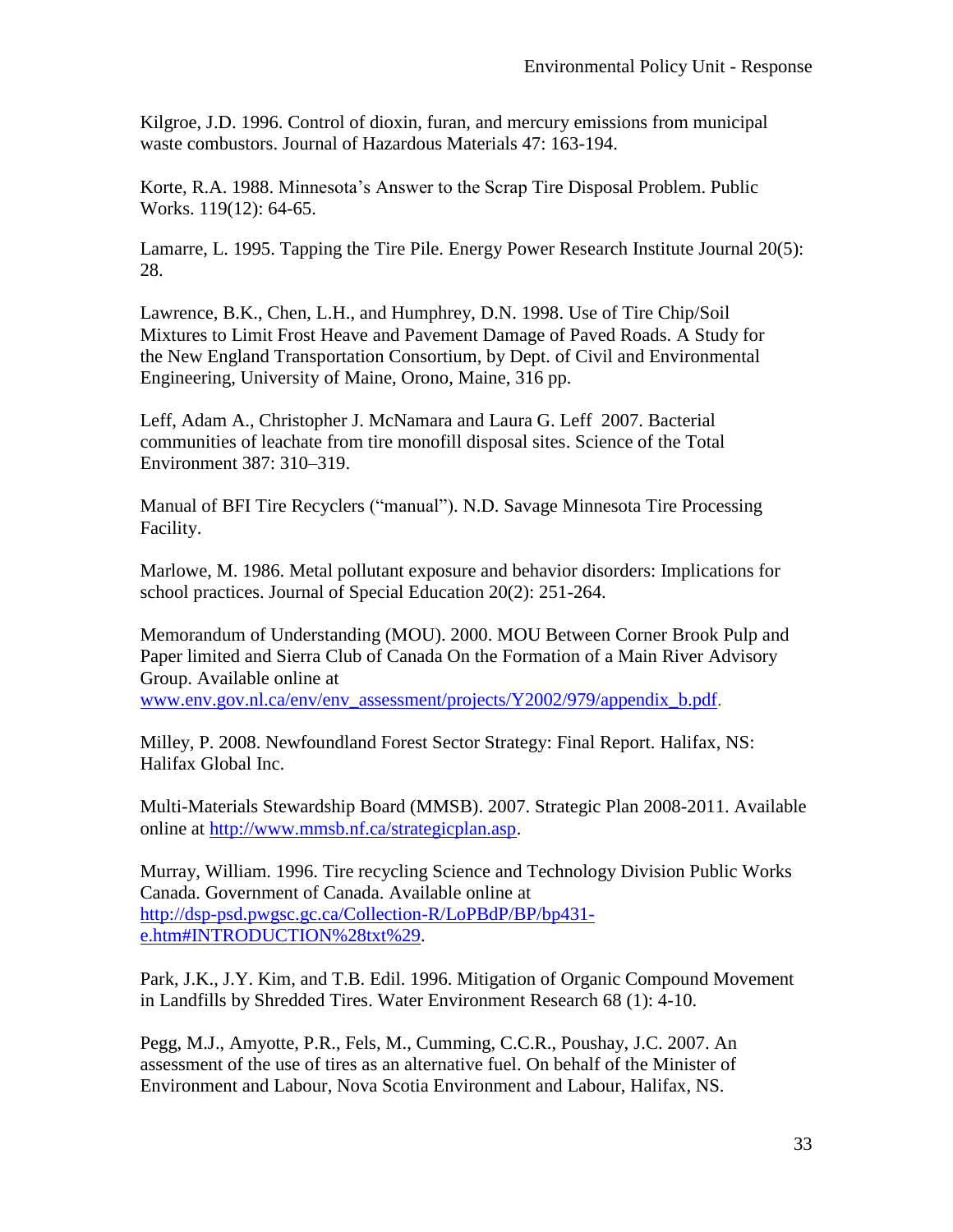Poh, P.S., and Broms, B.B., (1995) Slope Stabilization Using Old Rubber Tires and Geotextiles. ASCEJ. Performance of Constructed Facilities, 9, (1), 76.

Polasek, M. and R.E. Jervis. 1994. Elements In Car And Truck Tires And Their Volatilization Upon Incineration. Journal of Radioanalytical and Nuclear Chemistry*,*  Articles 179(2): 205-209.

Reddy, Krishna R., Timothy D. Stark and Aravind Marella. 2010. Beneficial Use of Shredded Tires as Drainage Material in Cover Systems for Abandoned Landfills. Practice Periodical Of Hazardous, Toxic, And Radioactive Waste Management. 14(1): 47-60.

Reisman, J.I. 1997. Air emissions from scrap tire combustion. Report prepared for U.S. Environmental Protection Agency, EPA Contract No. 68-D30035. Available online at [http://www.epa.gov/ttn/catc/dir1/tire\\_eng.pdf.](http://www.epa.gov/ttn/catc/dir1/tire_eng.pdf)

Roberts, Terry. "Tire-burning concept concerns environmentalist." *The Western Star* Monday September 30, 2002. Regional/Provincial, p. 4.

Rooke, L. 2001.Building Dams From Baled Scrap Tires. Biocycle September 2001: 74.

Rothhaar, A. 1993. Manufacture of Decorative, Recyclable Sheets for Use as Floor Covers, Mats, Runners, Wall Tiles, Floor Tiles and Ceiling Tiles. Ger. Offen., DE 4141023 Al 930617 (Ger.).

Russell, Frank. "Burning tires is not the answer." *The Western Star* Wednesday August 31, 2005. Opinion, p. 6.

Samman, S. 2007. Trace elements. Pages 138-162 *In:* Mann, J., A.S. Truswell (editors). Essentials of human nutrition,  $3<sup>rd</sup>$  edition. Oxford: Oxford University Press.

Sandwell. 2002. "Valorisation des pneus hors d'usage." Rapport Final no. 2 – Projet no. 121719. November 06, 2002.

Sandwell. 2004. "Corner Brook Power Boiler Feasibility Study To Increase Biomass Combustion Capacity 121771A." October 08, 2004.

Sandwell. 2005A. "Corner Brook Power Boiler Biomass Capacity Increase Project Definition 121771B." May 25, 2005.

Sandwell. 2005B. Environmental Impact of Using TDF. Annex 1 to Registration Pursuant to Section 49 of *The Environmental Protection Act*, submitted by Corner Brook Pulp and Paper Limited for "Co-firing of Tire Derived Fuel in the #7 Hog Fuel Boiler."

Satkofsky, A. 2001. Iowa continues to search for tire markets. Biocycle 42(9): 73-74.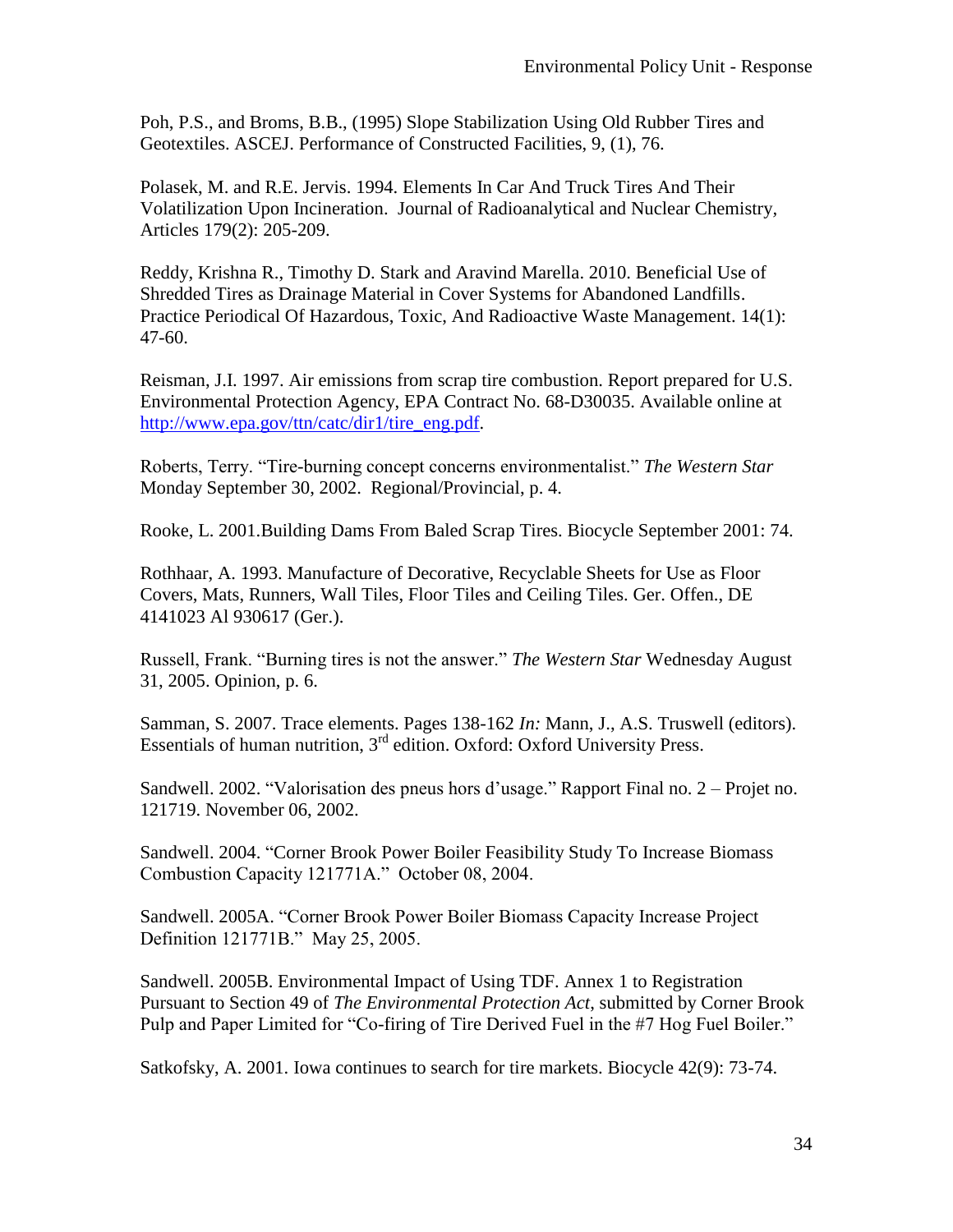Sekler, I., S. Sensi, M. Hershfinkel, and W.F. Wilverman. 2007. Mechanism and regulation of cellular zinc transport. Molecular Medicine 13: 337-343.

Skidmore, J.F. 1964. Toxicity of zinc compounds to aquatic animals, with special reference to fish. The Quarterly Review of Biology 39(3): 227-248.

Smith, Edward. 2005. Where does council stand on burning tires? *The Western Star*  Saturday, August 27, 2005. Opinion, p. 7.

Smith, F.G., and W.B. Klingen-Smith. 1990. Tires as a consumer and source of recycled materials. Paper No. 15, ACS Rubber Division, Washington, 1990.

STMC. 1997. Scrap Tire Use/Disposal Study – 1996 Update. Scrap Tire ManagementCouncil, Washington, D.C., April, 1997, 57 pp.

Stone, R.B., C.C. Buchanan and F.W. Steimle. 1974. Scrap Tires as Artificial Reefs. U.S. Environmental Protection Agency.

Tilman. Anna. 2008 (October). Pulp and Paper Pollution: The Toxic Legacy of Federal Neglect. Report Prepared for Reach for Unbleached Foundation.

"Tired out Mill withdraws tire burning proposal, says talks with MMSB at an impasse." 2005. The Western Star Thursday November 24, 2005. News, p. 1.

Tuncer, B., M. Edil, J.K. Park, and J.Y. Kim. 2004. Effectiveness of Scrap Tire Chips as Sorptive Drainage Material. Journal of Environmental Engineering 130(7): 824-831.

Tweedie, J.J., Humphrey, D.N., and Sandford, T.C. 1998A. Full Scale Field Trials of Tire Chips as Lightweight Retaining Wall Backfill, At-Rest Conditions. Transportation Research Record No. 1619, TRB, Washington, D.C., pp. 64-71.

Tweedie, J.J., Humphrey, D.N., and Sandford, T.C. 1998B. Tire Shreds as Retaining Wall Backfill, Active Conditions. Journal of Geotechnical and Geoenvironmental Engineering 124(11): 1061-1070.

Uloth, V., W. Duo, D. Leclerc, I. Karidio, J. Kish, and D. Singbeil. Date unknown. Investigations into the variability and control of Dioxins formation and emissions from coastal power boilers. Report published by Paprican, Prince George, BC. Available online at [http://www.croftonair.org/images/stories/papricanexecsummary.pdf.](http://www.croftonair.org/images/stories/papricanexecsummary.pdf)

United Nations. 1992. Rio Declaration on Environment and Development. Available online at http://www.unep.org/Documents.Multilingual/Default.asp?documentid =78&articleid=1163.

US Department of Health and Human Services. 2005A. Toxicological profile for zinc. Agency for Toxic Substances and Disease Registry. (peer reviewed).